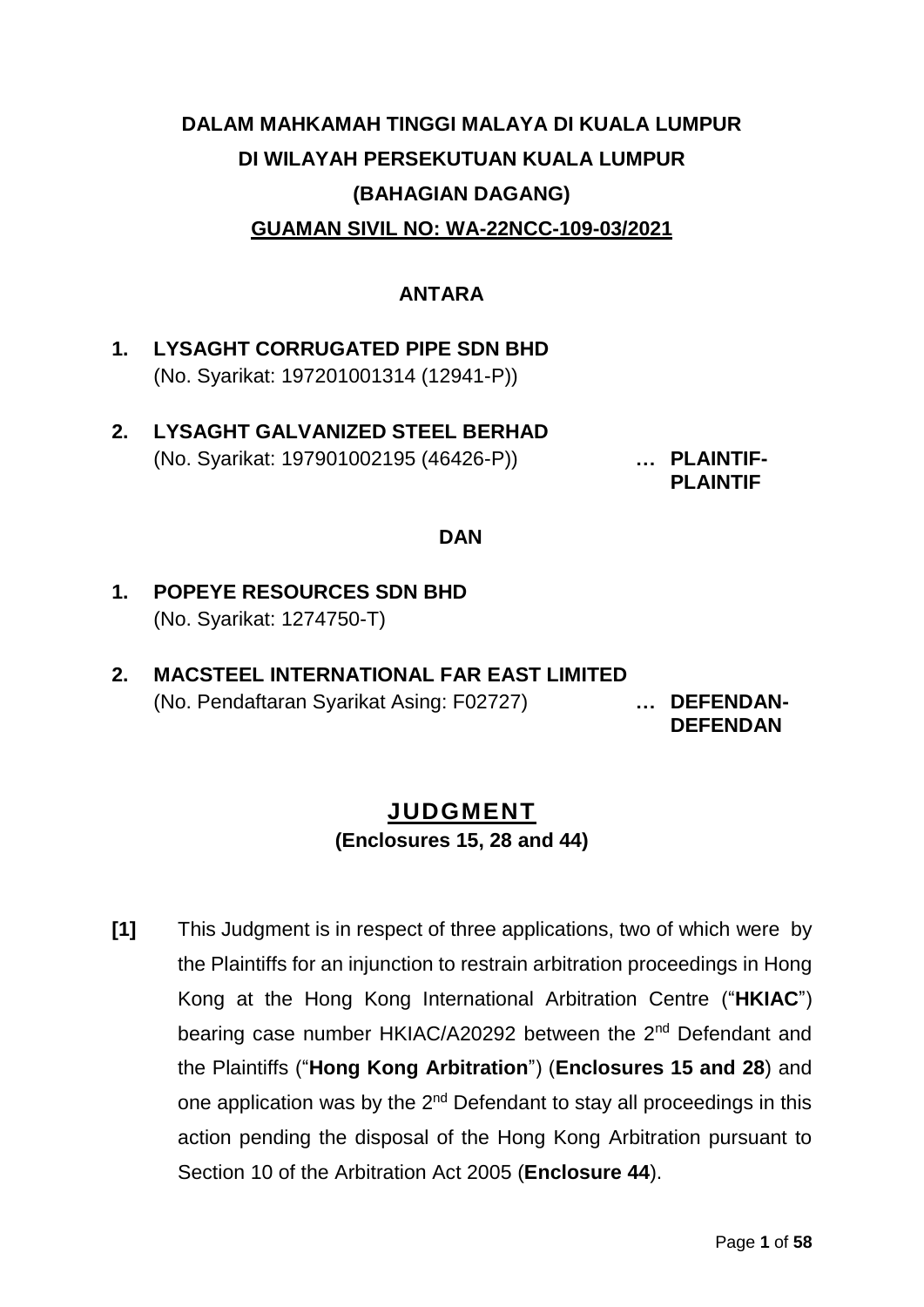- **[2]** The reliefs sought in Enclosures 15 and 28 are identical and the only difference is that Enclosure 15 is the  $1<sup>st</sup>$  Plaintiff's application whereas Enclosure 28 is the  $2<sup>nd</sup>$  Plaintiff's. The Plaintiffs reason for filing Enclosures 15 and 28 separately and at different times was because the Plaintiffs were waiting for the issuance of the reports of the Singapore Forensic Document Examiner, LGK Consultants, dated 9.3.2021 and 22.3.2021 respectively ("**Plaintiffs' Expert Reports**"). It was only after the Plaintiffs' Expert Reports were issued and the results of which were made known to the Plaintiffs did the 1<sup>st</sup> Plaintiff then file Enclosure 15 on 10.3.2021 followed by the filing of Enclosure 28 on 23.3.2021 by the 2<sup>nd</sup> Plaintiff.
- **[3]** The injunctions sought by the Plaintiffs in Enclosures 15 and 28 can be termed "anti-arbitration injunctions".
- **[4]** Enclosures 15 and 28 were originally *ex parte* applications made on Certificates of Urgencies but I had converted them to *inter partes* applications and directed the Plaintiffs to serve Enclosures 15 and 28 on the 2<sup>nd</sup> Defendant to enable me to make a more informed decision.
- **[5]** At the first hearing date of Enclosures 15 and 28, learned counsel for the 2nd Defendant, Mr TS Oon, attended and requested for time for the 2<sup>nd</sup> Defendant to file its Affidavit In Reply, which I granted. Whilst learned counsel for the Plaintiffs, Ms Cindy Goh, did not object to the postponement of Enclosures 15 and 28, she, however, orally applied for an *ad interim* injunction which was objected to by learned counsel for the 2nd Defendant. In order to preserve the status quo of the matter I granted the Plaintiffs' *ad interim* injunction to restrain the 2nd Defendant from continuing with the Hong Kong Arbitration until the disposal of Enclosures 15 and 28.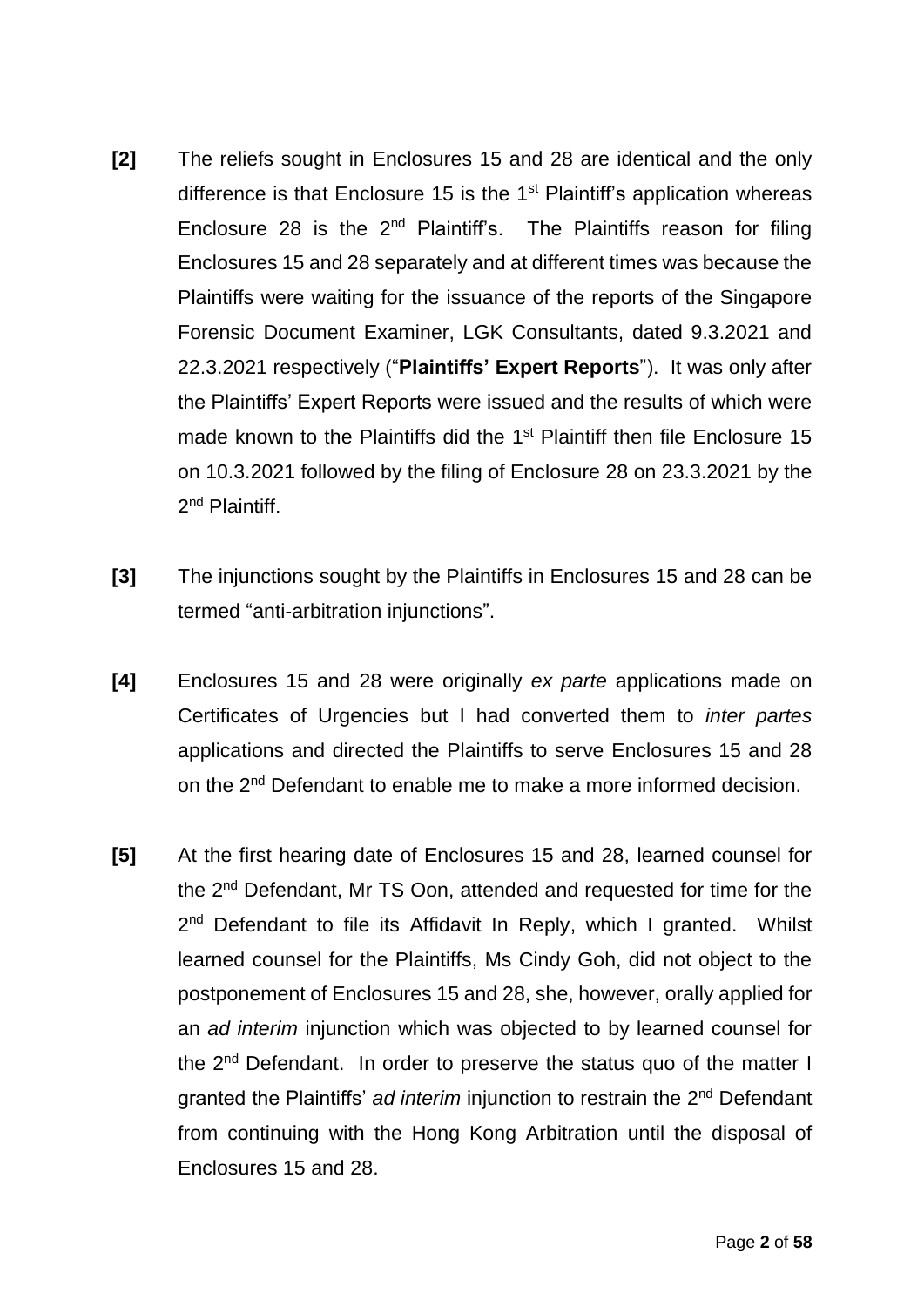- **[6]** On 30.4.2021, the 2nd Defendant filed Enclosure 44 and requested that Enclosure 44 be heard first.
- **[7]** As Enclosures 15 and 28 and Enclosure 44 (collectively "**the Applications**") are interlinked, I directed for all the Applications to be heard together but the sequence of the hearing is for Enclosure 44 to be heard first followed by Enclosures 15 and 28.
- **[8]** After 2 days of hearing lengthy oral arguments I reserved my decision and subsequently dismissed Enclosure 44 and allowed Enclosures 15 and 28. I set out below the reasons for my decision.

## **A] BACKGROUND**

**[9]** The Plaintiffs' and 2nd Defendant's respective positions in this case are summarised below.

## **i) The Plaintiffs' Claim**

- **[10]** Interestingly, the Plaintiffs' claim in this action is not for any specific sum of money or liquidated damages other than general and exemplary damages.
- **[11]** In order to immediately put context to the Plaintiff's claim, the reliefs sought by the Plaintiffs in their Re-Amended Statement of Claim dated 25.3.2021 ("**Statement of Claim**") are substantially reproduced below:
	- *"57.2 A declaration that the Contracts No. 168758, 168298 and 168803 are null and void and/or cancelled;*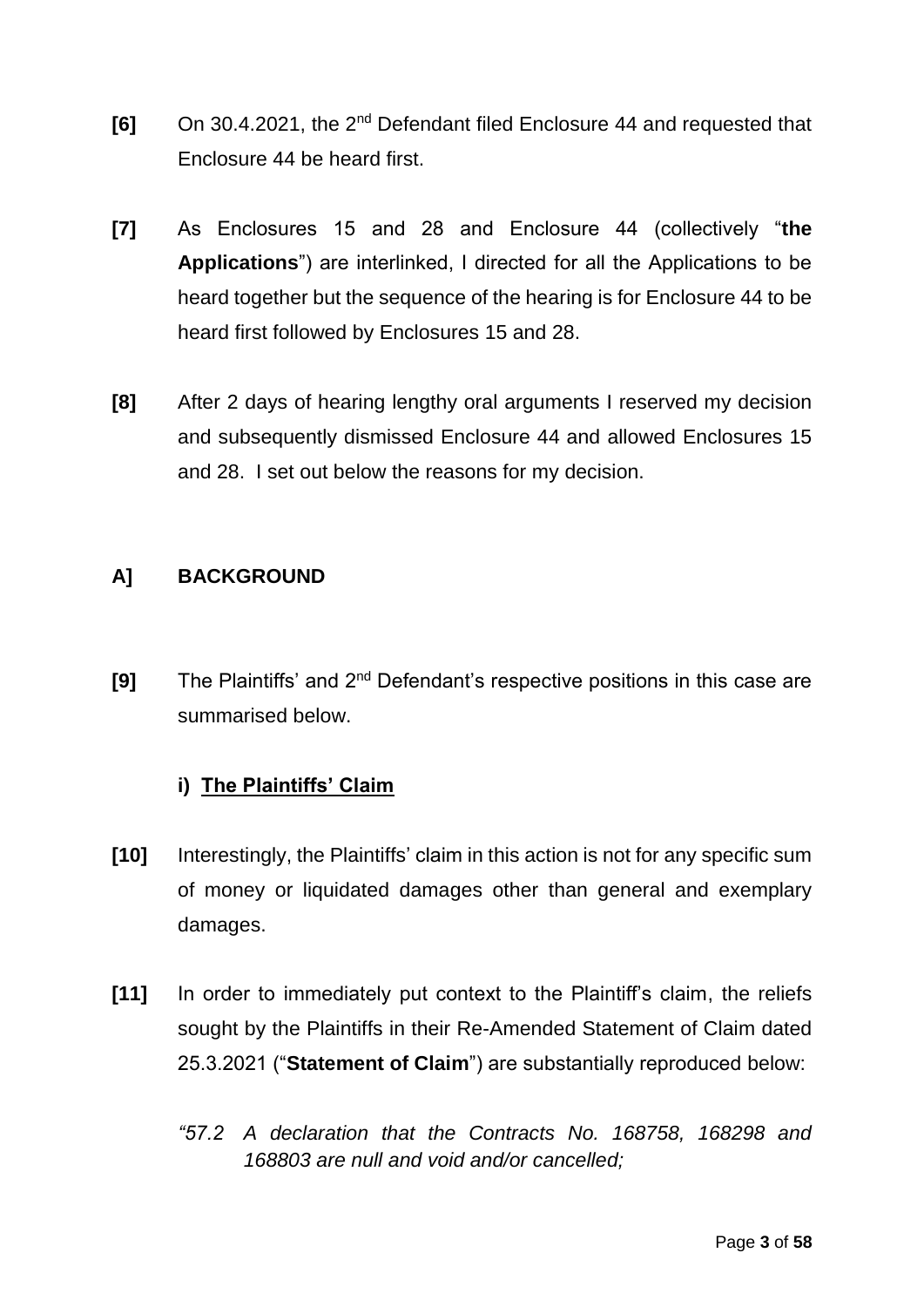- *57.3 A declaration that two (2) letters one (1) letter dated 17.03.2020 and one (1) letter dated 29.04.2020 were forged and/or are fraudulent in nature and are null and void;*
- *57.4 A declaration that the purported authorisation letter dated 10.6.2020 were forged and/or are fraudulent in nature and are null and void;*
- *57.5 A permanent injunction prohibiting, preventing and/or restraining the Second Defendant whether acting by itself, its directors, officers, employees, servants or agents or any of them howsoever from taking any action against the Second Plaintiff in relation to the Contracts No. 168758, 168298 and 168803 including proceeding with the arbitration proceedings commenced by the Second Defendant against the Second Plaintiff on 15.12.2020;*
- *57.6 Further and/or in the alternative, a permanent injunction prohibiting, preventing and/or restraining the Second Defendant whether acting by itself, its directors, officers, employees, servants or agents or any of them howsoever from taking any action against the Second Plaintiff for the registration and/or enforcement of any arbitral award;*
- *57.7 General damages to be assessed;*
- *57.8 Exemplary damages and/or aggravated damages to be assessed;"*
- **[12]** Therefore, the Plaintiffs' main contention is that they do not have a contract or agreement with the  $2<sup>nd</sup>$  Defendant for the sale and purchase of steel products and more specifically what is called "hot rolled coils" ("**HRC**").
- **[13]** The 1st Plaintiff is a company incorporated on 9.10.1972 under the Companies Act 1965 and is in the business of, inter alia, manufacturing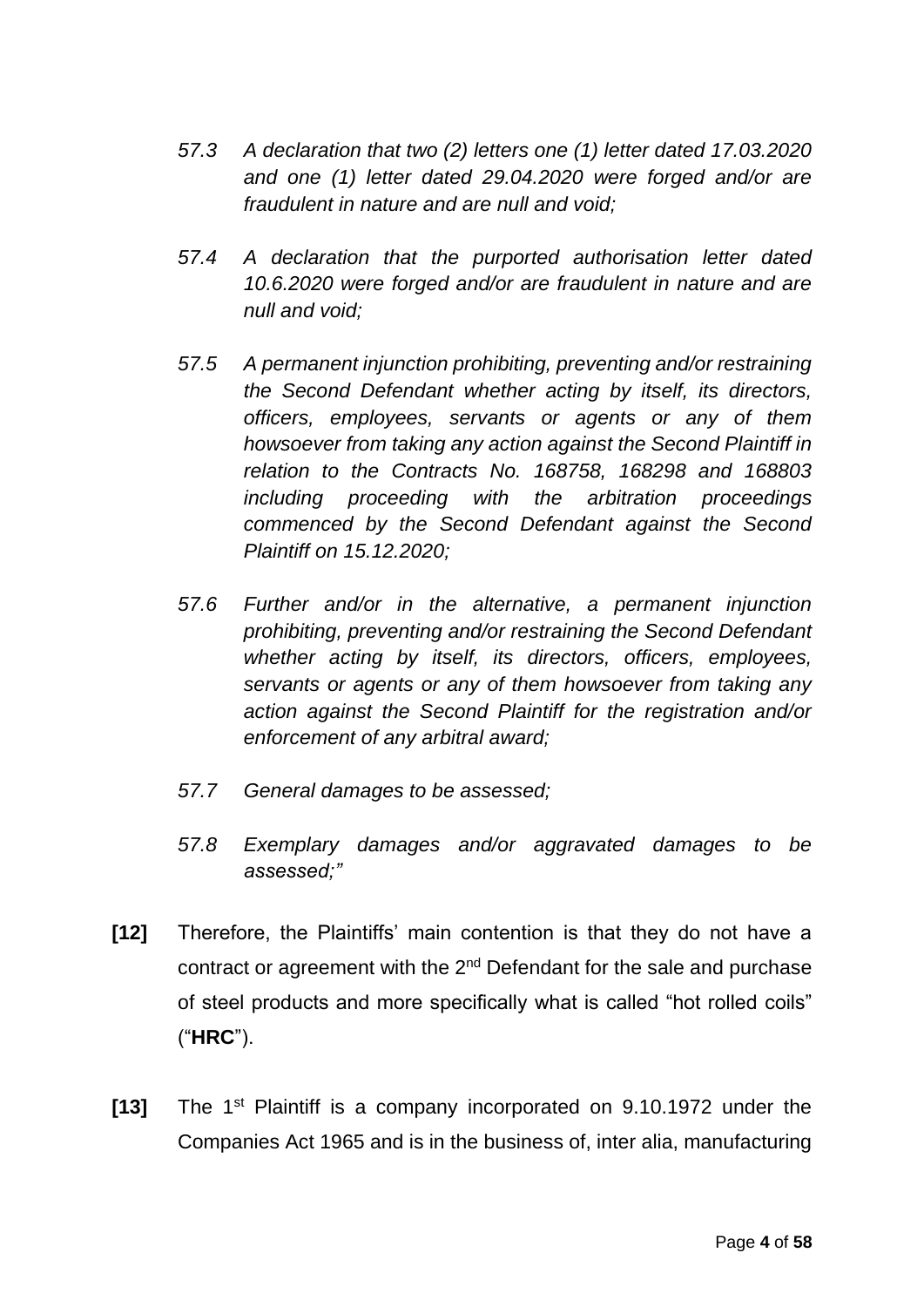and sale of galvanized corrugated steel pipes, drainage structures, highway guardrails and trading of galvanized steel products.

- **[14]** The 2nd Plaintiff is a public listed company incorporated on 4.4.1979 under the Companies Act 1965 and is in the business of manufacturing galvanized steel product.
- **[15]** One of the main raw materials required by both the Plaintiffs in manufacturing their products is HRC.

### **Between the 1st Plaintiff and the 1st Defendant**

- **[16]** The 1<sup>st</sup> Defendant is a company incorporated under the Companies Act 1965 with its registered address in Kuala Lumpur and business address in Klang, Selangor. The 1<sup>st</sup> Defendant was involved in the business of wholesale of construction materials.
- **[17]** Sometime in **March 2019**, the 1st Plaintiff began purchasing HRC from the **1 st Defendant**.
- **[18]** At all material times, the 1st Plaintiff and the 1st Defendant were in a buyer-seller relationship. The 1<sup>st</sup> Plaintiff would purchase raw materials in the form of HRC from the  $1<sup>st</sup>$  Defendant for purpose of manufacturing its products.
- [19] For every purchase, the 1<sup>st</sup> Plaintiff and the 1<sup>st</sup> Defendant would enter into a contract that contains the standard terms and conditions as follows:
	- i) The seller is the  $1<sup>st</sup>$  Defendant and the buyer is the  $1<sup>st</sup>$  Plaintiff.
	- ii) The contract is signed on Ringgit Malaysia basis.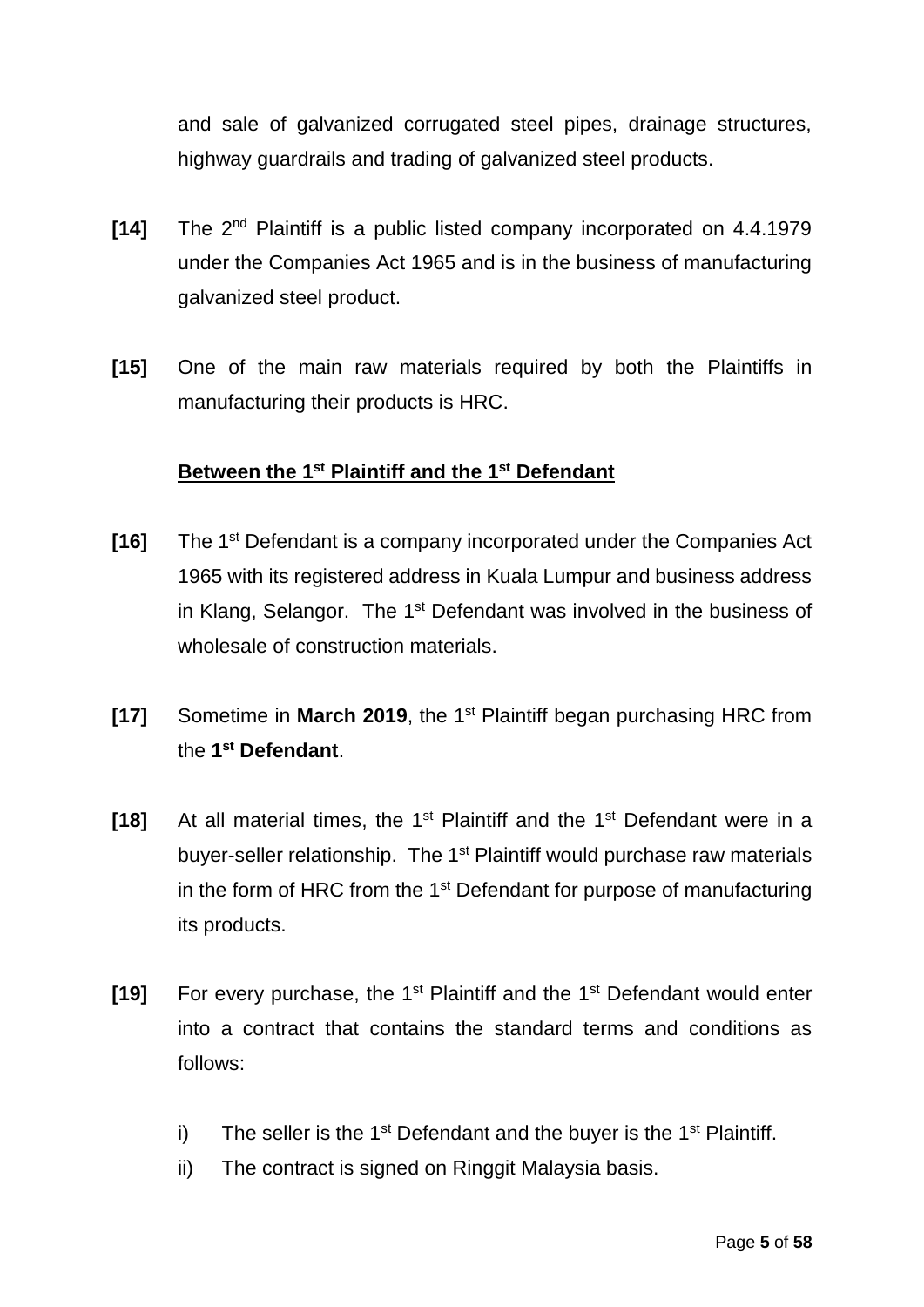- iii) The purchase price agreed upon are stated in the contracts.
- iv) The payment terms shall be 14 days after receiving the goods.
- v) The agreed purchase price would include all ocean freight, insurance, port charges, port handling, loading discharge at port, free time provided at loading port and final delivery to the 1<sup>st</sup> Plaintiff's factory in Ipoh.
- **[20]** Between **March 2019 and February 2020**, the 1<sup>st</sup> Plaintiff purchased and the 1st Defendant supplied HRC to the 1st Plaintiff and a total of **11 contracts** were entered into between the 1<sup>st</sup> Plaintiff and the 1<sup>st</sup> Defendant ("**the LCP-Popeye Contracts**").
- **[21]** As of July 2020, the 1<sup>st</sup> Plaintiff had duly fully paid all sums due and owing to the 1st Defendant under the LCP-Popeye Contracts. There is no outstanding amount between the 1<sup>st</sup> Plaintiff and the 1<sup>st</sup> Defendant. The total sum paid by the 1st Plaintiff to the **1 st Defendant** is **RM14,718,510**.
- **[22]** The 1st Plaintiff had only dealt with the 1st Defendant in respect of the transactions under the LCP-Popeye Contracts.

## **Between the 2nd Plaintiff and the 1st Defendant**

- **[23]** The nature of relationship between the 2nd Plaintiff and the 1st Defendant is substantially the same as the relationship between the  $1<sup>st</sup>$  Plaintiff and the 1<sup>st</sup> Defendant above.
- [24] The 2<sup>nd</sup> Plaintiff began purchasing HRC from the 1<sup>st</sup> Defendant from sometime in **January 2019**.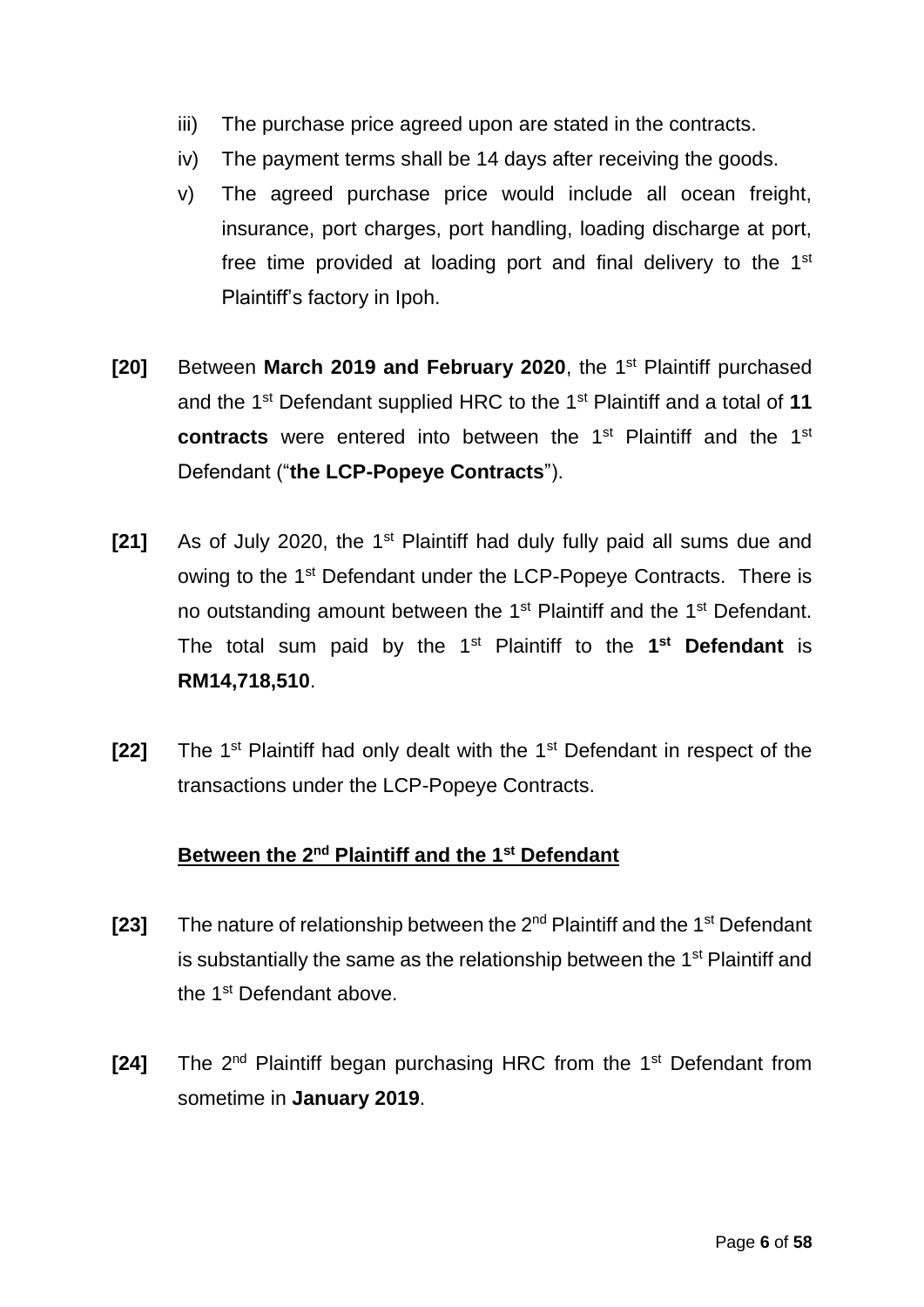- **[25]** At all material times, the 2<sup>nd</sup> Plaintiff and the 1<sup>st</sup> Defendant were in a buyer-seller relationship. The 2<sup>nd</sup> Plaintiff would purchase raw materials in the form of HRC from the  $1<sup>st</sup>$  Defendant for purpose of manufacturing its products.
- **[26]** For every purchase, the 2<sup>nd</sup> Plaintiff and the 1<sup>st</sup> Defendant would enter into a contract that contains the standard terms and conditions as follows:
	- i) The seller is the 1<sup>st</sup> Defendant and the buyer is the  $2^{nd}$  Defendant.
	- ii) The contract is signed on Ringgit Malaysia basis.
	- iii) The purchase price agreed upon are stated in the contracts.
	- iv) The payment terms were 30% cash deposit upon confirmation of the 2<sup>nd</sup> Plaintiff and 1<sup>st</sup> Defendant and 70% upon actual packing list and vessel booking note.
	- v) The agreed purchase price would include all ocean freight, insurance, port charges, port handling, loading discharge at port, free time provided at loading port and final delivery to the 2<sup>nd</sup> Plaintiff's factory in Ipoh.
- [27] Between January 2019 and February 2020, the 2<sup>nd</sup> Plaintiff purchased and the 2<sup>nd</sup> Defendant supplied HRC to the 2<sup>nd</sup> Plaintiff and a total of 9 **contracts** were entered into between the 2<sup>nd</sup> Plaintiff and the 1<sup>st</sup> Defendant ("**the LGS-Popeye Contracts**").
- **[28]** As of **June 2020**, the 2nd Plaintiff had duly fully paid all sums due and owing to the 1st Defendant under the LCP-Popeye Contracts. There is no outstanding amount between the 2<sup>nd</sup> Plaintiff and the 1<sup>st</sup> Defendant. The total sum paid by the 2nd Plaintiff to the **1 st Defendant** is **RM10,522,675**.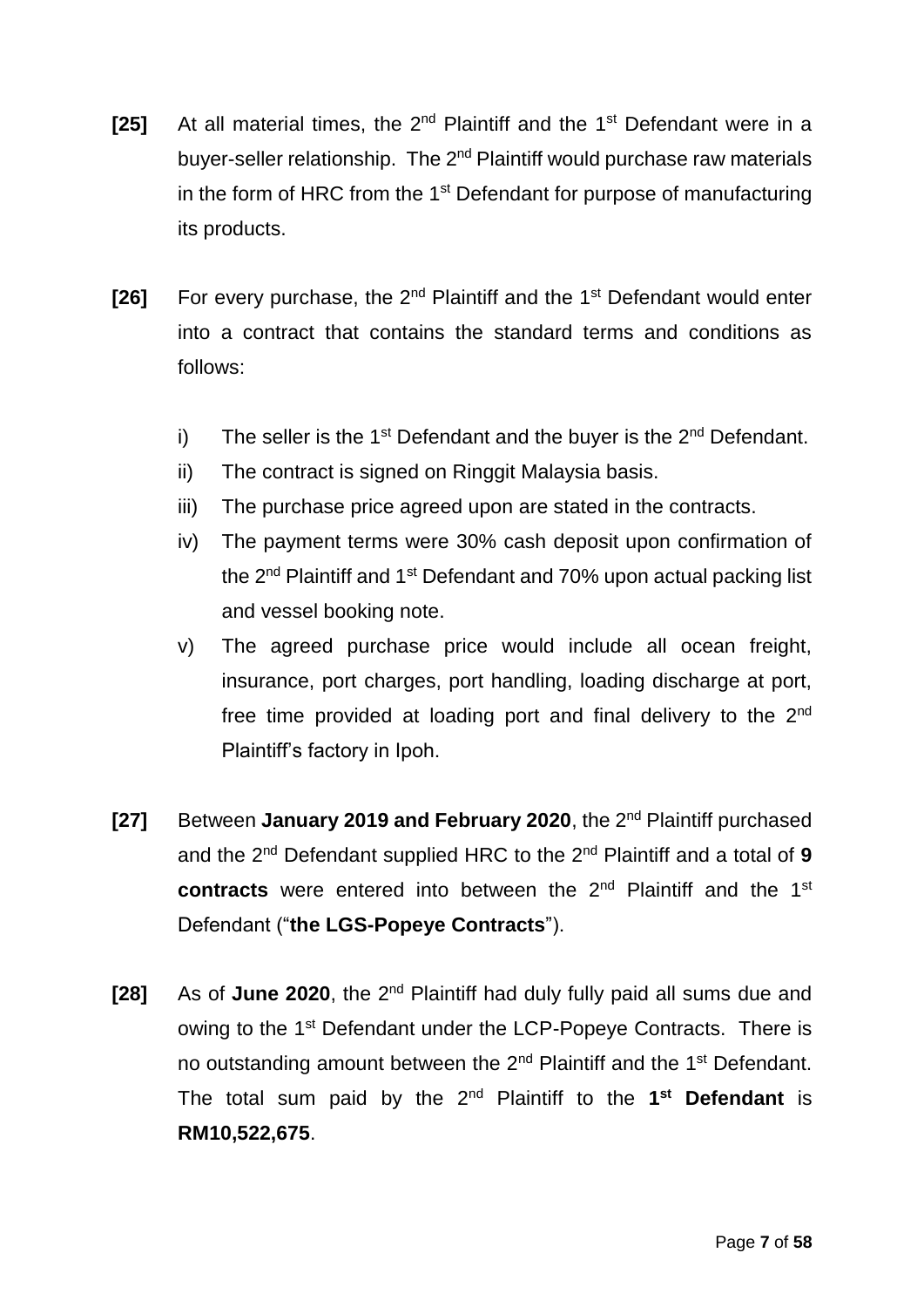**[29]** The 2<sup>nd</sup> Plaintiff had only dealt with the 1<sup>st</sup> Defendant in respect of the transactions under the LCP-Popeye Contracts.

### **Discovery of Alleged Forgery by the 1st Plaintiff**

- [30] On 2.9.2020, the 1<sup>st</sup> Plaintiffs received an email from the 2<sup>nd</sup> Defendant claiming for overdue payment of **USD1,151,630.84** for **five contracts** allegedly entered into between the 1<sup>st</sup> Plaintiff and the 2<sup>nd</sup> Defendant. The 2<sup>nd</sup> Defendant claimed that there were five contracts allegedly entered into between the 1<sup>st</sup> Plaintiff and the 2<sup>nd</sup> Defendant from October 2019 to February 2020 ("**the said 5 Contracts**") but one of the said 5 Contracts which is Contract No. 168804 had been cancelled.
- [31] On 3.9.2020, the 2<sup>nd</sup> Defendant forwarded photocopies of the said 5 Contracts to the  $1<sup>st</sup>$  Plaintiff. Out of the 5 Contracts, the  $2<sup>nd</sup>$  Defendant claimed that **four** of which are still outstanding (being the subject matter of the 2nd Defendant's claim in the Hong Kong Arbitration) ("**the 4 Impugned LCP Contracts**").
- [32] The 2<sup>nd</sup> Defendant also attached certain related documents with the 4 Impugned LCP Contracts including, inter alia, the following documents:
	- i) Two letters dated 17.3.2020 purportedly under the letterhead of the Plaintiff requesting for extension of time to delay shipment of goods and payment; and
	- ii) One letter dated 29.4.2020 purportedly under the letterhead of the Plaintiff requesting for extension of time to delay shipment of goods and payment;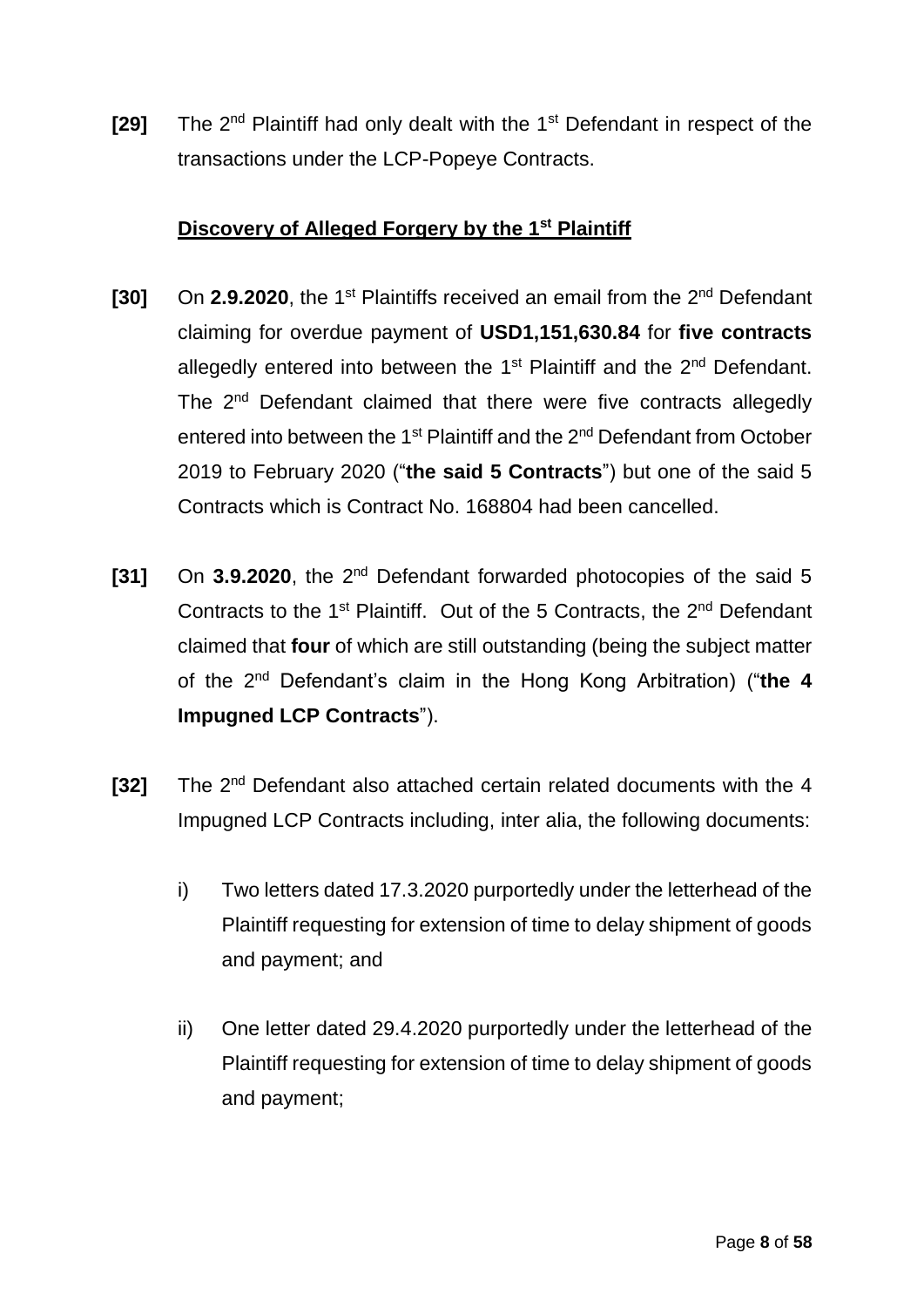iii) Two authorisation letters dated 26.11.2019 and 10.6.2020 purportedly issued by the 1<sup>st</sup> Plaintiff to the 2<sup>nd</sup> Defendant to forward shipping documents to the 1<sup>st</sup> Defendant which are without letterhead but signed on behalf of the 1<sup>st</sup> Plaintiff;

(collectively referred to as "**Impugned LCP Letters**")

- **[33]** Upon discovering that the Impugned LCP Letters were forged 1st Plaintiff lodged 2 police reports on 4.9.2020 and 10.9.2020 in respect of the matter.
- [34] The 2<sup>nd</sup> Defendant on 18.11.2020, through its solicitors sent an additional eight contracts that were allegedly entered into between the 1<sup>st</sup> Plaintiff and the 2<sup>nd</sup> Defendant and enquired whether they are also forgeries.
- [35] Upon checking, the 1<sup>st</sup> Plaintiff, in response, communicated to the 2<sup>nd</sup> Defendant that the said additional eight 8 contracts are also forgeries and stressed that the 1<sup>st</sup> Plaintiff had never entered into any contract with the 2<sup>nd</sup> Defendant. The 1<sup>st</sup> Plaintiff also stressed that they had never dealt with the 2<sup>nd</sup> Defendant in respect of any goods and that they had fully paid the 1<sup>st</sup> Defendant for all the goods that had been delivered to them by the 1<sup>st</sup> Defendant under the LCP-Popeye Contracts.
- [36] The 1<sup>st</sup> Plaintiff lodged another police report in respect of the said additional alleged eight 8 contracts on 26.11.2020.

## **Discovery of Alleged Forgery by the 2nd Plaintiff**

[37] On 8.9.2020, the 2<sup>nd</sup> Plaintiff received an email from the 2<sup>nd</sup> Defendant claiming for overdue payment of USD1,555,656.12 over **three**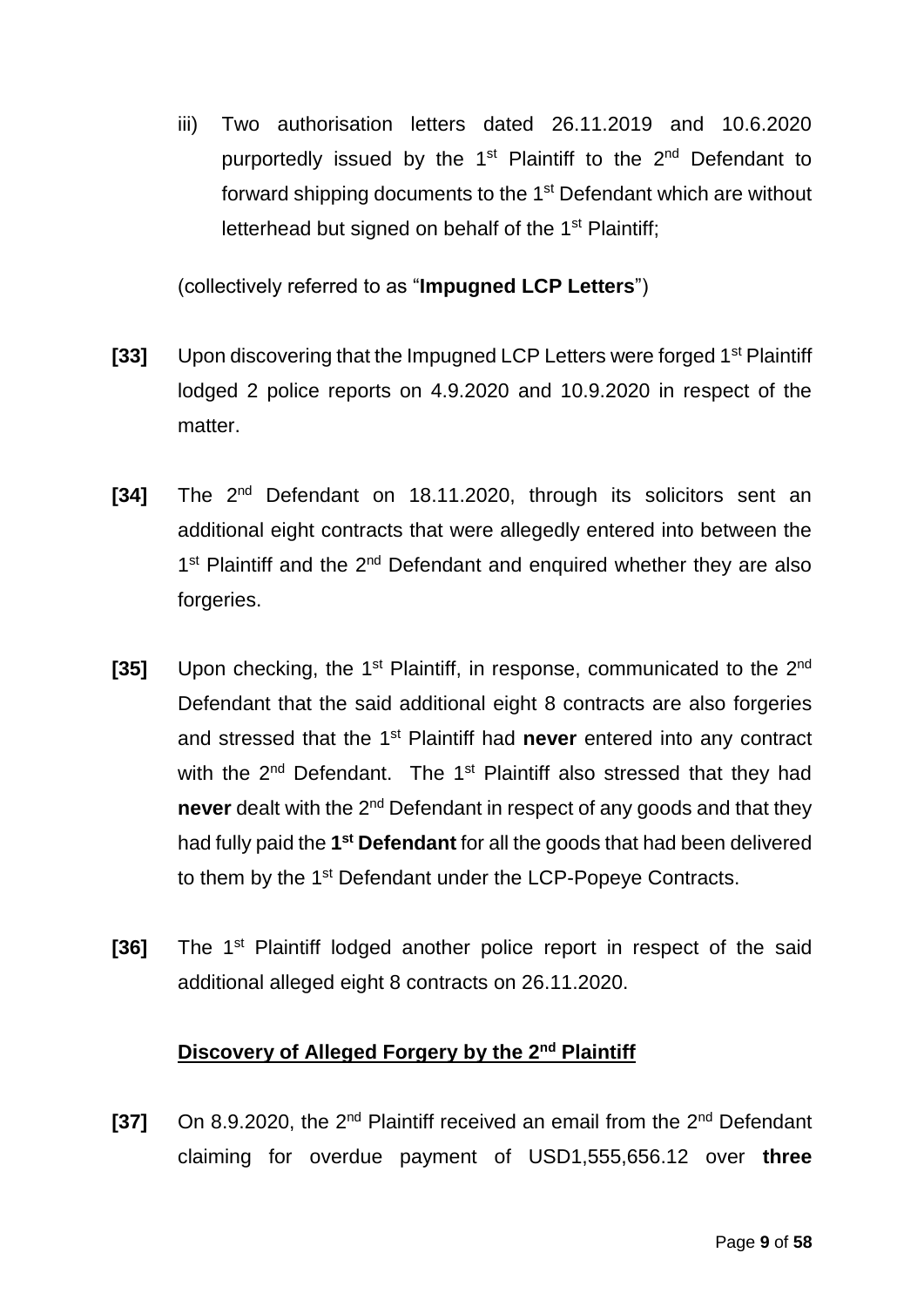contracts allegedly entered into between the 2<sup>nd</sup> Plaintiff and the 2<sup>nd</sup> Defendant from January 2020 to February 2020. The 2<sup>nd</sup> Plaintiff only discovered later that the 2<sup>nd</sup> Defendant had sent an earlier email dated 3.9.2020 but it was not received ("**the 3 Impugned LGS Contracts**").

- [38] By way of the aforesaid emails dated 8.9.2020 and 28.9.2020, the 2<sup>nd</sup> Defendant forwarded photocopies of the 3 Impugned LGS Contracts and certain documents to the 2<sup>nd</sup> Plaintiff including, inter alia:
	- i) Two letters dated 17.3.2020 purportedly under the letterhead of the 2<sup>nd</sup> Plaintiff requesting for extension of time to delay shipment of goods and payment; and
	- ii) One letter dated 29.4.2020 purportedly under the letterhead of the 2<sup>nd</sup> Plaintiff requesting for extension of time to delay shipment of goods and payment;
	- iii) An authorisation letter dated 10.6.2020 purportedly issued by the 2<sup>nd</sup> Plaintiff to the 2<sup>nd</sup> Defendant to forward shipping documents to the 1<sup>st</sup> Defendant which are without letterhead but signed on behalf of the 2<sup>nd</sup> Plaintiff.

(collectively referred to as "**Impugned LGS Letters**")

- **[39]** Upon discovering that the LGS Contracts were forged the 2nd Plaintiff then lodged two 2 police reports on 5.9.2020 and 9.9.2020.
- [40] The 2<sup>nd</sup> Defendant on 3.11.2020, through its solicitors sent an additional six contracts that were allegedly entered into between the 2<sup>nd</sup> Plaintiff and the 2<sup>nd</sup> Defendant and enquired whether they are also forgeries.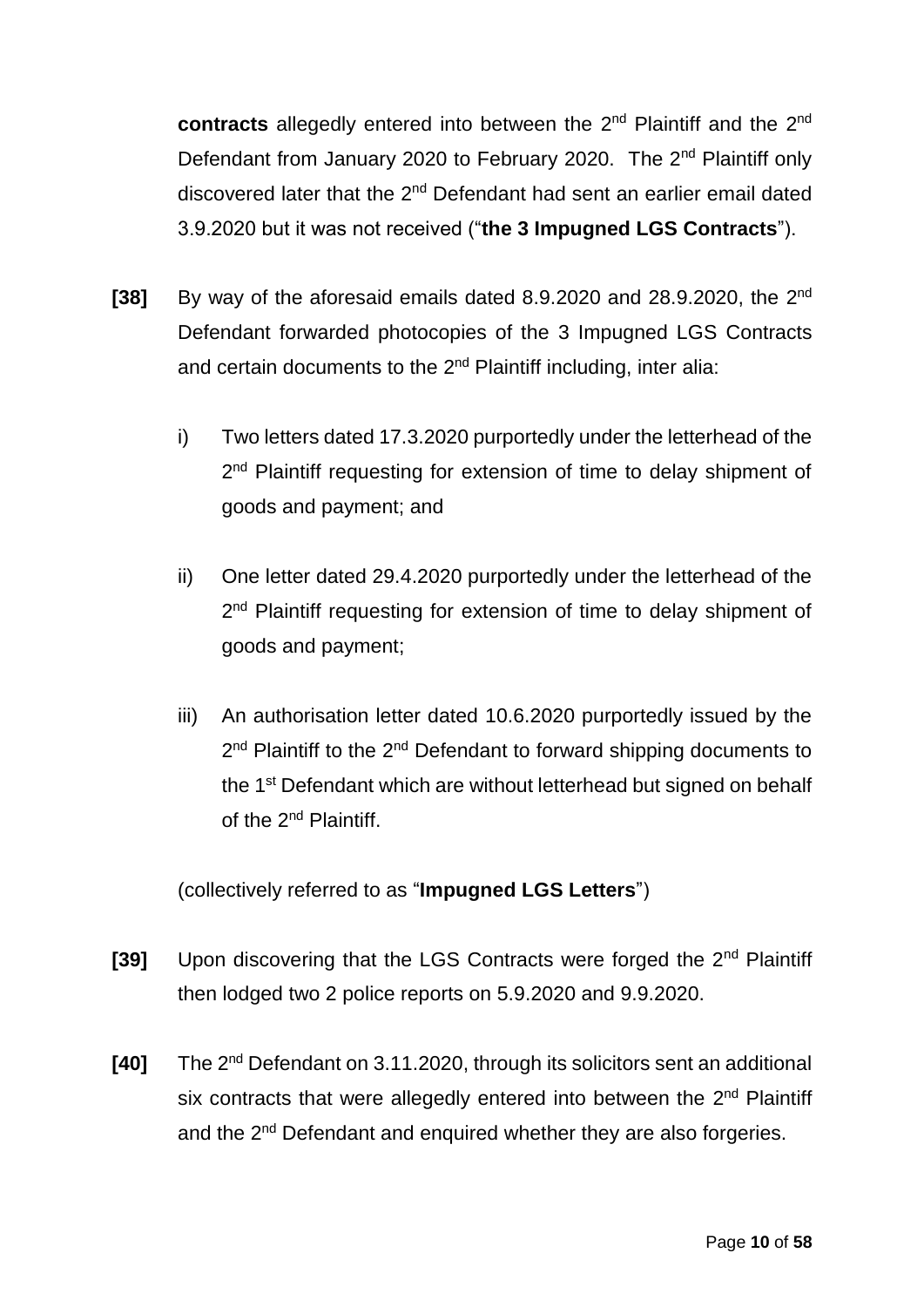- [41] Upon checking, the 2<sup>nd</sup> Plaintiff, in response, communicated to the 2<sup>nd</sup> Defendant that the said additional six contracts are also forgeries.
- [42] The 2<sup>nd</sup> Plaintiff then lodged another police report on 26.11.2020 in respect of the said additional alleged six contracts.

## **The Hong Kong Arbitration**

- **[43]** Despite the allegation of forgery by the Plaintiffs in respect of, inter alia, the Impugned LCP Contracts and Impugned LGS Contracts (collectively "**the Impugned Contracts**"), the 2nd Defendant proceeded to initiate the Hong Kong Arbitration against the Plaintiffs through a Notice of Arbitration dated 15.12.2020 ("**Notice of Arbitration**").
- **[44]** After the Notice of Arbitration were served on the Plaintiffs, the Plaintiffs informed the 2nd Defendant of their intention to appoint a forensic handwriting expert to examine the authenticity of the signatures on the Impugned Contracts and requested for the original copies of the documents from the  $2^{nd}$  Defendant. The 1<sup>st</sup> Plaintiff had also suggested for a joint handwriting expert to be appointed with the 2nd Defendant for the inspection of the documents. However, **no response** was forthcoming from the 2nd Defendant.
- **[45]** The Plaintiffs had put on record to the 2nd Defendant and the HKIAC that the Impugned Contracts are forgeries and they have never agreed to any arbitration agreement and that they should not be compelled to participate in the arbitration proceedings.

## **ii) The 1st Defendant**

**[46]** The 1<sup>st</sup> Defendant did not enter appearance in this action.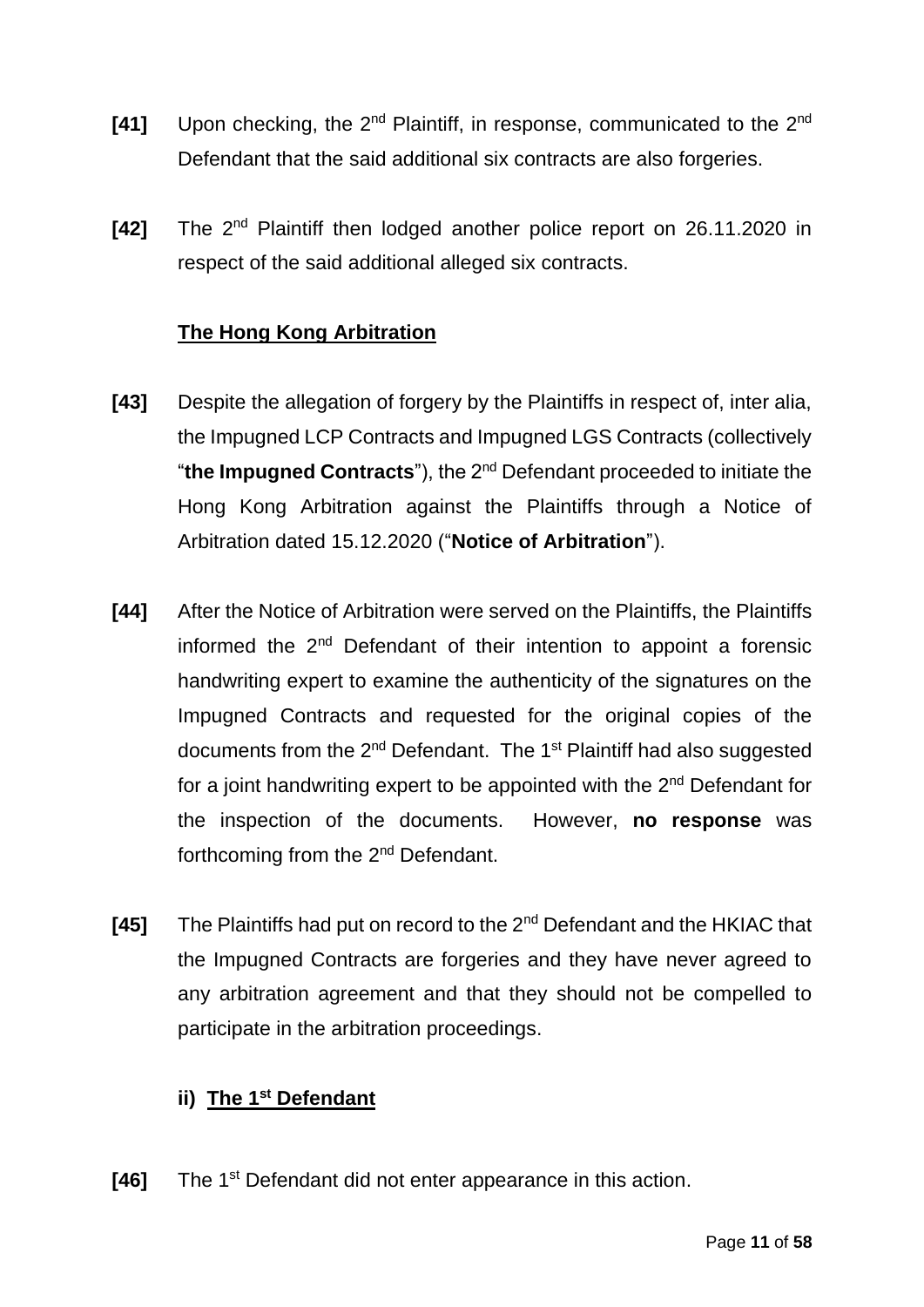## **iii) The 2nd Defendant's Position**

- **[47]** The 2<sup>nd</sup> Defendant's position is simply that the Impugned Contracts as well as the Impugned LCP Letters and the Impugned LGS Letters (collectively **"the Impugned Letters**") are not forged and are valid and enforceable.
- [48] The 2<sup>nd</sup> Defendant further contends, inter alia, that:
	- i) the 1<sup>st</sup> Defendant is an agent of the Plaintiffs;
	- ii) there were dealings between the Plaintiffs and the  $2<sup>nd</sup>$  Defendant, inter alia, as follows:
		- a) Meeting in **April 2017** that took place at the 2nd Plaintiff's office in Ipoh;
		- b) Communications between **10 to 22 July 2017** via email and Whatsapp in order to arrange a joint visit by the 2<sup>nd</sup> Defendant and the Plaintiffs to the Benxi Iron and Steel (Group) International Economic and Trading Co Ltd (China) ("**Benxi Steel**") in China to discuss the purchase of HRC;
		- c) Meetings/trips by the  $2^{nd}$  Defendant to the Plaintiffs factories in Ipoh in **April and July 2017**;
		- d) A joint trip to Benxi Steel in China on **20.7.2017**;
		- e) Meetings between the  $2<sup>nd</sup>$  Defendant and the Plaintiffs in Malaysia in **November 2017** at the 1<sup>st</sup> Plaintiff's factory in Ipoh.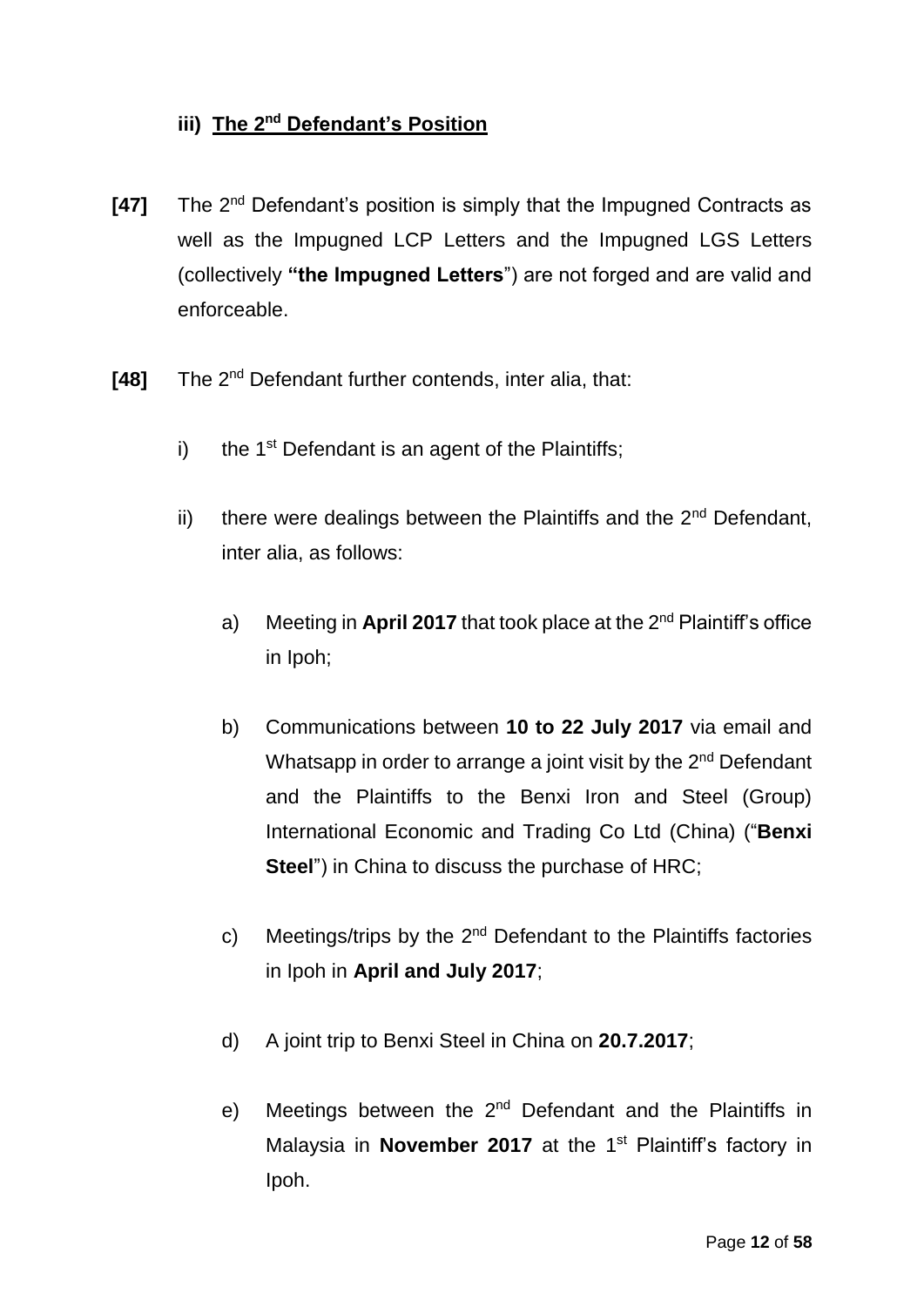- f) The furnishing of the  $1<sup>st</sup>$  Plaintiff's corporate and financial documents to the 2nd Defendant via email on **4.8.2018**;
- g) Letter from the 1<sup>st</sup> Plaintiff to Formosa Ha Tin Steel Corp (Vietnam) ("**Formosa**") dated **25.2.2019** outlining specifications and monthly requirements for the purchase of steel products.
- h) Meeting between the  $2^{nd}$  Defendant, the Plaintiffs and Formosa on **13.6.2019** in Kuala Lumpur.
- i) Letter from the 1<sup>st</sup> Plaintiff/2<sup>nd</sup> Plaintiff to Formosa dated 17.6.2019 outlining specifications and monthly requirements for the purchase of steel products.
- iii) There were previously completed contracts between the  $2<sup>nd</sup>$ Defendant and the Plaintiffs. Throughout 2019, the 2<sup>nd</sup> Defendant entered into **14 separate contracts** with the Plaintiffs for the sale and purchase of HRC on CIF (cost, insurance, and freight) Port Klang terms ("**14 Completed Contracts**"). All 14 Completed Contracts were all **paid** on a timely manner. Each of the Completed Contracts contained an arbitration clause.
- iv) The 14 Completed Contracts were each performed without incident: the HRC was shipped and delivered to the Plaintiffs and paid for in full. The 1st Defendant acted as an **intermediary agent** for the Plaintiffs, **arranging for** the 14 Completed Contracts to be signed by the Plaintiffs, **receiving payments** in **Malaysian Ringgit** from the Plaintiffs and then **remitting payments** in **USD** to the 2nd Defendant.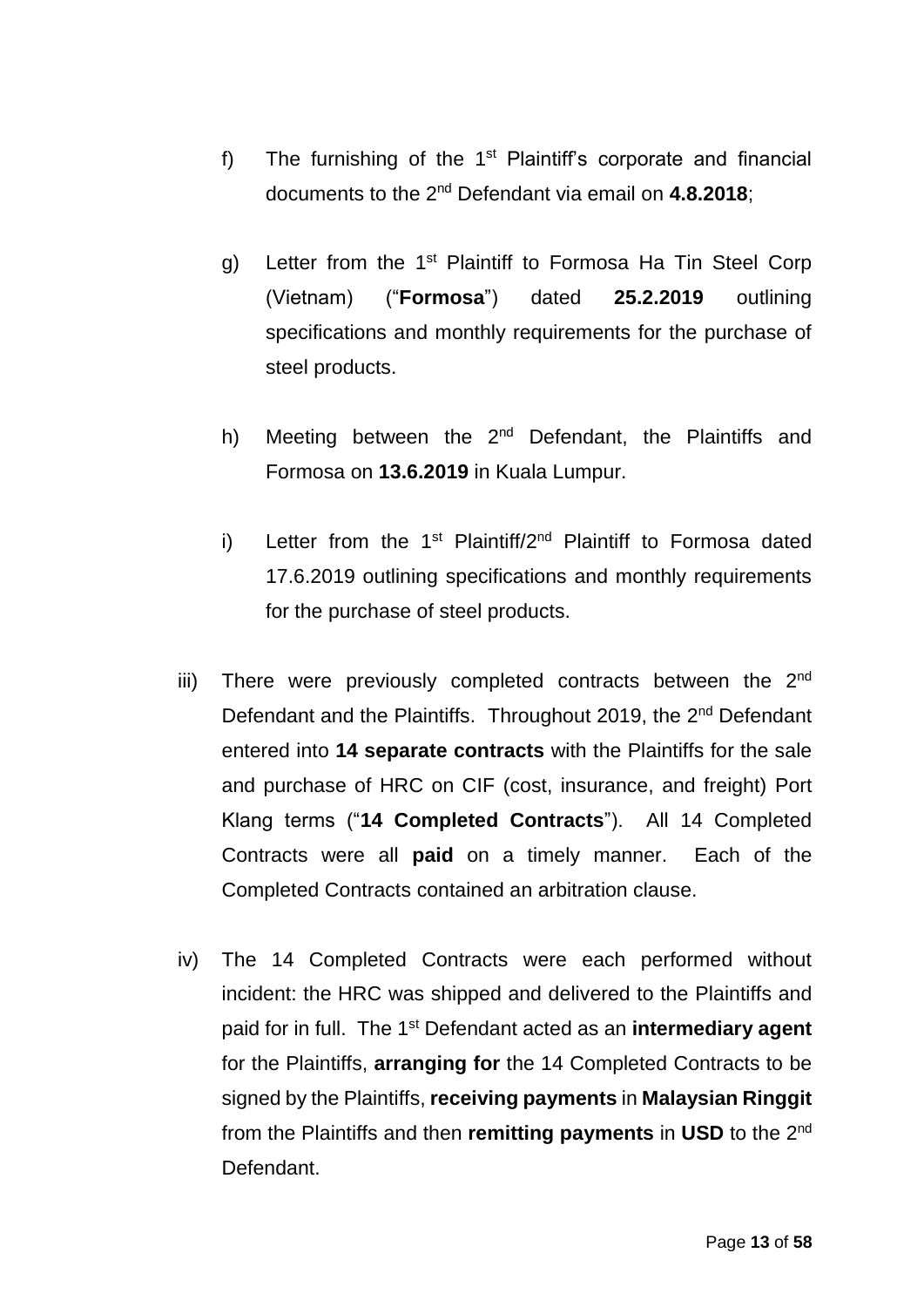v) In **May 2019** the 2<sup>nd</sup> Defendant couriered to the 1<sup>st</sup> Plaintiff a full set of documents for Contract No. 164152 (which is not part of the 4 Impugned LCP Contracts).

## **B] ENCLOSURE 44**

[49] Learned counsel for the 2<sup>nd</sup> Defendant contends that the stay applied for under Section 10 of the Arbitration Act 2005 ("**AA 2005**") must be read with Sections 8 and 18 AA 2005. Sections 8, 10 and 18 AA 2005 provide as follows:

## **Section 8 AA 2005**

"No court shall intervene in matters governed by this Act, **except** where so provided in this Act."

## **Section 10 AA 2005**

(1) A court before which proceedings are brought in respect of a matter which **is the subject of an arbitration agreement** shall, where a party makes an application before taking any other steps in the proceedings, **stay those proceedings and refer the parties to arbitration unless** it finds that the **agreement is null and void, inoperative or incapable of being performed**.

(2) The court, in granting a stay of proceedings pursuant to subsection (1), may impose any conditions as it deems fit.

*………*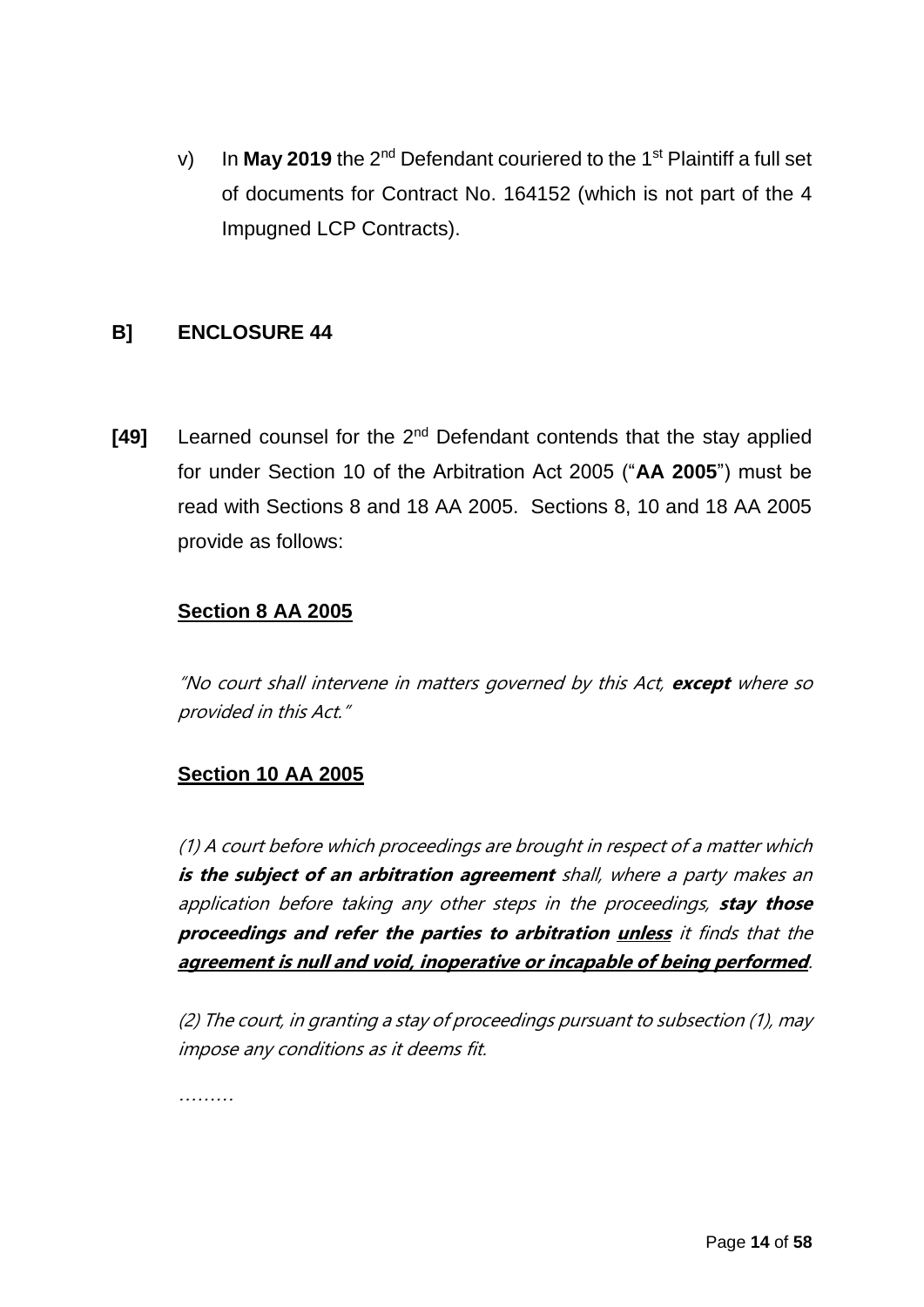(3) Where the proceedings referred to in subsection (1) have been brought, arbitral proceedings may be commenced or continued, and an award may be made, while the issue is pending before the court.

(4) This section **shall also apply** in respect of an **international arbitration, where the seat of arbitration is not in Malaysia**

## **Section 18 AA 2005**

(1) The **arbitral tribunal may rule on its own jurisdiction**, **including** any objections with respect to the **existence or validity** of the **arbitration agreement**.

(2) For the purposes of subsection (1)-

(a) an arbitration clause which forms part of an agreement shall be treated as an agreement independent of the other terms of the agreement; and

(b) a decision by the arbitral tribunal that the agreement is null and void shall not ipso jure entail the invalidity of the arbitration clause.

(3) **A plea that the arbitral tribunal does not have jurisdiction** shall be raised not later than the submission of the statement of defence.

(4) A party is not precluded from raising a plea under subsection (3) by reason of that party having appointed or participated in the appointment of the arbitrator.

(5) **A plea that the arbitral tribunal is exceeding the scope** of its authority shall be raised as soon as the matter alleged to be beyond the scope of its authority is raised during the arbitral proceedings.

(6) Notwithstanding subsections (3) and (5), the arbitral tribunal may admit such plea if it considers the delay justified.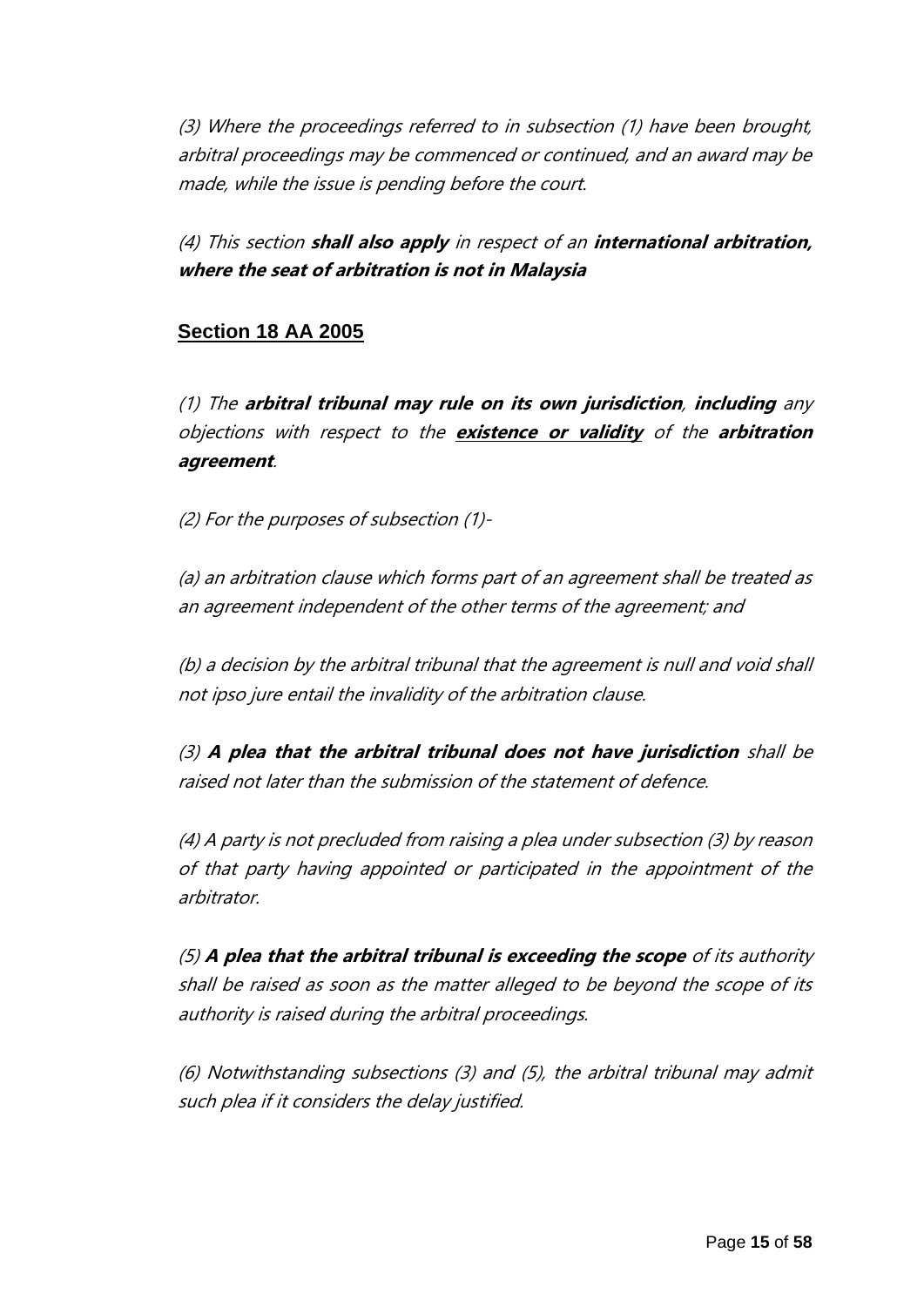(7) The arbitral tribunal may rule on a plea referred to in subsection (3) or (5), either as a preliminary question or in an award on the merits.

(8) Where the arbitral tribunal **rules on such a plea as a preliminary question that it has jurisdiction**, any party may, within thirty days after having received notice of that ruling **appeal to the High Court** to decide the matter.

(9) While an appeal is pending, the arbitral tribunal may continue the arbitral proceedings and make an award.

(10) No appeal shall lie against the decision of the High Court under subsection (8).

### (own emphasis added)

[50] It was submitted on behalf of the 2<sup>nd</sup> Defendant that the first principle is that an arbitral tribunal is competent to rule in the first instance on a dispute as to its own jurisdiction, including a dispute as to the very existence of an arbitration agreement, otherwise known as the *kompetenz-kompetenz* principle. It is reflected in Section 18 of the Arbitration Act 2005. The Plaintiffs' assumption that this Court has the power to determine a dispute about the existence of the Impugned Contracts is at odds with the *kompetenz-kompetenz* principle. The Court of Appeal in **Capping Corp Ltd v. Aquawalk Sdn Bhd [2013] 1**  LNS 574 was cited by learned counsel for the 2<sup>nd</sup> Defendant and in particular the following passages:

"[28] Learned authors in the book - The Arbitration Act 2005 - Uncitral Model Law as applied in Malaysia - at page 87 in respect of sec 18(1) states as follows:

18.6 Section 18(1) provides for the doctrine of 'Kompetenz-Kompetenz' which is taken from German terminology. The doctrine has two aspects. **Firstly, it confirms to the arbitrators that they may decide on their jurisdiction without need for support from the**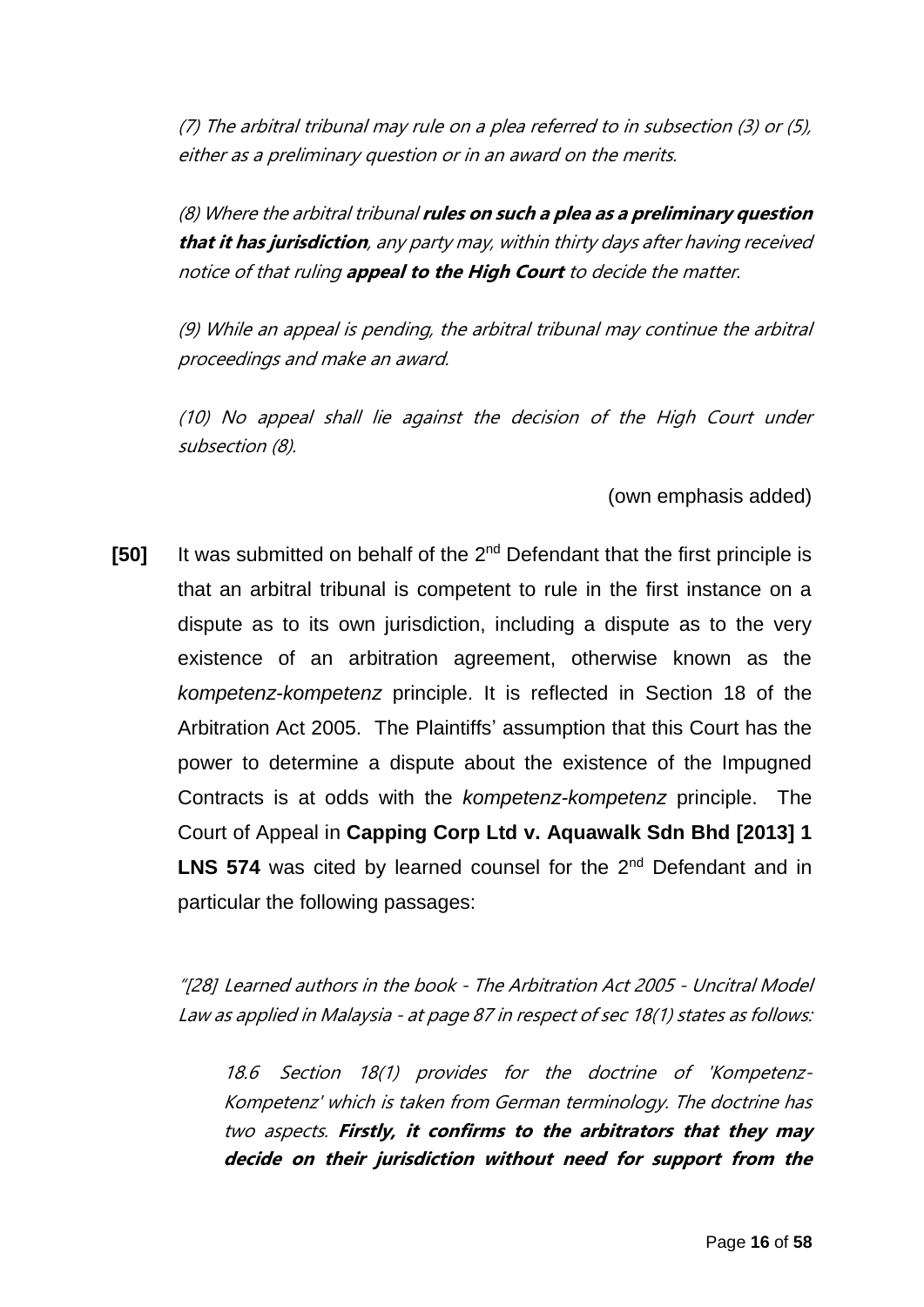**Court. Secondly, it discourages the Court from determining the issue before the arbitral tribunal has decided it**. The Court itself when seized prematurely with the issue of the arbitrator's jurisdiction would confine itself to find that an arbitration agreement exists and to refer the parties to arbitration. In effect, the doctrine reduces the ability of one party to delay the proceedings by taking the matter to Court and claiming want of jurisdiction.

[29] Applying that spirit of **minimal interference** by the Courts on matters relating **disputes agreed to be resolved by arbitration**, we make no further rulings on any of the other issues raised by the respective counsel in this appeal or the High Court. **Those issues ought to be adjudicated by an arbitrator or arbitrators**.

(own emphasis added)

**[51]** In further support of his submissions above learned counsel for the 2nd Defendant also cited the case of **Renault SA v. Inokom Corporation Sdn Bhd [2010] 5 MLJ 394** where the Court of Appeal held:

"[24] We have taken note that under the 2005 Act there is no equivalent provision to s 25(2) of the 1952 Act which provides that in a dispute which involves the question of whether a party has been guilty of fraud, the High Court shall have power to order that the arbitration agreement shall cease to have effect so far as may be necessary to enable that question to be determined by the High Court. It is indisputable, that **under the 2005 Act matters of fraud are no longer to be treated in a special category, and is deemed to be within the competence of arbitrators**. Widening the scope of the jurisdiction of arbitrators is certainly **consistent with current judicial policy to promote and encourage alternative dispute resolutions** in lieu of court litigation."

(own emphasis added)

**[52]** Essentially learned counsel for the 2nd Defendant point is that this Court must not or should be slow to interfere with matters which parties have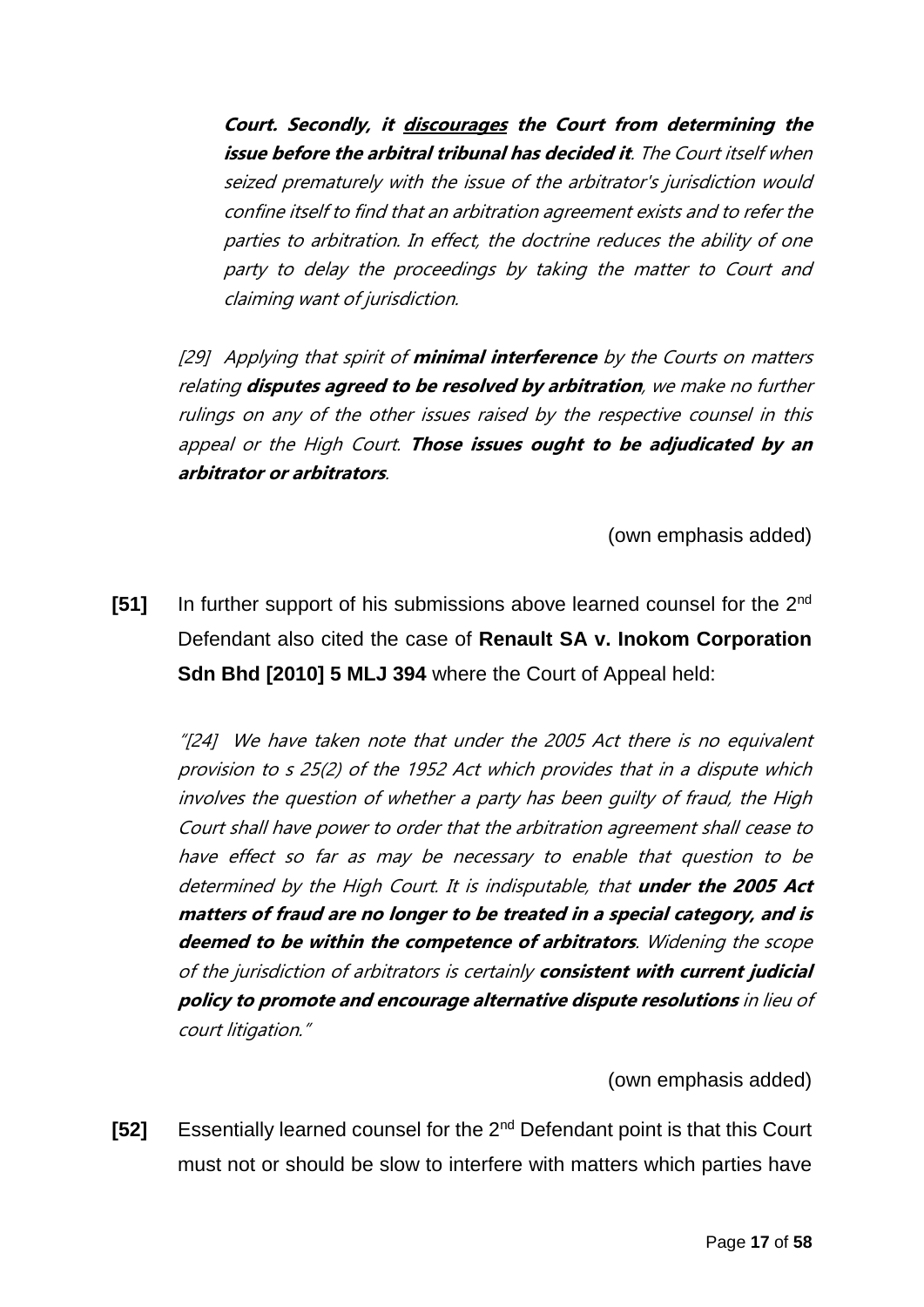agreed to resolve by way of arbitration and that the arbitrator is competent to decide disputes including matters which involve fraud as in the present case.

- **[53]** Both learned counsel for the 2<sup>nd</sup> Defendant and Plaintiffs have each submitted a rather huge number of authorities on this issue but I do not find it necessary to go through each and every one of them and shall concentrate on the more pertinent ones only.
- **[54]** I am in complete agreement with the principles enunciated in the above cases that learned counsel for the  $2<sup>nd</sup>$  Defendant had cited and agree that where the dispute or matter is within the arbitral tribunal's purview, generally, the Court should not interfere with the tribunal's jurisdiction (**Capping Corp** (supra)). However, for a stay to be granted under Section 10 AA 2005 there **must** first be an agreement between parties to refer their dispute to arbitration and this is made clear from the words, "*unless it finds that the agreement is null and void, inoperative or incapable of being performed*" in Section 10 AA 2005. This is further reinforced by the above quoted passage by the Court of Appeal in **Capping Corp** (supra), "*on matters relating disputes agreed to be resolved by arbitration*".
- **[55]** Therefore, the main and crucial issue to be determined by this Court in so far as Enclosure 44 is concerned is whether there is in existence a **valid and enforceable** agreement between the Plaintiffs and the 2<sup>nd</sup> Defendant to arbitrate their dispute. Only then can a stay be granted under Enclosure 44.
- **[56]** The issue in the instant case is the very *existence* of an agreement to arbitrate and not so much the terms of such an agreement.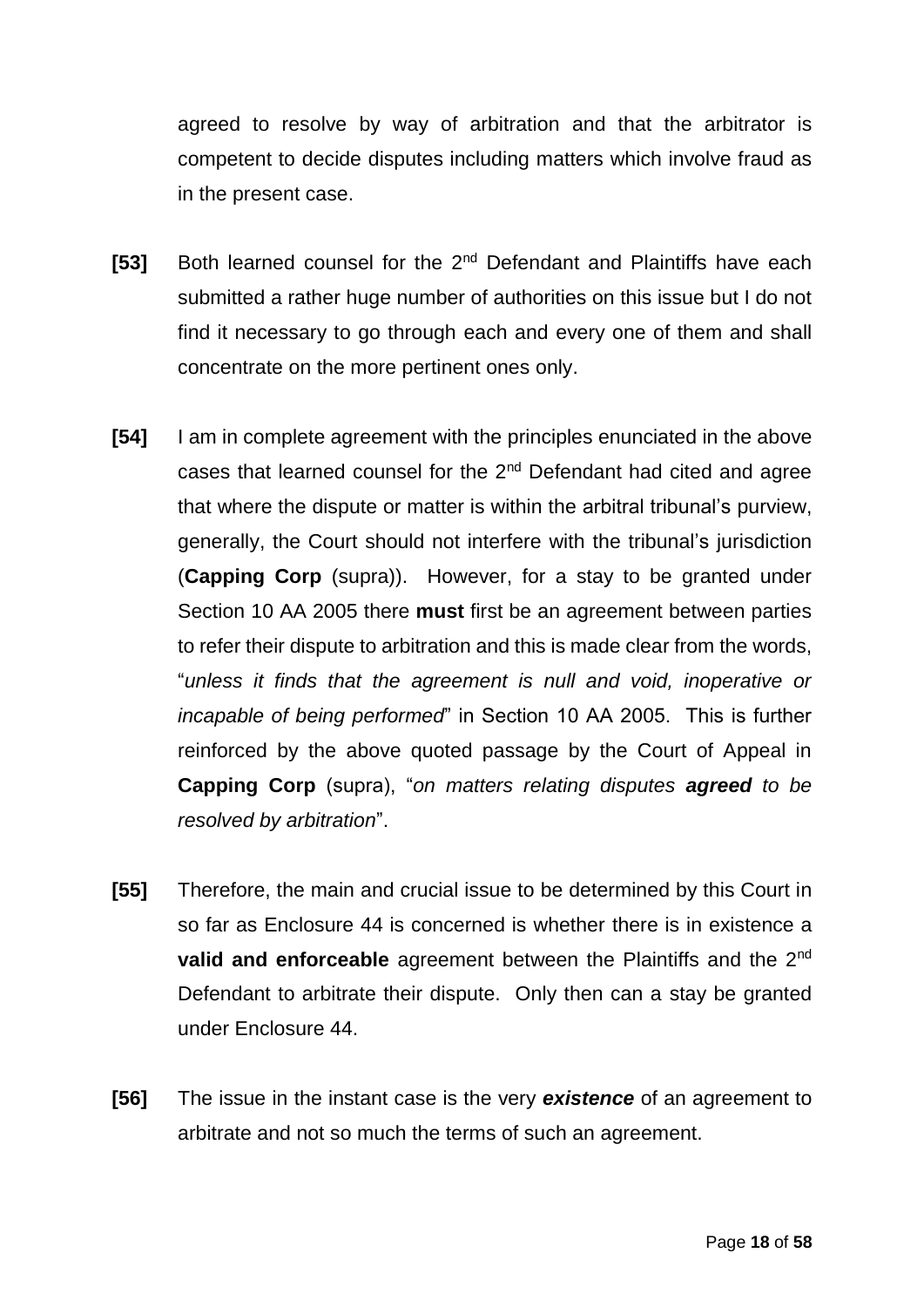**[57]** The 2nd Defendant alleged that the agreement to arbitrate is contained in the Impugned Contracts which states as follows:

### "**Governing Law and Arbitration:**

Any unresolved dispute, controversy or claim arising out of or relating to this contract, including any question regarding its existence, validity or termination, shall be settled by arbitration in accordance with the Hong Kong International Arbitration Centre (HKIAC) arbitration rules as at present in force, subject to the following:

(a) The place of arbitration shall be Hong Kong, unless otherwise agreed by the parties; the language of the arbitration shall be English;

(b) The number of arbitrators shall be three, one to be nominated by each party and the third (chairman), to be nominated by the two appointed arbitrators or, failing agreement on such nomination to be of a nationality independent of the parties and to be nominated by the HKIAC, provided that if the respondent party fails to nominate their arbitrator within 14 days of receipt of the nomination by the claimant, the arbitrator nominated by the claimant shall be the sole arbitrator.

The award of the arbitral tribunal shall be final. This agreement shall be governed by the laws of Hong Kong."

### **2 nd Defendant's Position**

**[58]** The arguments advanced on behalf of the 2<sup>nd</sup> Defendant is essentially that the Hong Kong Arbitration has jurisdiction to determine on a preliminary point under Section 18(3) AA 2005, a plea that the arbitral tribunal does not have jurisdiction and that the Plaintiffs are entitled to submit such a plea. However, the contrast argument by the Plaintiffs is if there is no arbitration agreement to begin with then there would really be no need for the Hong Kong Arbitration in the first place.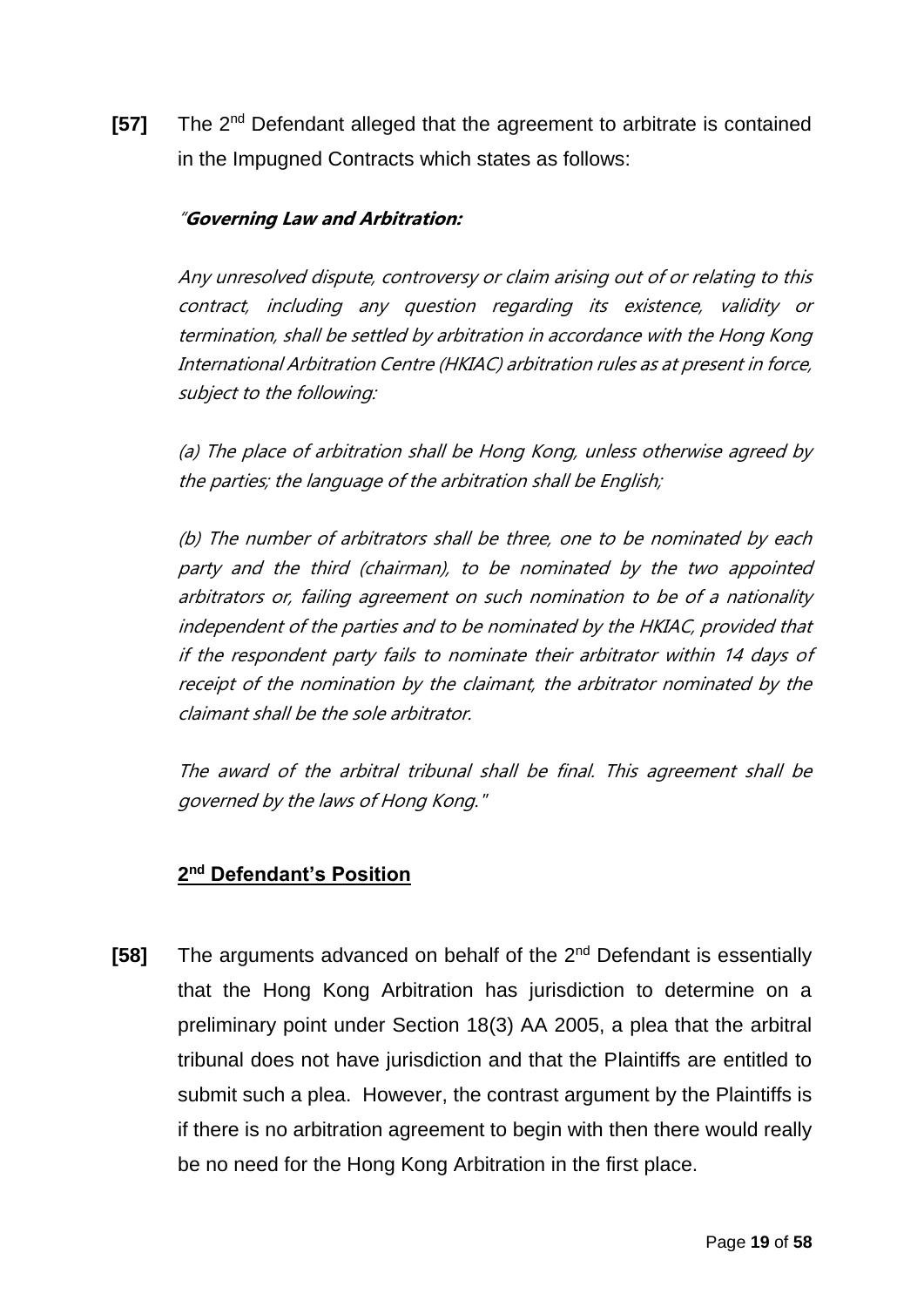- **[59]** This is "chicken and egg" argument, a phrase I had used at the hearing of Enclosure 44, which was coincidentally also used in a Singapore High Court case cited by learned counsel for the 2nd Defendant, **Malini Ventura v. Knight Capital [2015] SGHC 225**, **[2015] 5 SLR 707**.
- **[60] Malini Ventura** (supra) was heavily relied on by learned counsel for the 2<sup>nd</sup> Defendant, which case also dealt with a similar stay application under **Section 6 of the Singapore International Arbitration Act 2002** which provides as follows:

#### "Enforcement of intentional arbitration agreement

6.—(1) Notwithstanding Article 8 of the Model Law, where any party to an arbitration agreement to which this Act applies institutes any proceedings in any court against any other party to the agreement in respect of any matter **which is the subject of the agreement**, any party to the agreement may, at any time after appearance and before delivering any pleading or taking any other step in the proceedings, **apply to that court to stay the proceedings so far as the proceedings relate to that matter**.

(2) **The court** to which an application has been made in accordance with subsection (1) **shall make an order**, upon such terms or conditions as it may think fit, staying the proceedings so far as the proceedings relate to the matter, **unless it is satisfied that the arbitration agreement is null and void, inoperative or incapable of being performed**."

(own emphasis added)

**[61]** In **Malini Ventura** (supra), the plaintiff there sought for a declaration that she had not entered into any arbitration agreement with the defendants and a further declaration that all arbitration proceedings commenced by the defendants against the plaintiff were a nullity and of no effect. She also applied for an injunction to restrain the defendants from continuing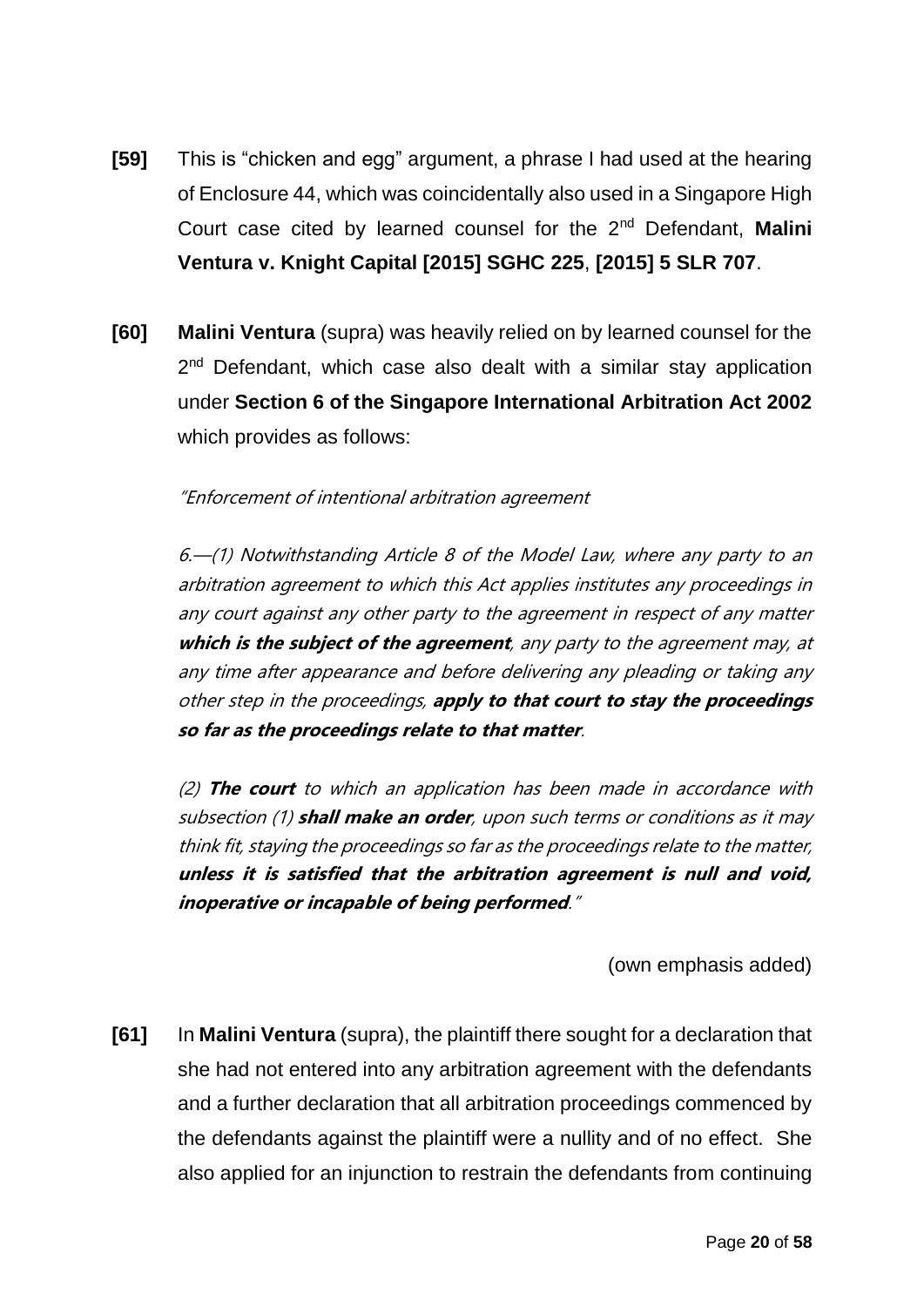with the arbitration proceedings against the plaintiff pending the full and final disposal of the action. The plaintiff alleged that her signature in a contract of guarantee was forged. The Guarantee contained an arbitration clause. Meanwhile the defendants applied for a stay of the court proceedings pending the full and final determination of the arbitration proceedings.

**[62]** Faced with a similar question as in the instant case, Judice Prakash J in **Malini Ventura** (supra) held as follows:

"How should section 6 of the IAA be applied?

19 **This is where the chicken and the egg question arises**. Mr Nakul Dewan, counsel for the defendants, says that the international arbitration regime in place in Singapore gives primacy to the Tribunal and it is the Tribunal that has the first bite at deciding whether or not there is an arbitration agreement which confers jurisdiction on it. The defendants further say that under s 6 of the IAA I have no choice but to refer the question of the existence, validity or termination of an arbitration agreement to the Tribunal. The plaintiff's riposte is that s6 would only apply to an "arbitration agreement" and that since she did not sign the Guarantee, neither she nor the defendants are parties to an "arbitration agreement" within  $s$  6(1) and therefore the defendants are not allowed to apply to court for a stay of this action. It is for the court to decide whether there is an arbitration agreement or not."

………

21 The **plaintiff** relies on s 6(1) to argue that where the **existence** of an arbitration agreement is **challenged**, until that challenge is resolved by the court, there can be **no "arbitration agreement" which permits the opposing party to apply for a stay of the court action**. The **defendants**, on the other hand, refer to Art 16 of the Model Law, which is part of Singapore law, and emphasise that under Art 16(1) **the Tribunal may rule on its own jurisdiction including any objections with respect to the "existence or validity of the arbitration agreement"**. Accordingly, s 6(2) makes it plain that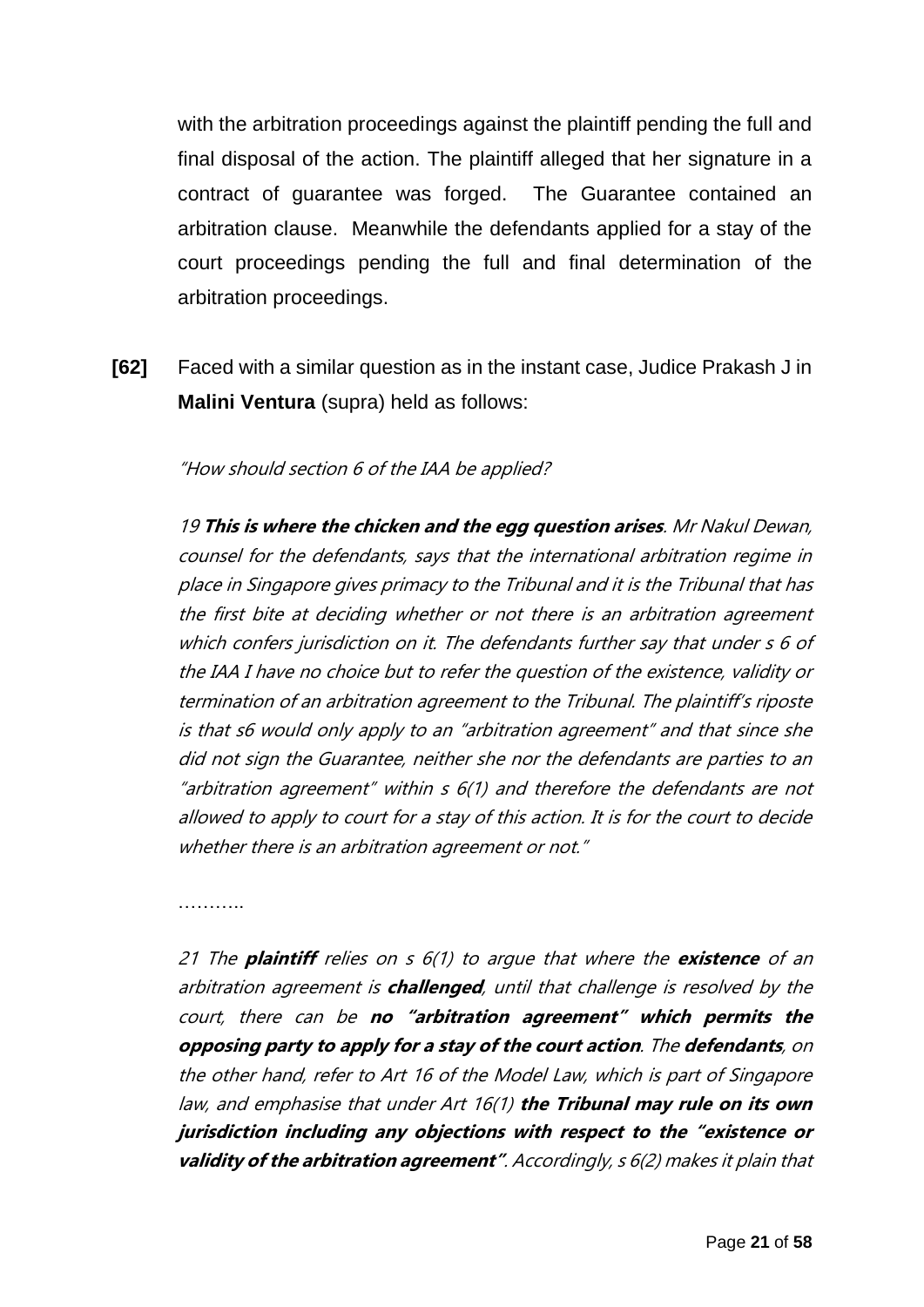a stay must be issued unless the court is satisfied that the arbitration agreement is null and void or inoperative or incapable of being performed.

22 **There is no doubt that as a matter of general law, the courts have jurisdiction to decide on the existence or otherwise of a putative contract and this would include an arbitration agreement**. It is the defendants who have invoked s 6 of the IAA to persuade me that in the present case the court's general jurisdiction must give way to the Tribunal's jurisdiction which is founded not only on Art 16 of the Model Law but also on r 25.2 of the SIAC Rules which specifically empowers the Tribunal to decide on the existence of the arbitration agreement. **This section can only be invoked if there is an "arbitration agreement"** and therefore the question is **what burden of proof the defendants have to satisfy** in order to persuade me of this.

(own emphasis added)

**[63]** The Singapore High Court in **Malini Ventura** (supra) finally decided that the test to be applied under the circumstances is the *prima facie* **test** and held as follows:

"36 Bearing in mind the differences in the regimes governing international arbitration in Singapore and in England, **I do not think it will be correct for me to fully take on board the approach of the English courts as set out in Albon ([30] supra) and Al-Naimi**. The regime in force here gives primacy to the tribunal although, of course, the court still has an important role to play. If I were to hold that, in a situation where the conclusion of the arbitration agreement is in issue, the jurisdiction in s 6(2) to stay the court proceedings would not bite unless I could conclude, on the basis of the usual civil standard, that the arbitration agreement had been entered into, I would be imposing too high a burden on the party seeking the implementation of the arbitration agreement. **I consider that it would satisfy the rights of both parties if the party applying for the stay was able to show on a prima facie basis that the arbitration agreement existed**. The matter would then go to **the tribunal to decide whether such existence could be established on the usual civil standard** and then, if any party was dissatisfied with the tribunal's decision, such party could come back to the court for the last say on the issue.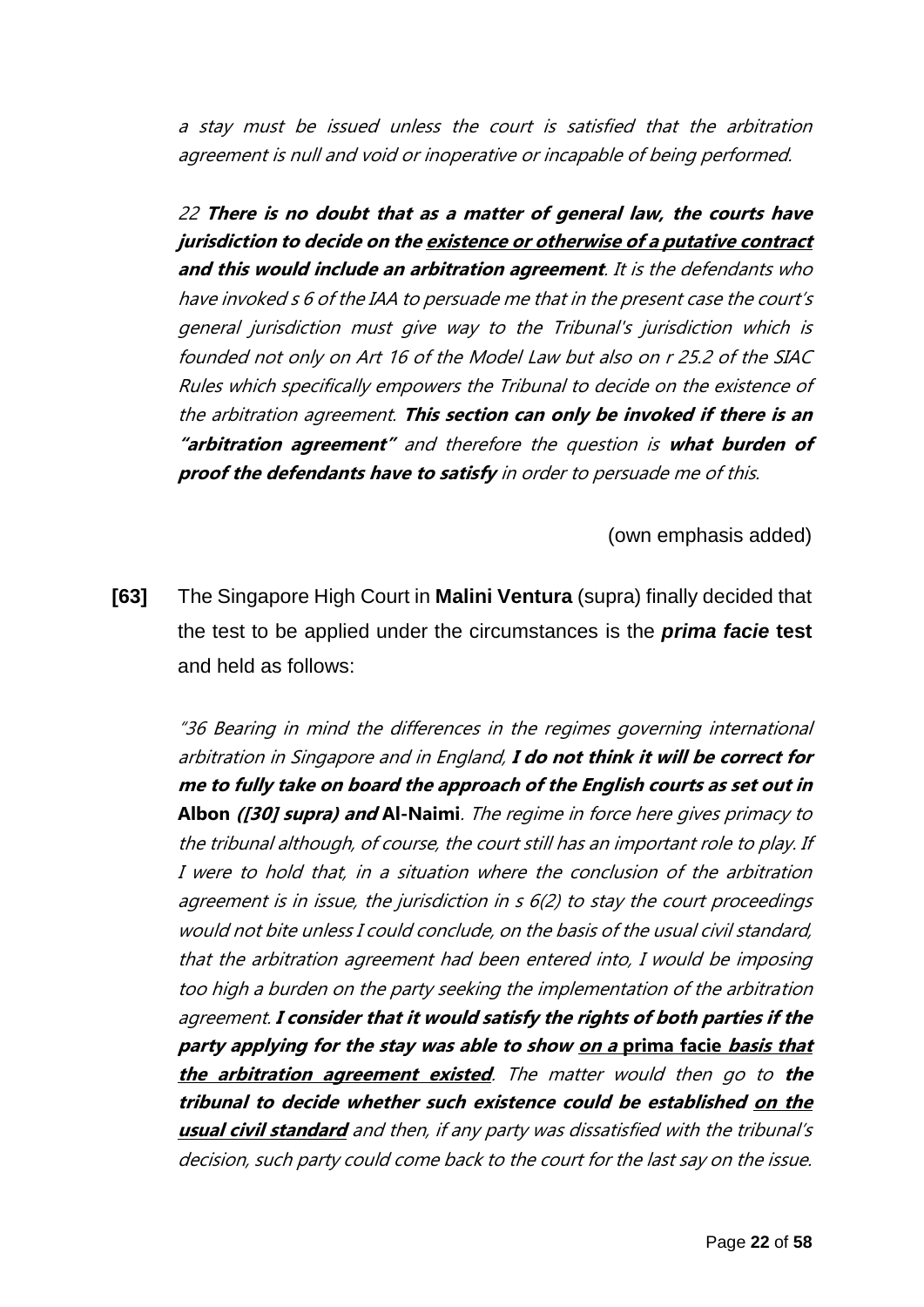In another case regarding a tribunal's jurisdiction, albeit a different aspect not involving the formation of the arbitration agreement, the Court of Appeal observed that it was only in the clearest case that the court should decide that there was no jurisdiction instead of remitting the matter to the tribunal for an initial decision (see Tjong Very Sumito v Antig Investments Pte Ltd [2009] 4 SLR(R) 732 at [22]—[24]).

(own emphasis added)

- **[64] Malini Ventura** (supra) also referred to the English cases of **Nigel Peter Albon v. Naza Motor Trading Sdn Bhd [2007] 2 All ER 1075** and **Ahmad Al-Naimi v. Islamic Press Agency Inc [2000] 1 Lloyd's Rep 522** which dealt with a similar stay application where the existence of the arbitration agreement was being challenged However, the High Court in **Malini Ventura** (supra) did not follow the approaches taken in **Albon** (supra) and **Al-Naimi** (supra) by reason of the differences in the regimes governing international arbitration in Singapore and in England.
- **[65]** The approach taken in the case of **Malini Ventura** (supra) was endorsed by the Singapore Court of Appeal in **Tomolugen Holdings Ltd v Silica Investors Ltd [2015] SGCA 57, [2016] 1 SLR 373** where it was held as follows:

"63 The prima facie approach was also the view urged upon us by the amicus curiae, Prof Boo. We agree that a Singapore court should adopt a prima facie standard of review when hearing a stay application under s 6 of the IAA. In our judgment, **a court hearing such a stay application should grant a stay in favour of arbitration if the applicant is able to establish a prima facie case** that:

(a) **there is a valid arbitration agreement** between the parties to the court proceedings;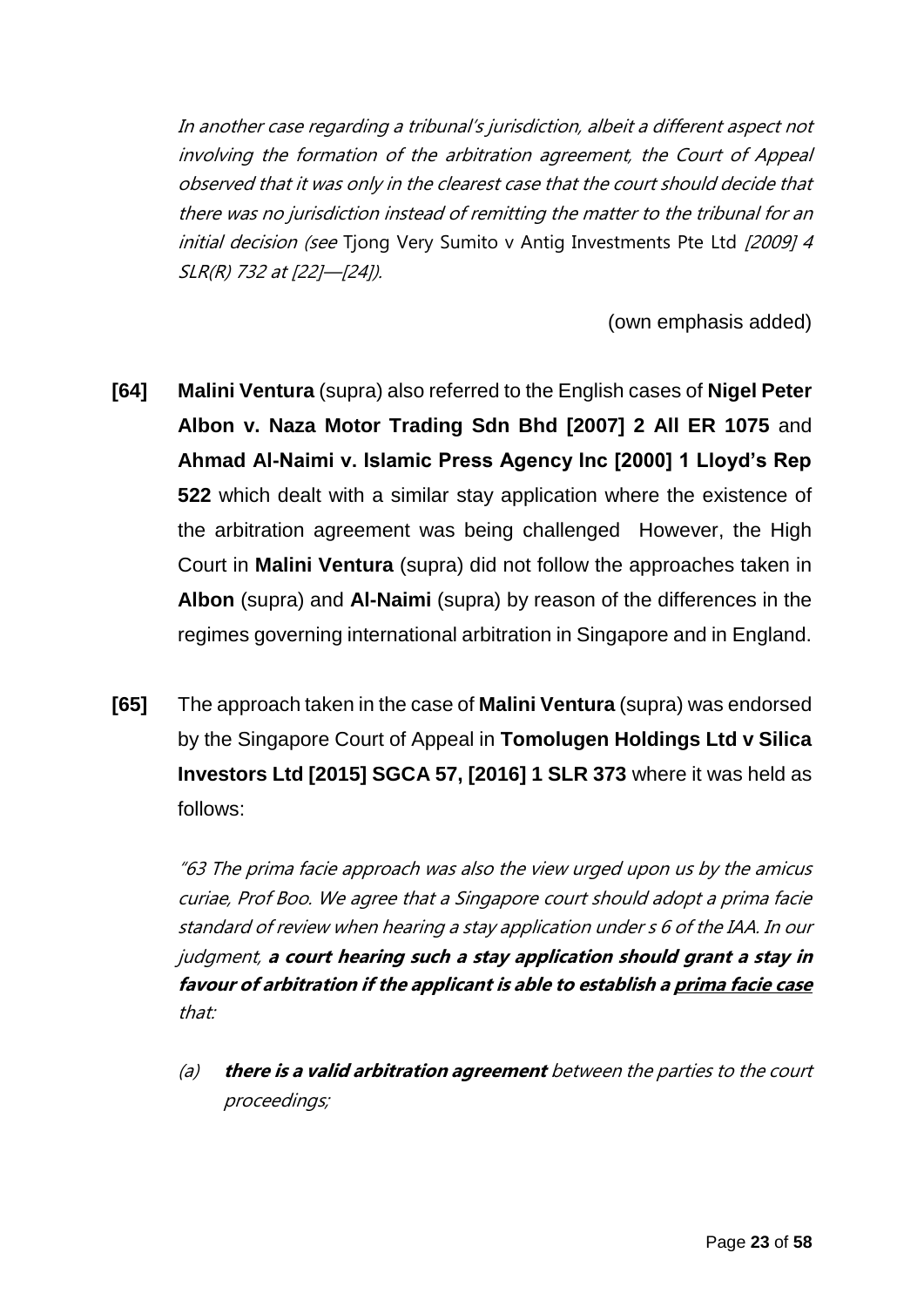- (b) the dispute in the court proceedings (or any part thereof) falls within the **scope of the arbitration agreement**; and
- (c) the arbitration agreement is **not null and void, inoperative or incapable of being performed**."

(own emphasis added)

**[66]** It was further submitted on behalf of the 2nd Defendant that the **Malini Ventura** (supra) and **Tomolugen** (supra) apply in Malaysia as Malaysia's AA 2005 and Singapore's International Arbitration Act are both based on the same UNCITRAL Model Law.

## **Plaintiffs' Position**

**[67]** In contrast, learned counsel for the Plaintiffs relied heavily on the English case of **Albon** (supra) (**Albon (trading as NA Carriage Co) v. Naza Motor Trading Sdn Bhd and another (no 3) [2007] All ER 1075** as cited by learned counsel for the Plaintiffs) and submitted that **Albon** (supra) relied on **Order 62.8(3)** of the **English Civil Procedure Rules** ("**English Rules**") which is similar to our **Order 69 Rule 10(3) of the Rules of Court 2012** ("**ROC**"). A comparison between Order 69 Rule 10(3) ROC and Order 62.8(3) of the English Rules can be seen below:

## **Order 69 Rule 10(3) ROC**

"(1) An application seeking a **stay of legal proceedings** under section 10 of the 2005 Act shall be served on all parties to those proceedings who have given an address for service.

(2) A copy of an application under paragraph (1) shall be served on any other party to the legal proceedings (whether or not he is within the jurisdiction) who has not given an address for service, at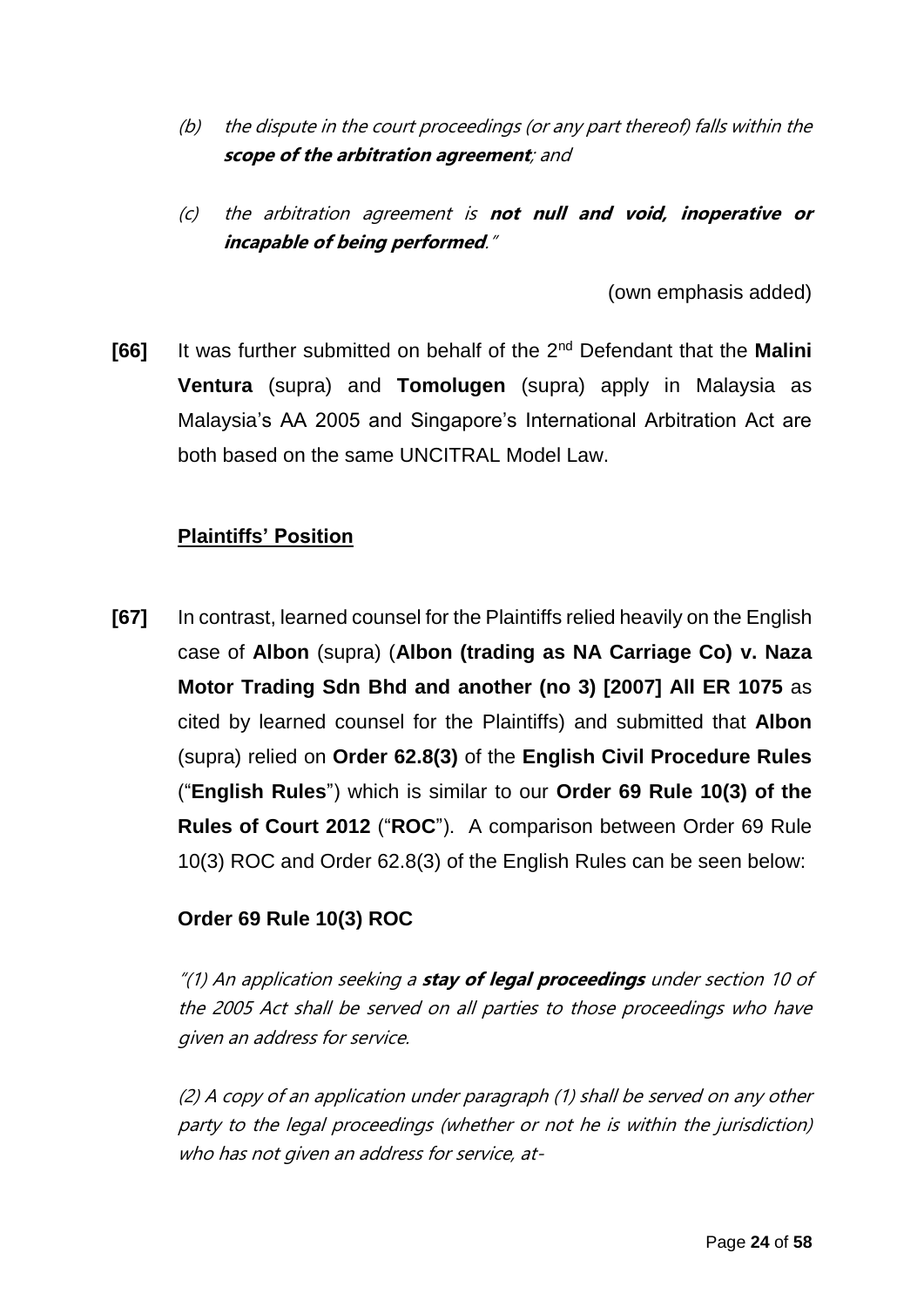(a) his last known address; or (b) a place where it is likely to come to his attention.

(3) **Where a question arises as to whether**-

(a) **an arbitration agreement has been concluded**; or (b) the dispute which is the subject matter of the proceeding falls within the terms of such agreement,

**the Court may decide that question or give directions** to enable it to be decided **and may order the proceeding to be stayed pending its decision**."

**Order 62.8(3) of the English Rules**

"**Where a question arises as to whether**—(a) **an arbitration agreement has been concluded**; or (b) the dispute which is the subject-matter of the proceedings falls within the terms of such an agreement **the court may decide that question or give directions** to enable it to be decided **and may order the proceedings to be stayed pending its decision**."

(own emphasis added)

- **[68]** Learned counsel for the Plaintiffs argued that the English position on this matter is in line with the wordings of Order 69 Rule 10(3) ROC and that the drafters of the ROC must have intended for the High Court to have ruled on the *existence* of an arbitration agreement **first** before it may order a stay of proceedings under Section 10 AA 2005. Thus, the "*full merits*" approach fits better in accordance with Malaysian law.
- **[69]** In dealing with the different approaches taken in **Malini Ventura** (supra) and **Albon** (supra), it is important to highlight that **Albon** (supra) also involved an allegation of forgery of an agreement which contained an arbitration clause.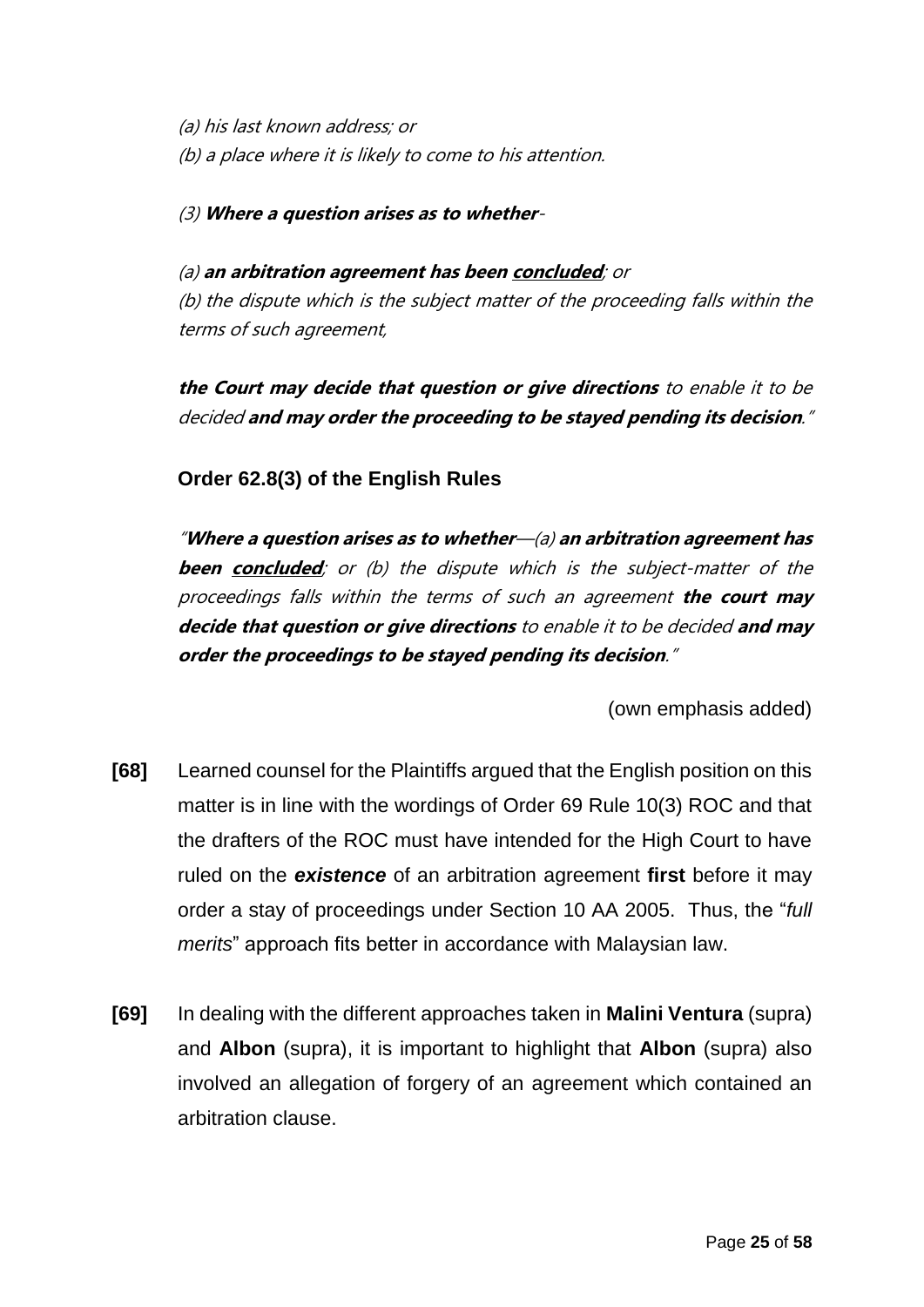**[70]** The application for stay in **Albon** (supra) was based on **Section 9** of the **English Arbitration Act 1996** which application also involved **Section 30** and Order 62.8(3) of the English Rules. Sections 9 and 30 of the English Arbitration Act 1996 state as follows:

"**9.** Stay of legal proceedings—(1) **A party to an arbitration agreement** against whom legal proceedings are brought (whether by way of claim or counterclaim) in respect of a matter which **under the agreement is to be referred to arbitration** may (upon notice to the other parties to the proceedings) **apply to the court in which the proceedings have been brought to stay the proceedings so far as they concern that matter** . . .

(3) An application may not be made by a person before taking the appropriate procedural step (if any) to acknowledge the legal proceedings against him or after he has taken any step in those proceedings to answer the substantive claim.

(4) On an application under this section **the court shall grant a stay unless satisfied that the arbitration agreement is null and void, inoperative, or incapable of being performed** . . ."

"**30.** Competence of tribunal to rule on its own jurisdiction—(1) Unless otherwise agreed by the parties, **the arbitral tribunal may rule on its own substantive jurisdiction**, that is, as to—(a) **whether there is a valid arbitration agreement**, (b) whether the tribunal is properly constituted, and (c) what matters have been submitted to arbitration in accordance with the arbitration agreement.

Any such ruling may be challenged by any available arbitral process of appeal or review or in accordance with the provisions of this Part."

(own emphasis added)

**[71]** Lightman J in **Albon** (supra) held that there are two requirements that need to be established as **conditions precedent** before the jurisdiction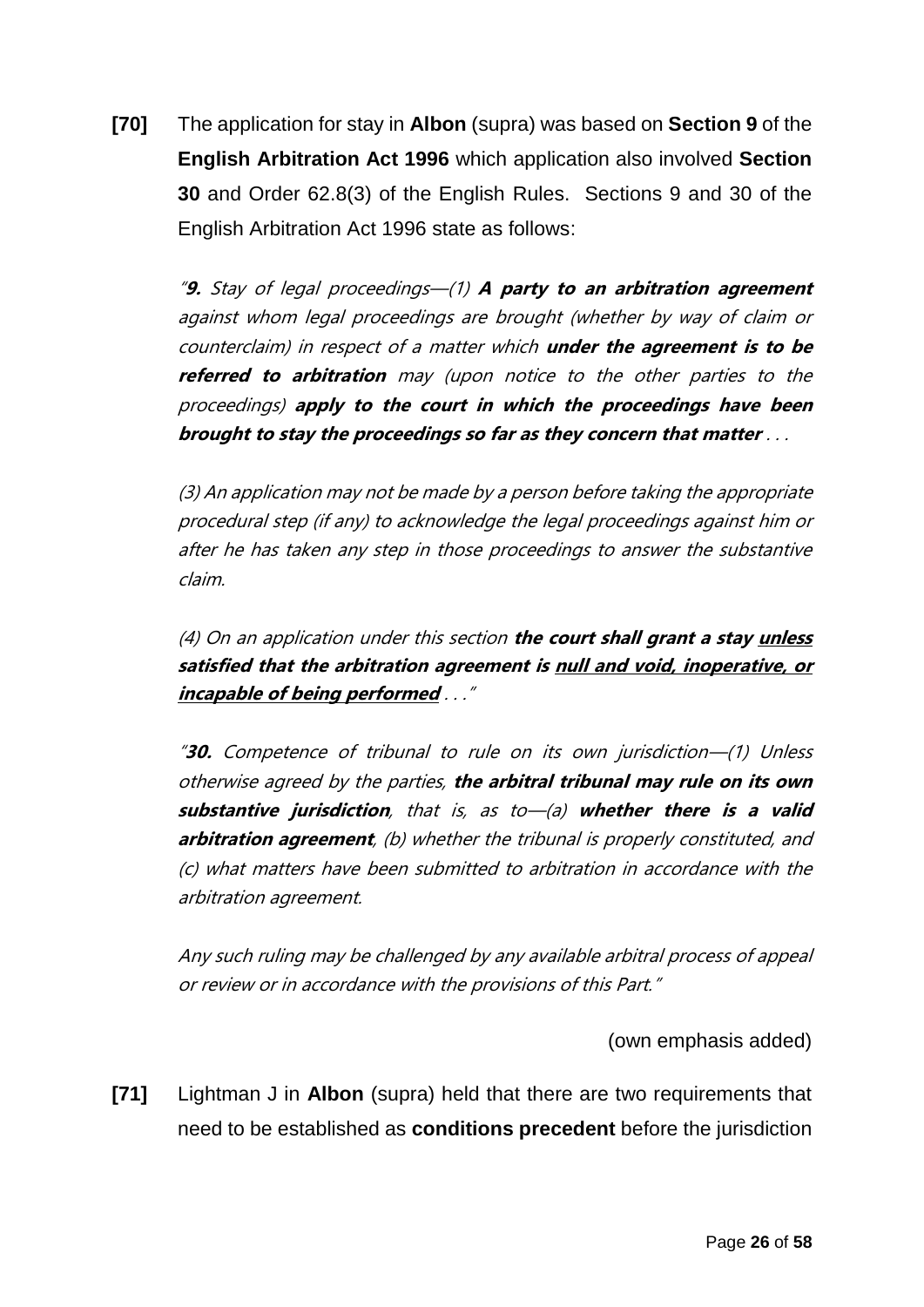of the Court to stay proceedings under Section 9 of the English Arbitration Act 1996 can be invoked, as follows:

"[14] I turn now to the first issue. The first question raised is what (if anything) Naza Motors needs to establish as **conditions precedent to invoking the jurisdiction conferred by s 9(1) to grant a stay of court proceedings**. In my judgment the language of s 9(1) plainly establishes **two threshold requirements**. The first is that **there has been concluded an arbitration agreement** and the second is that **the issue in the proceedings is a matter which under the arbitration agreement is to be referred to arbitration**. **The first condition is as to the conclusion** and the second is as to the scope of the arbitration agreement. Accordingly unless and until the court is satisfied that both these conditions are satisfied the court cannot grant a stay under s 9.

(own emphasis added)

**[72]** Further, **Albon** (supra) relied on the English Court of Appeal case of **Al-Naimi** (supra) in setting out the guidelines for a stay application where the **conclusion** of the arbitration agreement is in issue, as follows:

**[16]** Guidelines were laid down by Judge Humphrey Lloyd QC in Birse Construction Ltd v St David Ltd [1999] BLR 194 at first instance and (though the decision of the judge was reversed) his statement of the guidelines was approved on appeal by the Court of Appeal ((1999) 70 ConLR 10) and again by the Court of Appeal in the later case of **Al-Naimi (t/a Buildmaster Construction Services) v Islamic Press Services Inc (2000) 70 ConLR 21**. These **guidelines** are to the effect that on an application for a stay such as the present **where the conclusion of the arbitration agreement is in issue,**  there are **four options open to the court: (1) (where it is possible to do so) to decide the issue on the available evidence presently before the court that the arbitration agreement was made and grant the stay; (2) to give directions for the trial by the court of the issue; (3) to stay the proceedings on the basis that the arbitrator will decide the issue; and (4) (where it is possible to do so) to decide the issue on the available evidence that the arbitration agreement was not made and dismiss the application**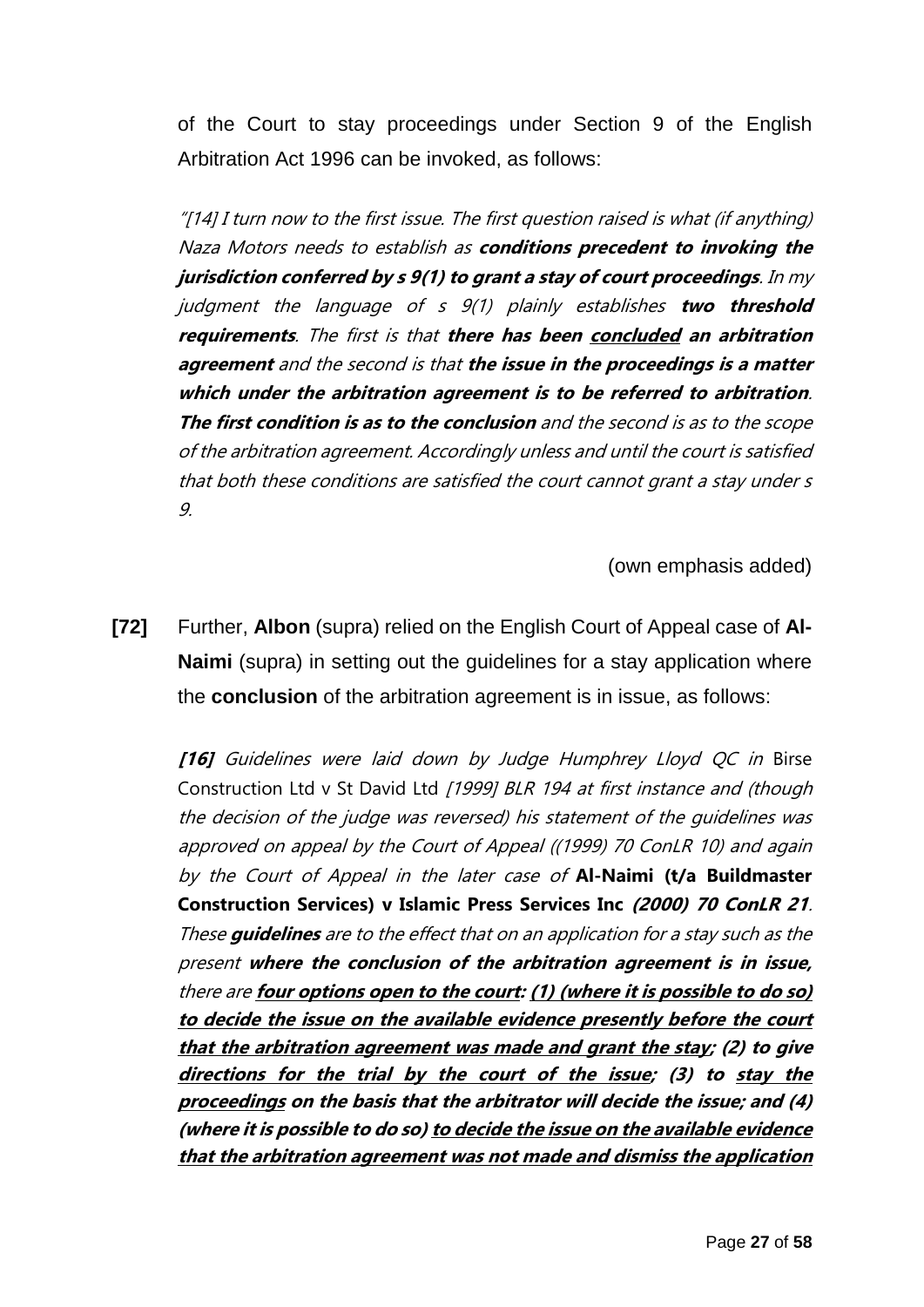**for the stay.** The Court of Appeal adopted the second of these options. The guidelines and the decision of the Court of Appeal establish that on an application under s 9(1) of the 1996 Act the court can try and (subject to one qualification) should decide the issue whether the arbitration agreement was concluded. The minor qualification in respect of which the guidelines are not in accord with the construction which I have adopted is in respect of the third of the guidelines. **Where there is an issue which the court cannot resolve on the available evidence on the application as to whether the arbitration agreement was concluded, the court indeed can stay the proceedings so that the arbitrators can decide the issue, but only by exercising its inherent jurisdiction and not by exercising any jurisdiction under s 9**. Support for this view may be found in a passage in the Al Naimi case ((2000) 70 ConLR 21 at 30).

### (own emphasis added)

- **[73]** In examining Sections 9(1) and 9(4) of the English Arbitration Act 1996, Lightman J in **Albon** (supra) held that Section 9(4), which is in *pari materia* with our **Section 10(1) AA 2005**, assumes that there is a concluded arbitration agreement. This is in line with the two threshold requirements which Lightman J held to be "*conditions precedent to invoking the jurisdiction conferred by s 9(1) to grant a stay of court proceedings*".
- **[74]** Confronted with the question on whether there were any local cases with similar fact that dealt with the same issue as in the present case learned counsel for the 2nd Defendant cited the Court of Appeal case of **TNB Fuel Services Sdn Bhd v. China National Coal Group Corp [2013] 4 MLJ 857** where the existence of the arbitration agreement in that case was challenged. However, the issue of the correct or proper test to be applied in a situation where the existence of an arbitration agreement is in issue in a stay application under Section 10 AA 2005 was not raised nor decided in **TNB** (supra). Further, the facts of **TNB** (supra) were quite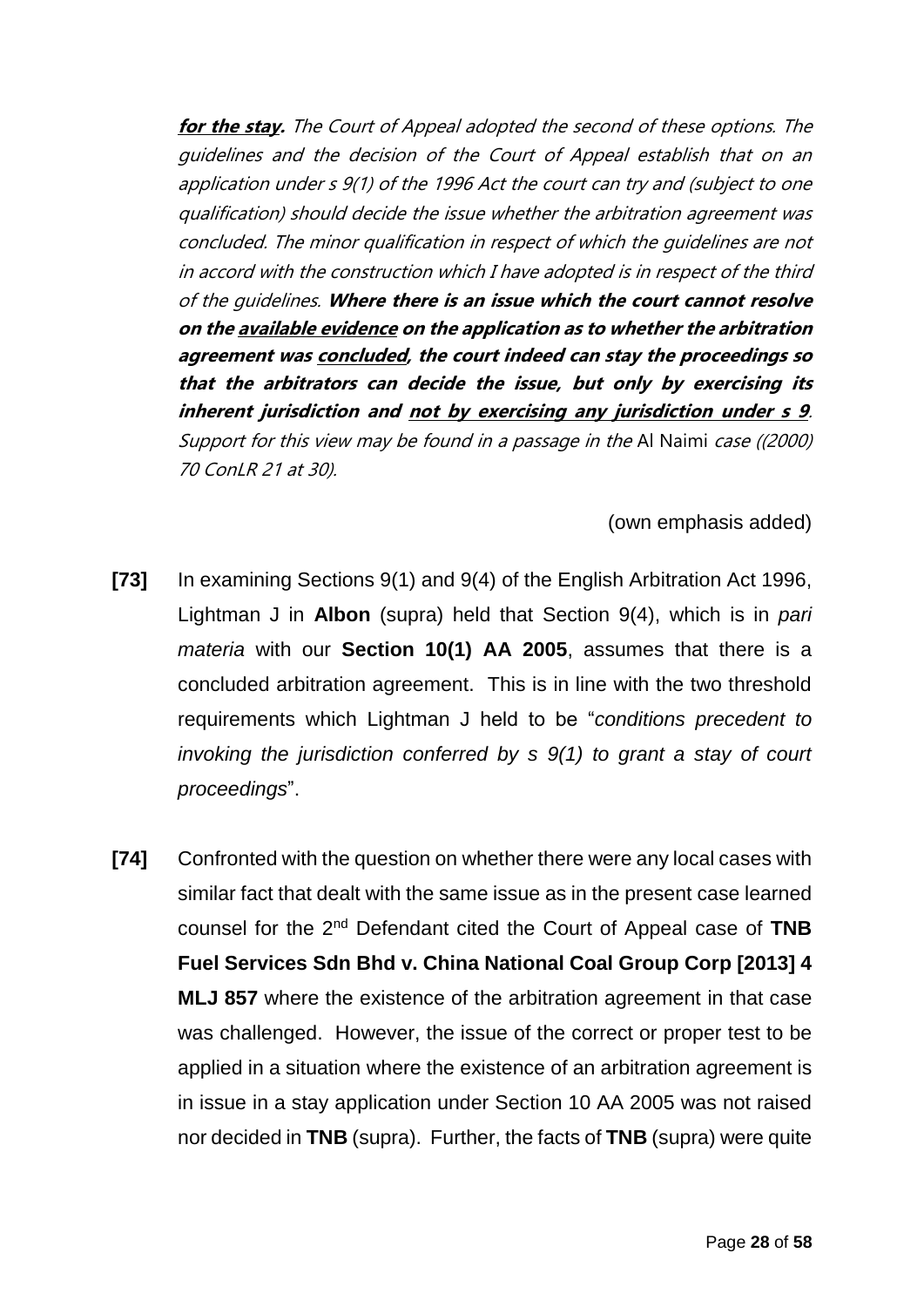different and also involved different issues that were not in consideration in the instant case.

- **[75]** Therefore, whilst **TNB** (supra) involved a similar stay application under Section 10 AA 2005, however, it is not directly applicable to the present case for the following reasons:
	- i) In **TNB** (supra) the challenge to the "existence" of the arbitration agreement was **not** based on the fact that the agreement did not exist per se but because it was contained in a separate document which was not in the main or primary agreement between parties, which the High Court did not agree to refer or use.
	- ii) The High Court considered the merits of the respondent's application for the injunction on the basis of the Arbitration Act 1952 and not AA 2005 Act, which ought to have been the case. In other words, the High Court in **TNB** (supra) did not decide the case based on the correct prevailing applicable law.
	- iii) The Court of Appeal held that the trial judge erred in not considering the application for the injunction on the basis of **Section 9(5) AA 2005** and the fact that the exchange of documents between the parties (bid form and supporting bid bond from the respondent, the letter of award by the appellant and the letter from the respondent confirming acceptance of the terms in the letter of award) constituted the requisite offer and acceptance thereby creating a binding contract. This contract, in turn, incorporated the terms of an unsigned contract (the coal purchase contract) thereby incorporating by reference the arbitration agreement in this document.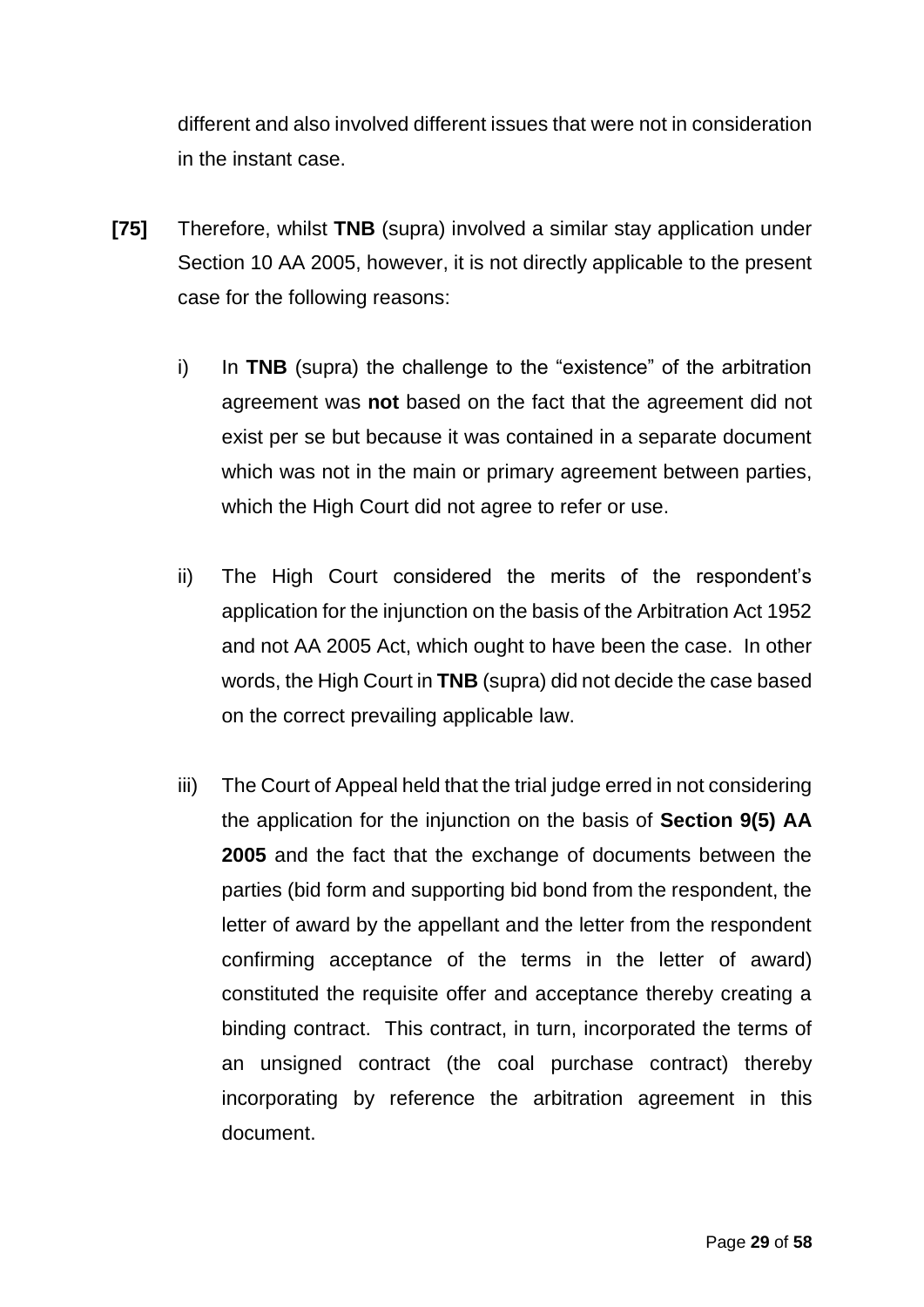- iv) The Court of Appeal further held that if the trial judge had applied Section 9(5) AA 2005 to these facts, she would have come to the conclusion that the arbitration agreement was binding on the parties.
- v) Conversely in the instant case, the application of Section 9(5) AA 2005 is not in issue. It is not in dispute that the Impugned Contracts contained an arbitration agreement. This arbitration agreement is **not** contained in any other document that could be argued to form a contract between parties. It is the very existence of the Impugned Contracts containing the arbitration Agreement that is in issue here based on the allegation that they are forged.
- vi) In **TNB** (supra), the arbitral tribunal had been fully-constituted and the appellant and the respondent had attended the preliminary meeting fixed by the arbitral tribunal ("**Tribunal**"). The **respondent** informed the Tribunal that it was challenging the jurisdiction of the Tribunal to hear the dispute that was brought to arbitration by the appellant. The Tribunal agreed to hear the respondent's **jurisdictional challenge** as a preliminary issue. Directions were given by the Tribunal for parties to exchange pleadings and witness statements on the preliminary issue. Having agreed to raise the issue of the "existence" of the arbitration agreement before the Tribunal as a jurisdictional challenge, it was **not** right or proper for the **respondent** in **TNB** (supra) to then apply to the High Court to restrain the arbitral proceedings based on the same issue. In the present case, the Plaintiffs have been consistent in reserving their rights to not participate in the Hong Kong Arbitration. In this regard the Plaintiffs had acted expeditiously in initiating this action as well as Enclosures 15 and 28 to restrain the Hong Kong Arbitration from proceeding.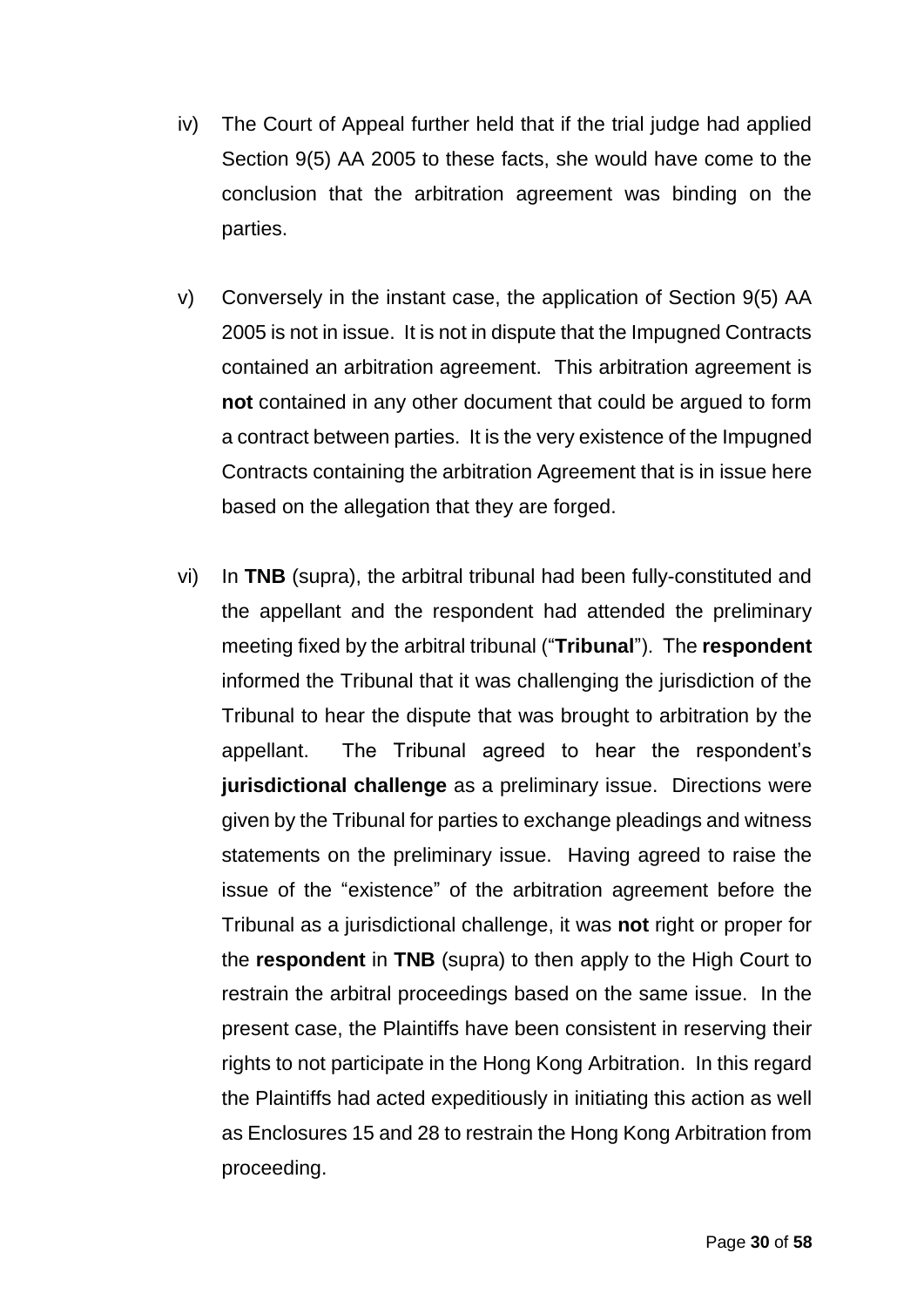- vii) Further, **TNB** (supra) did not involve the issue of **fraud** or **forgery**. Thus, as the outcome of the case (on appeal) showed, it was possible for the High Court to arrive at a decision that an arbitration agreement existed based on available evidence (**Albon** (supra)).
- **[76]** The following excerpts from **TNB** (supra) makes the above distinctions between the present case and **TNB** (supra) clear:

"[21] With respect, in our judgment, **the learned trial judge erred in not considering the application for the injunction on the basis of sub-s 9(5) of the Arbitration Act 2005**. The fact of the matter is that the exchange of documents between the parties which included: the bid form and supporting bid bond from the respondent, the letter of award by the appellant and the letter from the respondent confirming acceptance of the terms in the letter of award constitutes the requisite offer and acceptance thereby creating a binding contract. This contract, in turn, incorporated the terms of the unsigned coal purchase contract thereby incorporating by reference the arbitration agreement' in this document. Against these background facts, in our judgment, **if the learned trial judge had applied s 9(5) of the Act to these facts, we are of the considered opinion that Her Ladyship would have come to the conclusion that the 'arbitration agreement' was binding on the parties**. In any event, in our opinion, even if Her Ladyship entertained any doubts concerning the existence of the 'arbitration agreement', Her Ladyship ought to have leaned in favour of refusing the injunction so as to enable this jurisdictional issue to be determined by the arbitral tribunal following the pronouncements of the court in the authorities of Albilt Resources Sdn Bhd v Casaria Construction Sdn Bhdand CMS Energy Sdn Bhd v Poscon Corp and the passage in the book of Malaysian Arbitration Act 2005 by Sundra Rajoo and WSW Davidson recited in paras 11, 14 and 13 respectively in this judgment.

(own emphasis added)

**[77]** As stated earlier in this Judgment, I accept and do not discount the general rule of the law that the Court is slow to interfere with arbitration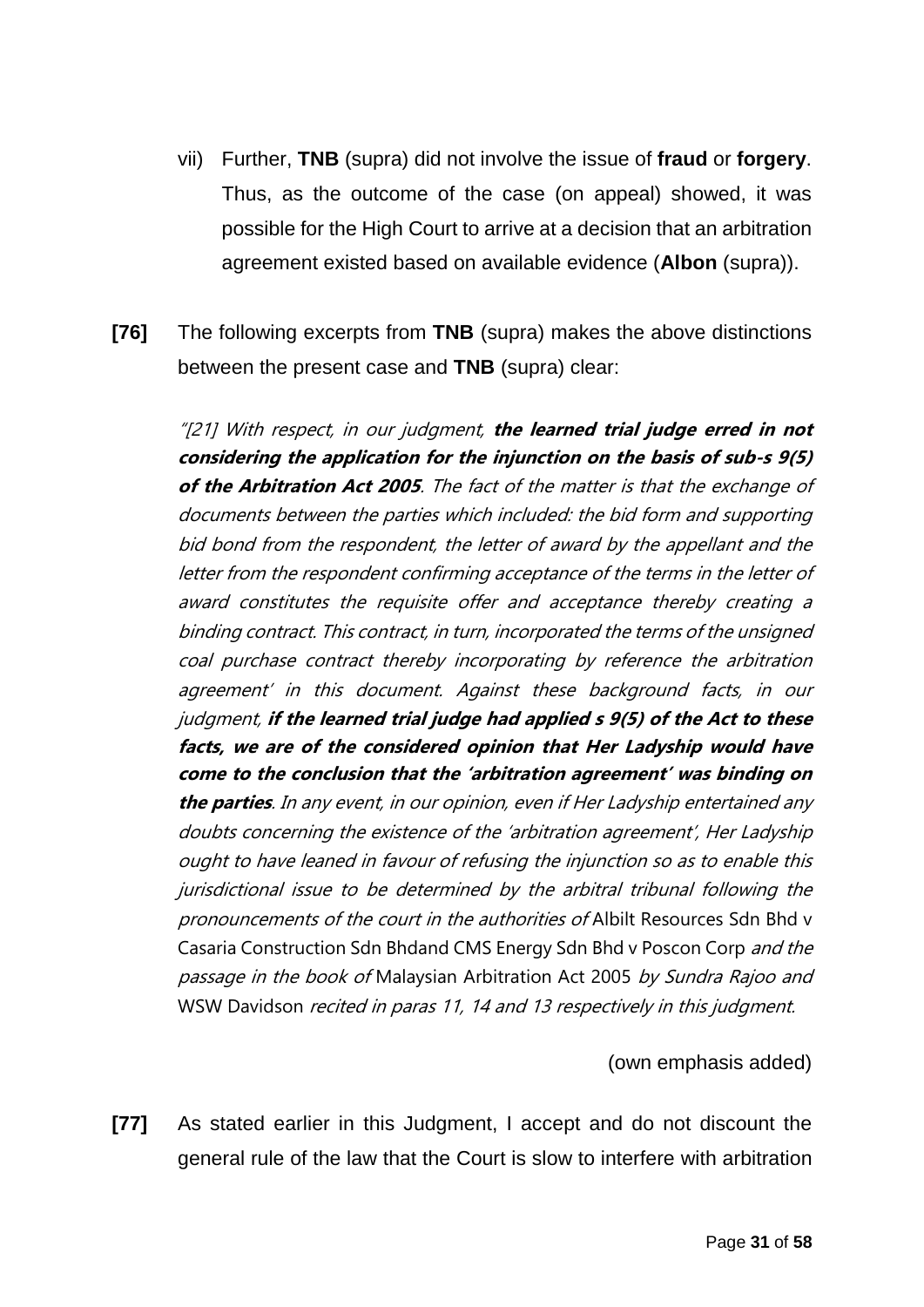proceedings where there is an agreed arbitration agreement and the application of the doctrine of *kompetenz-kompetenz.* A doctrine which is in line with Section 18 AA 2005 in that an arbitral tribunal may rule as to its own jurisdiction including the issue of the existence of the arbitration agreement. This position is trite and the rule is contained in several high authorities which have been referred to earlier including **TNB** (supra) as well as another case heavily relied on by learned counsel for the 2nd Defendant, **Dell Computer Corp v. Union des consommateurs [2007] SCJ No 34** (Canadian Supreme Court).

- **[78]** However, that does *not* mean that the Court should automatically grant a stay under Section 10 AA 2005 when an applicant under that provision claims there is a binding arbitration agreement. Neither is the Court precluded from critically considering the facts of such an application when the arbitration agreement itself is disputed. To do so would ultimately result in removing the jurisdiction of the Court under Section 10 AA 2005.
- **[79]** It cannot be denied that the arbitration agreement is the cornerstone of a stay application under Section 10 AA 2005. It is fundamental.
- **[80]** In fact, further to paragraph 73 of this Judgment, in the context of a Section 10(1) AA 2005 stay application, I find the following passages from the decision of Lightman J in **Albon** (supra) regarding his interpretation of Sections 9(1) and 9(4) of the English Arbitration Act 1996 to be very elucidating:

"[18] My construction of  $s$  9(1) is entirely in accord with  $s$  9(4) and (again subject only to minor qualifications) with the authorities on that section. **Section 9(4) assumes that an arbitration agreement has been concluded and it provides for the situation where issues arise whether that concluded agreement is or may be in law 'null and void, inoperative, or**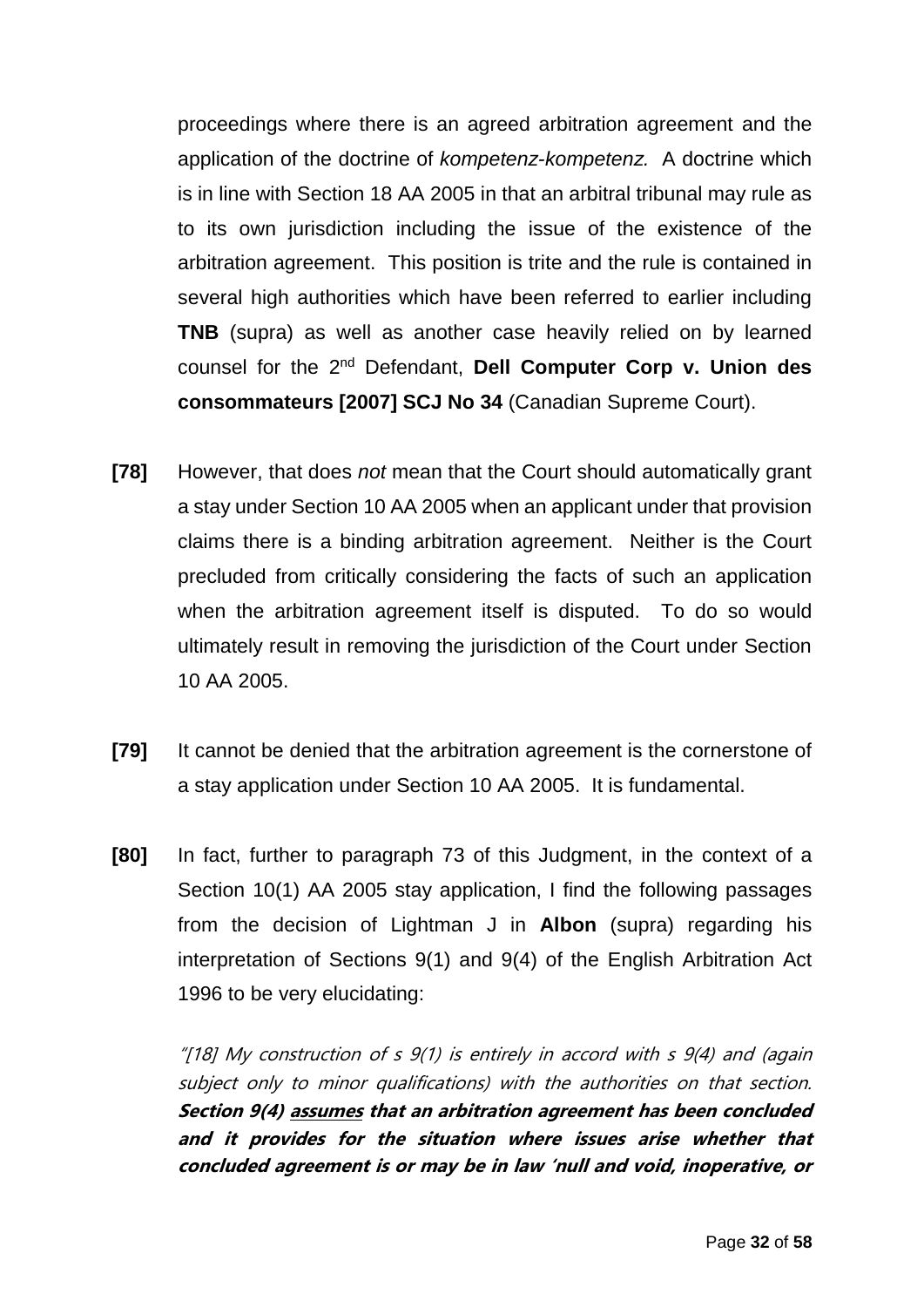**incapable of being performed'. In this context 'null and void' means 'devoid of legal effect'**. This is made clear by the decision in 1983 of the United States Court of Appeals for the Third Circuit in Rhone Mediterranee Compagnia v Achille Lauro (1983) 712 F 2d 50. The court in that case had to determine the construction of identical wording in section 3 of Article II of the 1959 New York Convention on the Recognition and Enforcement of Foreign Arbitral Awards. On this issue the court said (at 53):

'...we conclude that the meaning of Article II section 3 which is most consistent with the overall purposes of the Convention is that an agreement to arbitrate **is "null and void" only (1)** when it is subject to an internationally recognized defense such as duress, mistake, **fraud** or waiver... or (2) when it contravenes fundamental policies of the forum state. The "null and void" language must be read narrowly, for the signatory nations have jointly declared a general policy of enforceability of agreements to arbitrate.'

Likewise in this context **for an arbitration agreement to be 'inoperative' it must have been concluded but for some legal reason have ceased to have legal effect**; eg by reason of acceptance of a repudiation as in Downing v Al Tameer Establishment [2002] EWCA Civ 721 at [26]-[35], [2002] 2 All ER (Comm) 545 at [26]-[35]."

……….

"[21] As regards the third submission, I have already given my reasons for holding that **an arbitration agreement must have been 'concluded' before it can be held to be 'null and void'**. It is true that in the second sentence of his judgment in the Sun Life Assurance case Potter LJ did indeed say (at [2]):

'The judge [below] dismissed the application, holding that **no arbitration agreement had been concluded** between the parties and that the agreement relied on by CNA was thus "**null and void" within the meaning, and for the purposes, of s 9(4) of the 1996 Act**.'

The judgment of the first instance judge is not available. But it is clear that there was no issue and no argument in the Sun Life Assurance case whether, **in a case where no arbitration had been concluded, the situation was**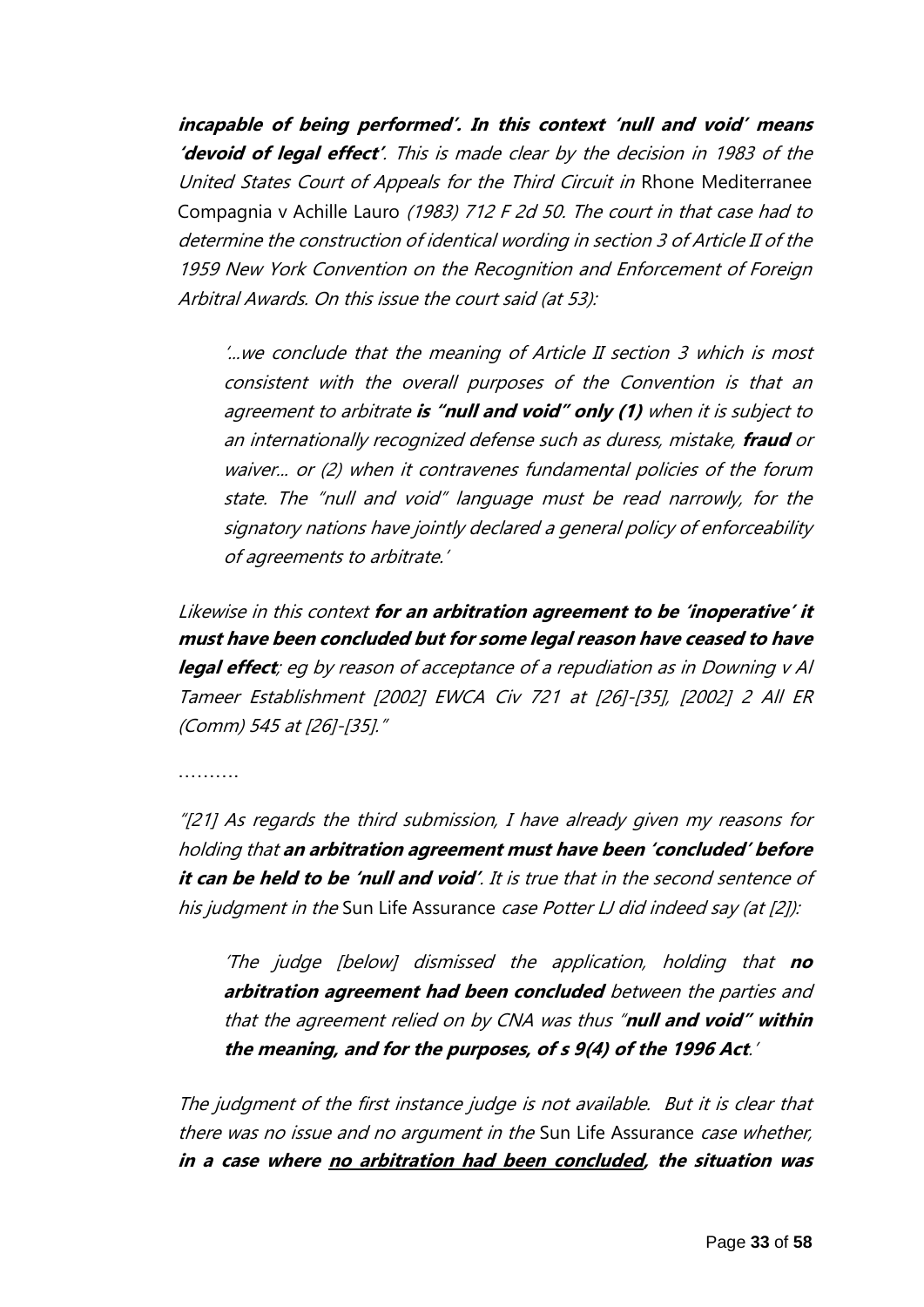**outside s 9(1) or 'null and void' within s 9(4)**. The dictum can carry no weight and certainly no sufficient weight to undermine the conclusion which I have reached."

(own emphasis added)

- **[81]** Section 9(1) read together with Section 9(4) of the English Arbitration Act 1996 is *pari materia* with Section 10(1) AA 2005 and the similarities can be seen from the following comparison of the relevant material parts of Section 10(1) AA 2005 and the English Arbitration Act 1996 (to which I have put emphasis):
	- i) The opening words of Section 10(1) AA 2005:

"A court before which proceedings are brought in respect of a matter which is the **subject of an arbitration agreement** shall"

ii) The relevant parts of Section 9(1) of the English Arbitration Act 1996:

"A party **to an arbitration agreement** against whom legal proceedings are brought (whether by way of claim or counterclaim) in respect of a matter which **under the agreement is to be referred to arbitration** may (upon notice to the other parties to the proceedings) apply ….."

iii) The ending words of Section 10(1) AA 2005:

"….. stay those proceedings and refer the parties to arbitration **unless it finds that the agreement is null and void, inoperative or incapable of being performed**."

iv) Section 9(1) of the English Arbitration Act 1996: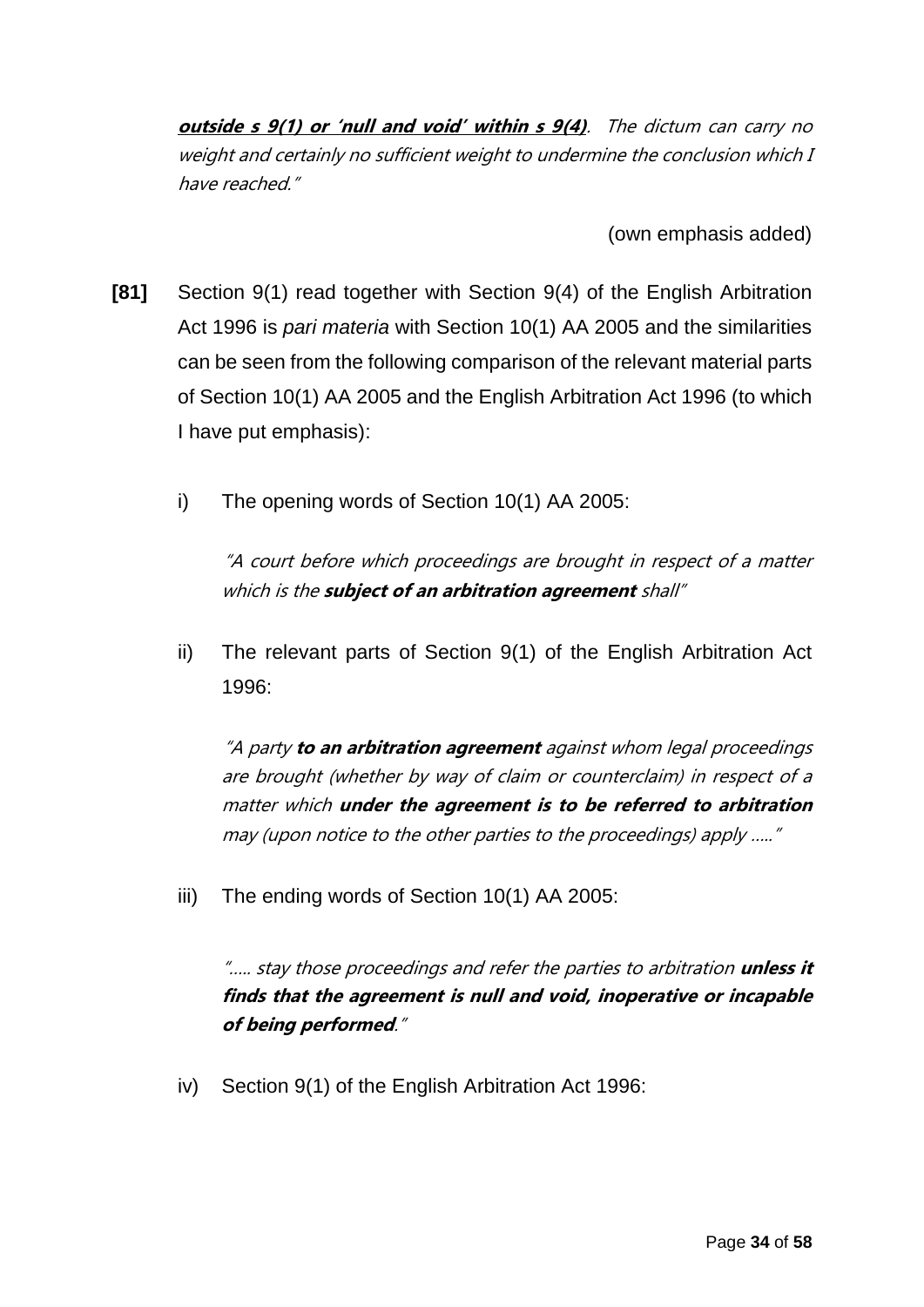"(4) On an application under this section the court shall grant a stay **unless satisfied that the arbitration agreement is null and void, inoperative, or incapable of being performed**."

- **[82]** Therefore, I am inclined to accept the interpretation given by Justice Lightman in **Albon** (supra) that there must first be a **concluded**  arbitration agreement (in that it must exist) before the Court can hold it to be "inoperative", but for some legal reason have ceased to have legal effect.
- **[83]** Justice Lightman in **Albon** (supra) relied on the English Court of Appeal case of **Sun Life Assurance Co of Canada v. CX Reinsurance Co Ltd [2003] EWCA Civ 283, [2004] Lloyd's Rep IR 58** which held that if there was no concluded arbitration agreement the situation was outside Section 9(1) of the English Arbitration Act 1996 or "null and void" within Section 9(4).
- **[84]** Therefore, applying the interpretation given by the above English Courts in **Albon** (supra) and **Sun Life Assurance** (supra) to Section 10(1) AA 2005, I would summarise the position as follows:
	- i) There must be a "concluded" arbitration agreement (that it must exist and is valid) before Section 10(1) AA 2005 can operate if not the application for stay would be outside scope of Section 10(1) AA 2005 and cannot apply **or** if there is no "concluded" arbitration agreement (or that it does not exist or is invalid) the application for stay may *still* fall within Section 10(1) AA 2005 but the arbitration agreement is "null and void". In either case, if the Court finds there is no "concluded" arbitration agreement, the stay application under Section 10(1) AA 2005 would not succeed.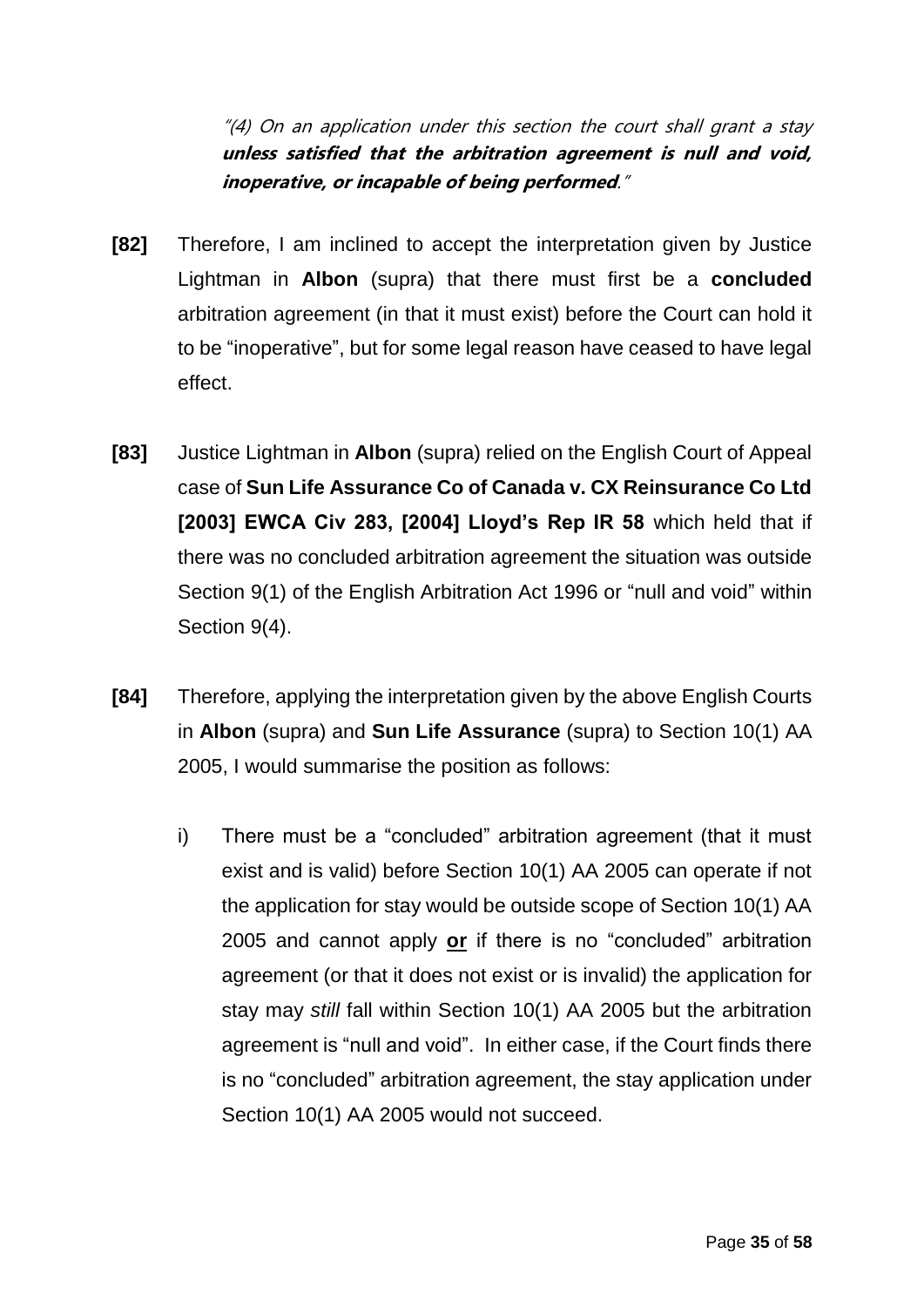- ii) There are 2 threshold requirements for an application for stay under Section 10 AA 2005 ("**Threshold Requirements**") as follows:
	- a) That there is a concluded arbitration agreement (the existence of an arbitration agreement). This also goes to the validity of the arbitration agreement; and
	- b) That the issue in the proceedings is a matter which under the arbitration agreement is to be referred to arbitration or otherwise the **scope** of the arbitration agreement.

## **Test To Be Applied –** *Prima Facie* **or "Full Merits"**

- **[85]** I now return to the arguments of learned counsel for the 2nd Defendant and the Plaintiffs on the issue of the correct test to be applied in a Section 10 AA 2005 stay application where the existence of the arbitration agreement itself is being challenged.
- **[86]** I begin with the fact that Sections 10 and 18 AA 2005 must be interpreted in harmony and this includes the doctrine of *kompetenz-kompetenz.* This is also the earlier-mentioned "chicken and egg" argument.
- **[87]** The facts of this case are rather unique and I would opine that they do not fall within the usual Section 10 AA 2005 stay applications which deal with the "scope" (or terms) of the arbitration agreement rather than its existence.
- **[88]** The unique salient features of the present case are as follows: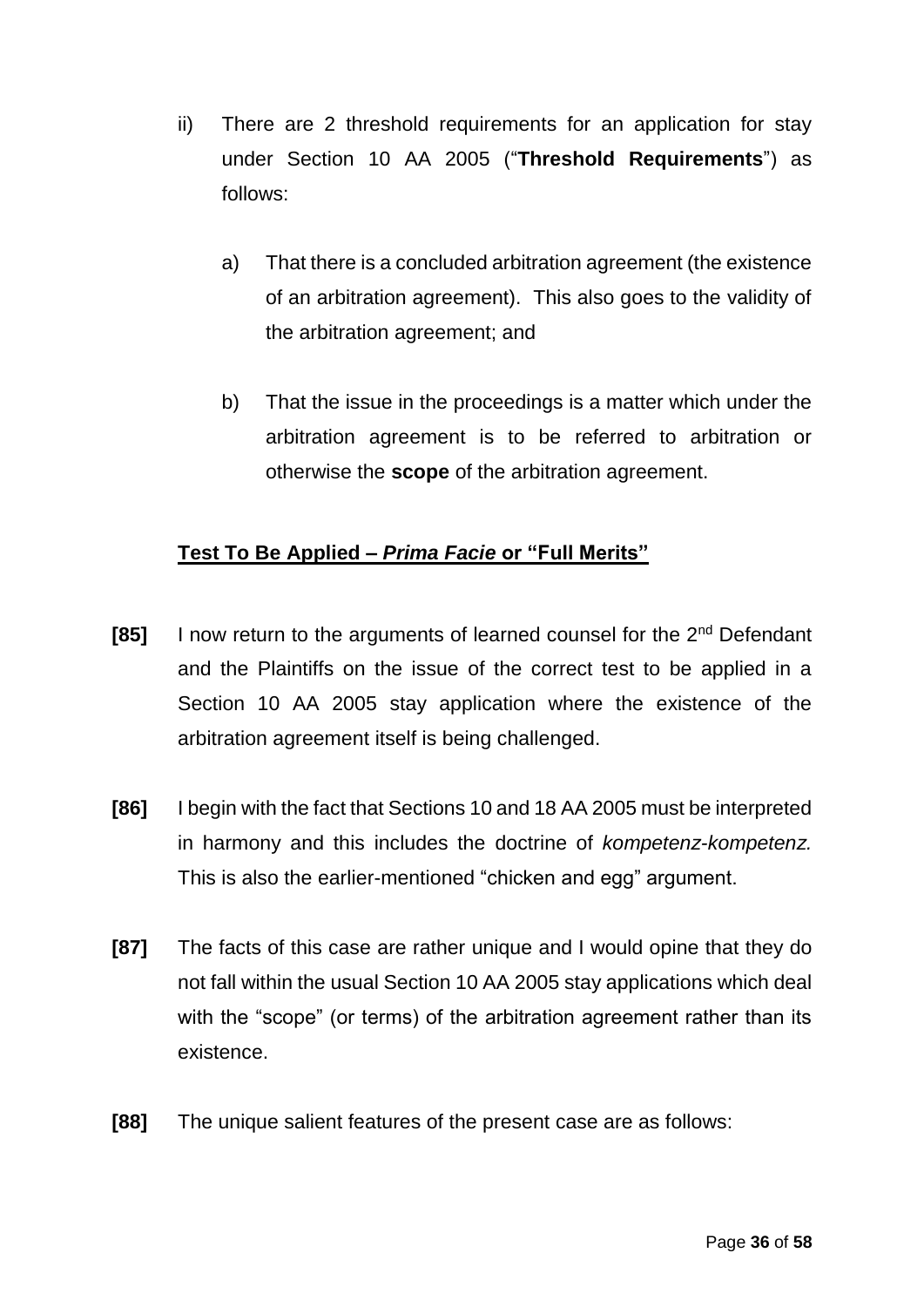- i) There is a main action and its subject matter is for the Court to determine the *existence* of the arbitration agreement itself. The Plaintiffs' cause of action is based on forgery and fraud.
- ii) The scope or terms of the arbitration agreement is not in issue here.
- iii) The Plaintiffs had applied for an interlocutory injunction to restrain arbitral proceedings from proceeding pending the disposal of the main action.
- iv) The  $2^{nd}$  Defendant applied for a stay under Section 10 AA 2005 based on their allegation that there is a valid and binding arbitration agreement.
- **[89]** Out of the many authorities cited by both learned counsel for the 2<sup>nd</sup> Defendant and the Plaintiffs, only two cases have similar factual background and issues as in the instant case and they are the Singapore case of **Malini Ventura** (supra) and the English case of **Albon** (supra).
- **[90]** There are two separate positions taken in **Malini Ventura** (supra) and **Albon** (supra) regarding the test to be applied where the existence of the arbitration agreement is in question and they are as follows:
	- i) **Malini Ventura** (supra) applied a *prima facie* test ("**Prima Facie Test**");
	- ii) **Albon** (supra) did not specify a particular test but the words used were, "*on the available evidence on the application as to whether the arbitration agreement was concluded*" which learned counsel for the Plaintiffs' referred to as the "full merits" test where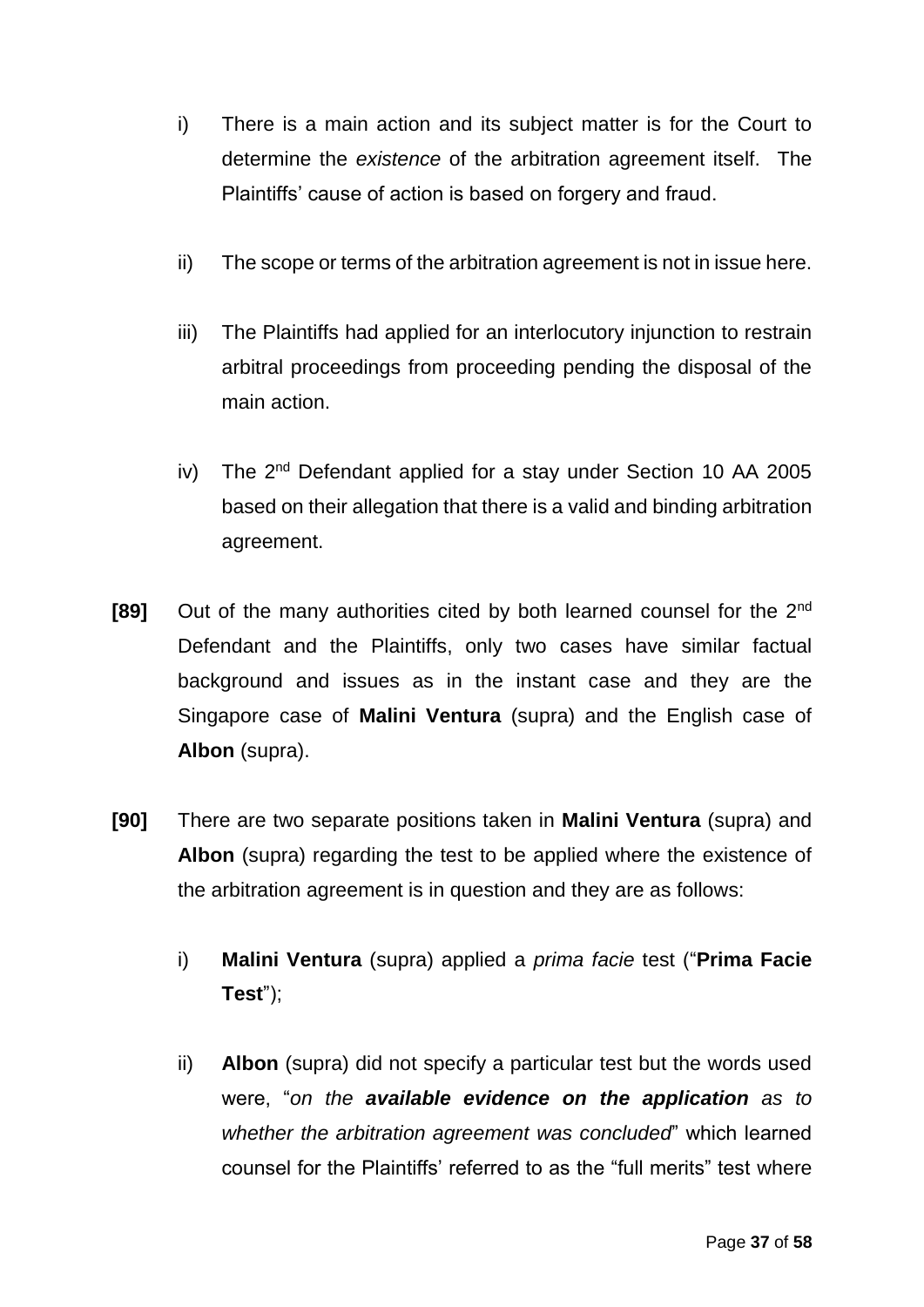the civil standard of balance of probability applies ("**Full Merits Test**").

- **[91]** Based on the authorities cited by parties, there were only two other cases which referred to the Prima Facie Test and that is the Singapore Court of Appeal case of **Tomolugen** (supra) and Canadian Supreme Court case of **Dell Computer** (supra) but the facts of these cases are different than the present case.
- **[92]** There was no Malaysian case cited that makes reference to or applied the Prima Facie Test in respect of an application for stay under Section 10 AA 2005.
- **[93]** Nevertheless, I note that the Federal Court in **Press Metal Sarawak Sdn Bhd v. Etiqa Takaful Bhd [2016] 5 MLJ 417, [2016] 9 CLJ 1** did refer to **Dell Computers** (supra), however, it did not specifically refer or apply the Prima Facie Test. In fact, the Federal Court in **Press Metal Sarawak** (supra) only referred to **Dell Computer** (supra) in respect of **Section 18(5) AA 2005** which provides, "a plea that the arbitral tribunal is exceeding the scope of its authority shall be raised as soon as the matter alleged to be beyond the scope of its authority is raised during the arbitral proceedings".
- **[94]** On the specific issue of the existence of a valid and binding arbitration agreement, the Federal Court in **Press Metal Sarawak** (supra) held as follows:

"[43] The **first issue** which **must be determined under s 10(1) of the 2005 Act** is whether there is in **existence a valid and binding arbitration agreement or clause** between the parties relating to the subject matter of the claim in question."

*……………*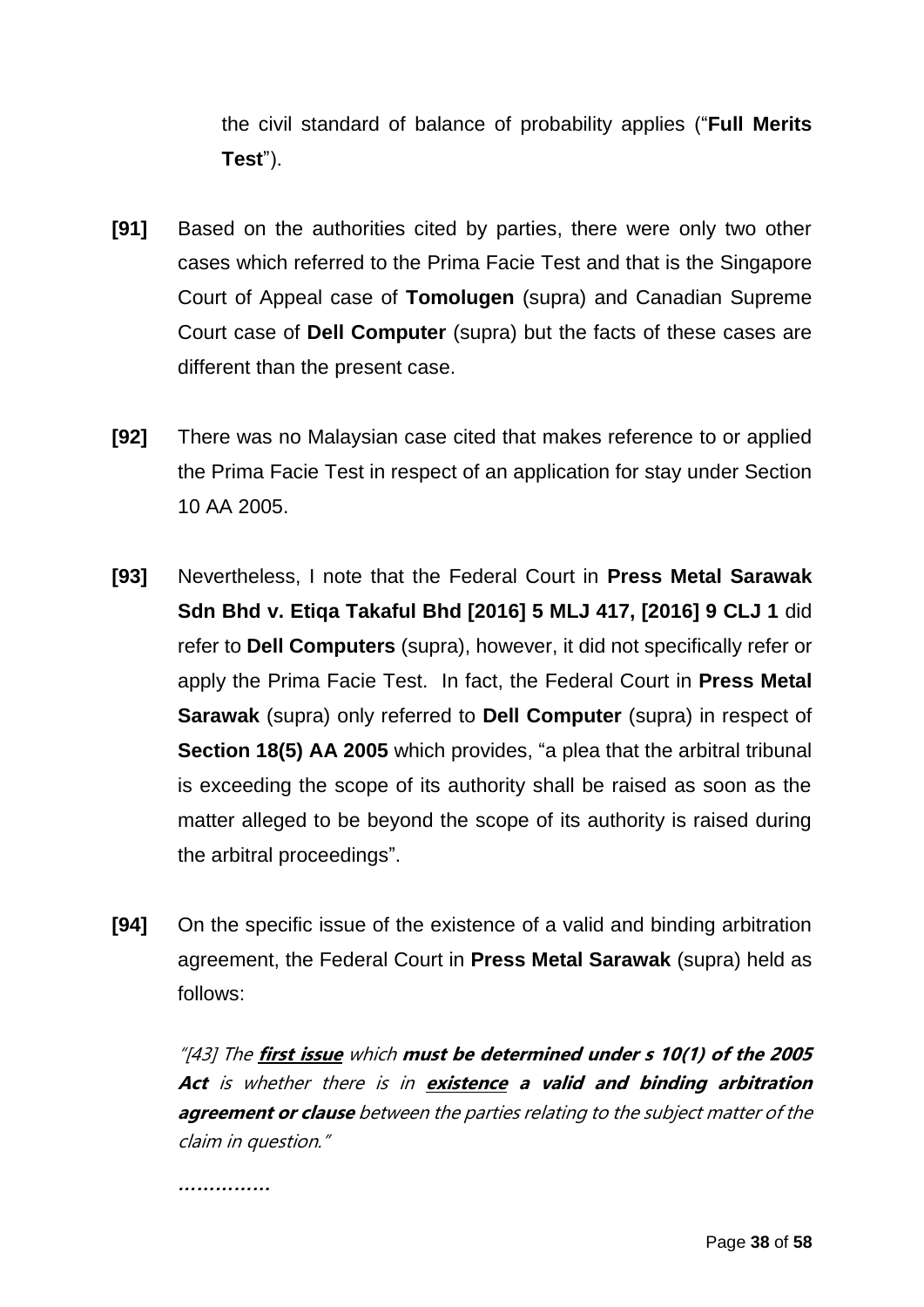[48] The learned judge **made a finding** that 'even though the placement slip do not expressly contain an arbitration clause, it is not a disputed fact that the placement slip makes reference to the following: renewal of policy No HW-E0023997-EMB-R002'. The learned judge **concluded that the evidence adduced by the defendant** clearly showed that the above reference related to the policy number of the previous Jerneh Policy and there was an understanding between the parties that the new policy would be based upon the terms of the expired Jerneh Policy.

[49] **Together with other supporting documentary evidence** in the form of an email from the defendant dated 24 October 2012 which also made reference to the placement slip and the renewal of the Jerneh Policy, and a series of emails between the plaintiff and its authorised broker, BIB Insurance, particularly an email dated 2 October 2012 from BIB Insurance, sent to the defendant, which clearly made reference to the renewal of the previous Jerneh Policy, the learned judge concluded that the expired Jerneh Policy contained an arbitration clause in relation to both the machinery breakdown and the loss of profits sections of the cover, and the said arbitration clause was effectively incorporated in the latter policies by the reference made in the placement slip.

[50] **In light of all those findings**, the learned judge held that 'in my view the intention of the parties was that any disputes would be referred to arbitration as per terms and conditions of the expiring Jerneh Policies and agreement extends to the matters claim in this suit'.

[51] **We agree with the findings of the learned judge on this issue**. **These are findings of fact based on the evidence adduced before the court**. We find that these findings are consistent with the provisions of s 9 of the 2005 Act, particularly sub-s (5) thereof which clearly provides that a reference in an agreement to a document containing an arbitration clause shall constitute an arbitration agreement; and the agreement is in writing and the reference is such as to make that clause part of the agreement. We find no reason to disturb them.

(own emphasis added)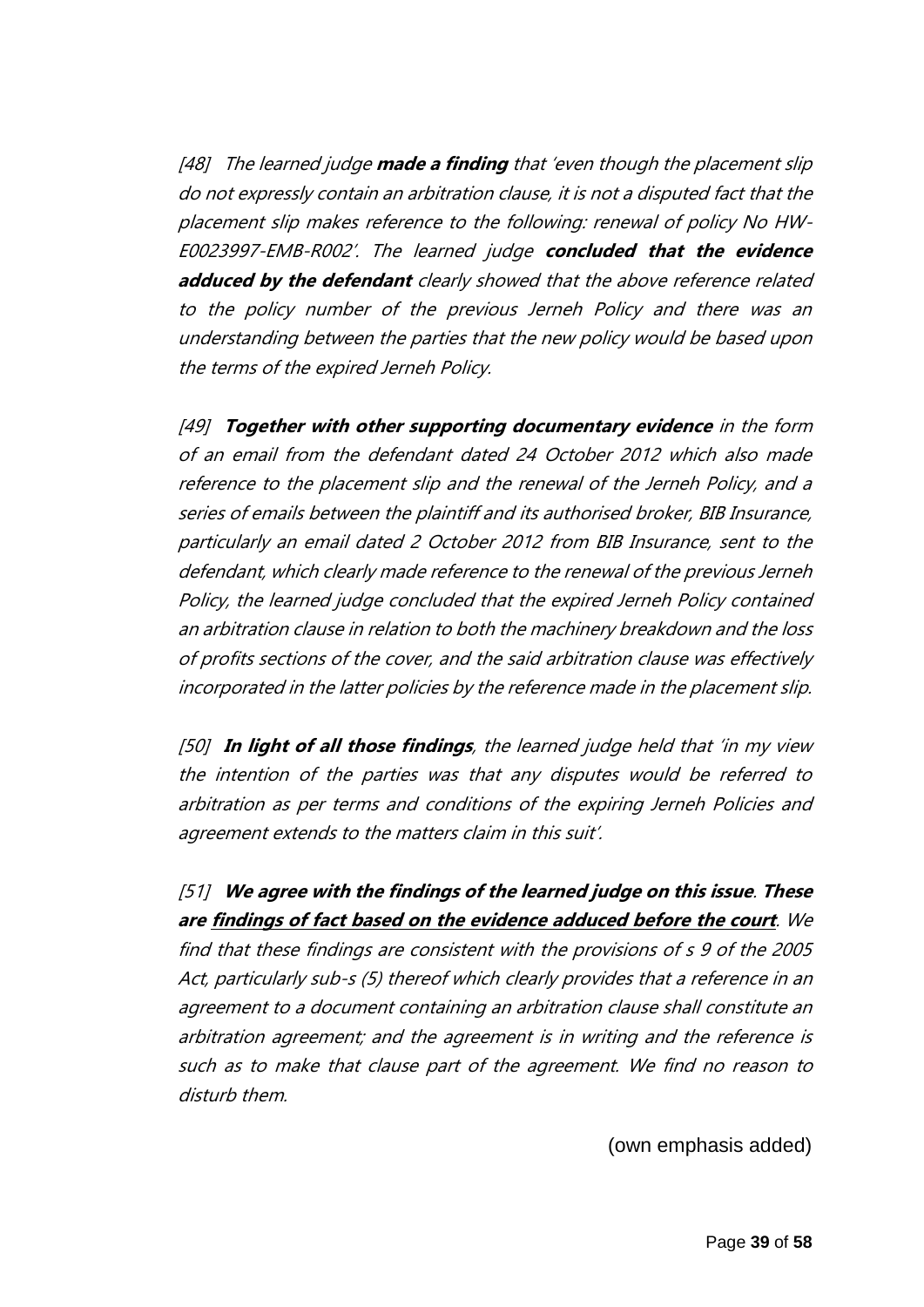- **[95]** It is clear from the above quoted passages from **Press Metal Sarawak** (supra) which emphasis I added, that the Federal Court approved the learned High Court's **evaluation** and **findings of fact** based on **evidence** adduced before the Court. It is therefore safe to say that such evaluation of evidence is **not** consistent with the Prima Facie Test.
- **[96]** To further emphasise this point, the Federal Court in **Press Metal Sarawak** (supra) did not speak of a superficial or cursory method of evaluation evidence or otherwise a non-detailed method of examination the evidence in an application under Section 10(1) AA 2005 where the existence of an arbitration agreement is in issue. On the contrary, it seems to supports a more thorough approach in assessing the evidence.
- **[97]** I am therefore of the considered view that the Prima Facie Test is not applicable to the present case.
- **[98]** In the recent case of **Master Mulia Sdn Bhd v. Sigur Ros Sdn Bhd [2020] 9 CLJ 213; [2020] 6 MLRA 51** the Federal Court held as follows:

"[56] ……… Whilst we appreciate the appellant's arguments that s. 37 should be interpreted in a manner consistent with the underlying policies and objectives of the New York Convention and the Model Law, **the courts must be mindful against importing principles advocated by foreign jurisdictions without careful consideration of the foreign law in question and our AA 2005**. In this respect, we are bound to agree with the submission of the respondent that **the Singapore position is not applicable in Malaysia**. We say this because sub-ss. 37(1)(b)(ii) and 37(2)(b)(ii) do not require prejudice to be established; unlike s. 48(1)(a)(vii) of the Singapore Act which requires the applicant to show that the rights of any party have been prejudiced."

(own emphasis added)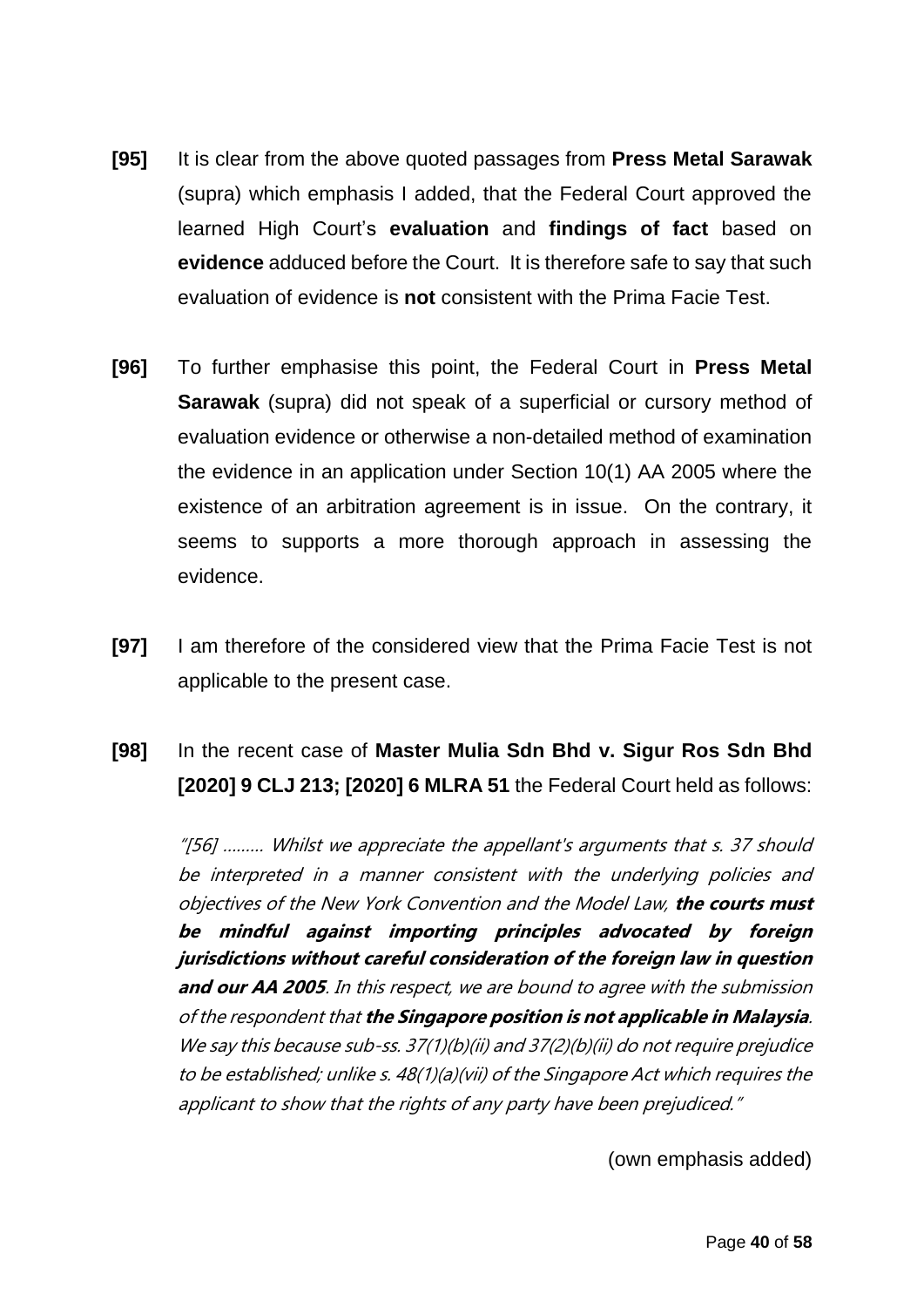- **[99]** While **Master Mulia** (supra) was not dealing with Section 6 of the Singapore International Arbitration Act, however, as the Federal Court had pointed out, caution must be applied in importing the Singapore position when dealing with AA 2005.
- **[100]** Having considered and compared the Singapore position and the English position in relation to a stay of arbitral proceedings with Section 10(1) AA 2005, I am of the considered view that the English position is to be preferred.
- **[101]** Not only is Sections 9(1) read with Section 9(4) of the English Arbitration Act 1996 in *pari materia* with Section 10(1) AA 2005 but Order 62.8(3) of the English Rules is also similar to Order 69 Rule 10(3) ROC.
- **[102]** Thus, I find that the principles enunciated in **Albon** (supra), to which I have dealt with in extenso, are applicable to the instant case. This would include the **Full Merits Test** which I find to be consistent and in line with the method of evaluating evidence in **Press Metal Sarawak** (supra) for determining the existence of an arbitration agreement in an application for stay under Section 10 AA 2005.
- **[103]** This would also include the Threshold Requirements for an application for stay under Section 10 AA 2005 on the issue of whether there is a concluded arbitration agreement (existence and validity) and the scope or the terms of the arbitration agreement. For the purpose of completeness, no arguments were advanced on the second part of the Threshold Requirements and hence is not an issue as far as the stay application in Enclosure 44 is concerned.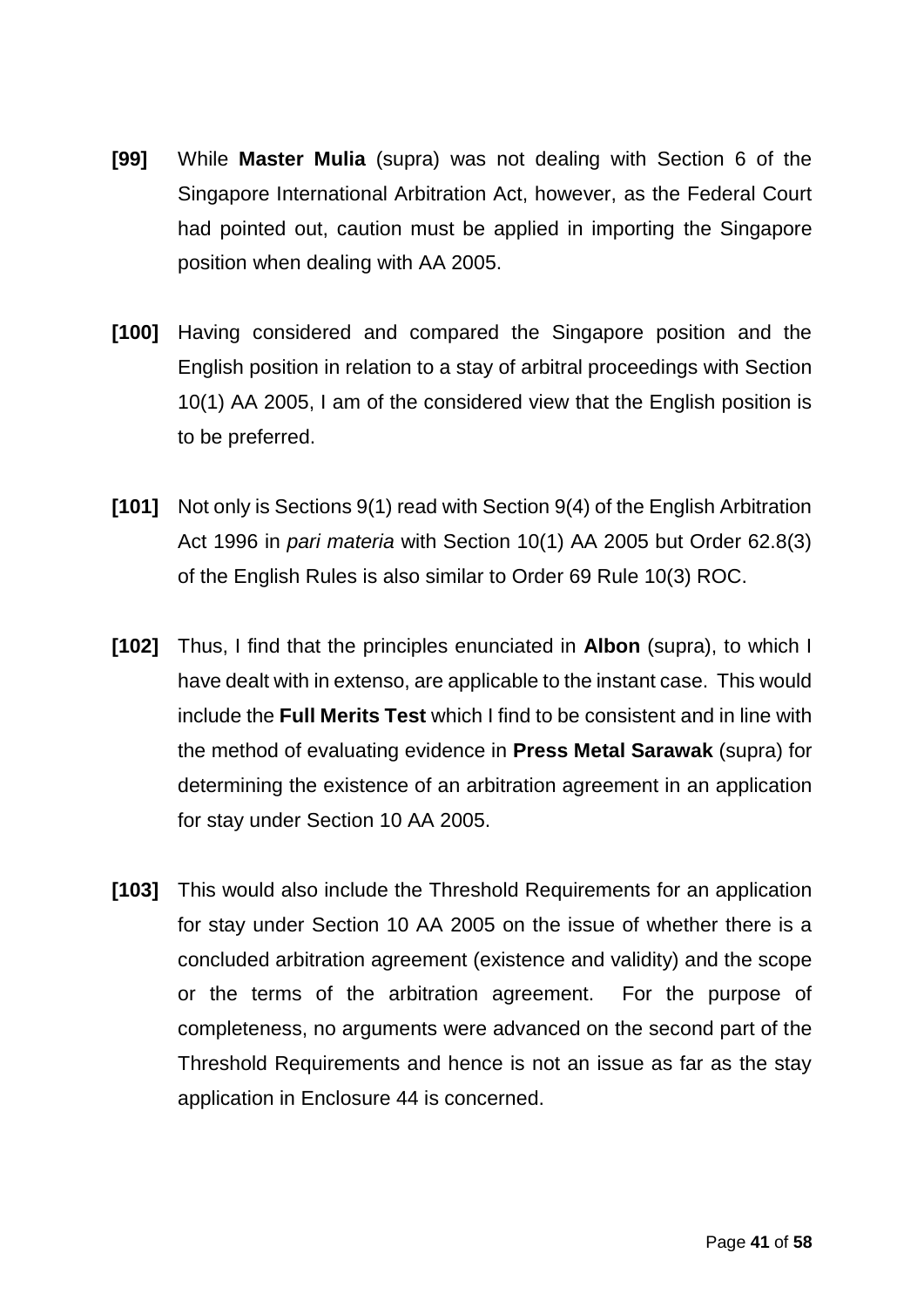- **[104]** Further, as stated earlier in paragraph [72], **Albon** (supra) had clearly set out the guidelines in the form of the four options open to the Court where the conclusion of the arbitration agreement is in issue which are:
	- i) "*(where it is possible to do so) to decide the issue on the available evidence presently before the court that the arbitration agreement was made and grant the stay*";
	- ii) "*to give directions for the trial by the court of the issue;*
	- iii) *"to stay the proceedings on the basis that the arbitrator will decide the issue*"; and
	- iv) "*(where it is possible to do so) to decide the issue on the available evidence that the arbitration agreement was not made and dismiss the application for the stay*".
- **[105]** I find these guidelines to be not only instructive but it also allows the Court to navigate between several option depending on its findings on the question of the existence of the arbitration agreement.
- **[106]** On the earlier issue of reconciling the jurisdictional issue of an arbitral tribunal and the Court and the doctrine of *kompetenz-konpetenz*, Justice Lightman in **Albon** (supra) had this to say:

"[20] I would answer the first and second submissions as follows. Whilst the **doctrine of 'Kompetenz-Kompetenz'** (which is given effect in a domestic d arbitration by s 30 of the 1996 Act) provides that the arbitral tribunal shall have jurisdiction to determine whether the arbitration agreement was ever concluded, **it does not preclude the court itself from determining that question**. There are **two reasons** why the court must have jurisdiction to rule on whether the arbitration agreement was concluded. The first is that the rule of law in general and subject only to limited exceptions requires that **a party**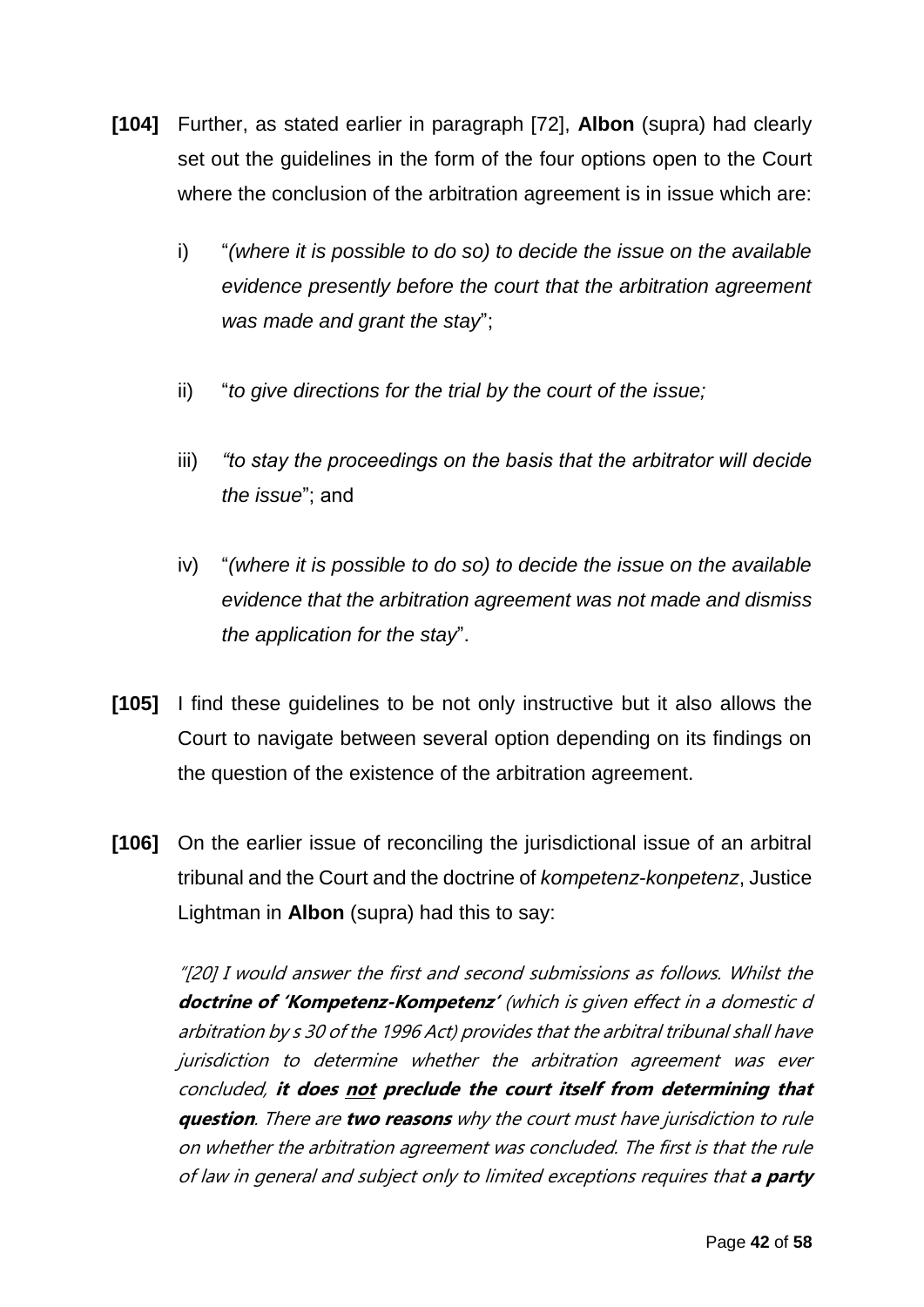**should not be barred from access to the court for the resolution of disputes** unless the grounds for such bar are established. A bar on the ground of **the alleged conclusion of an arbitration agreement** (in general and subject only to limited exceptions) **is not established unless and until the court has ruled on the issue whether it has been concluded**. The second is that, unless and until it is held that the arbitration f agreement has been concluded, the compelling factors requiring respect for the terms agreed regarding arbitration do not come into play or at any rate do not come into play with their full force and effect."

(own emphasis added)

- **[107]** Therefore, whilst it is trite that the Court should be slow to interfere with the jurisdiction of an arbitral tribunal, this does not mean that the Court should readily grant a Section 10(1) AA 2005 stay application when the existence of the arbitration agreement itself is question without evaluating the facts and evidence for itself based on the Full Merits Test. By doing so would tantamount to removing the Court's own jurisdiction to determine this issue.
- **[108]** I cannot stress enough that if there is no arbitration agreement in existence then there can be no reason for the arbitration proceedings.

#### **The "Available Evidence"**

- **[109]** Having determined that the Full Merits Test is to be applied in determining whether there is a valid binding arbitration agreement in existence, I will now apply the said Test to the "available evidence" for Enclosure 44 (**Albon** (supra); **Press Metal Sarawak** (supra)).
- **[110]** The following is not in dispute based on the affidavits evidence of both parties: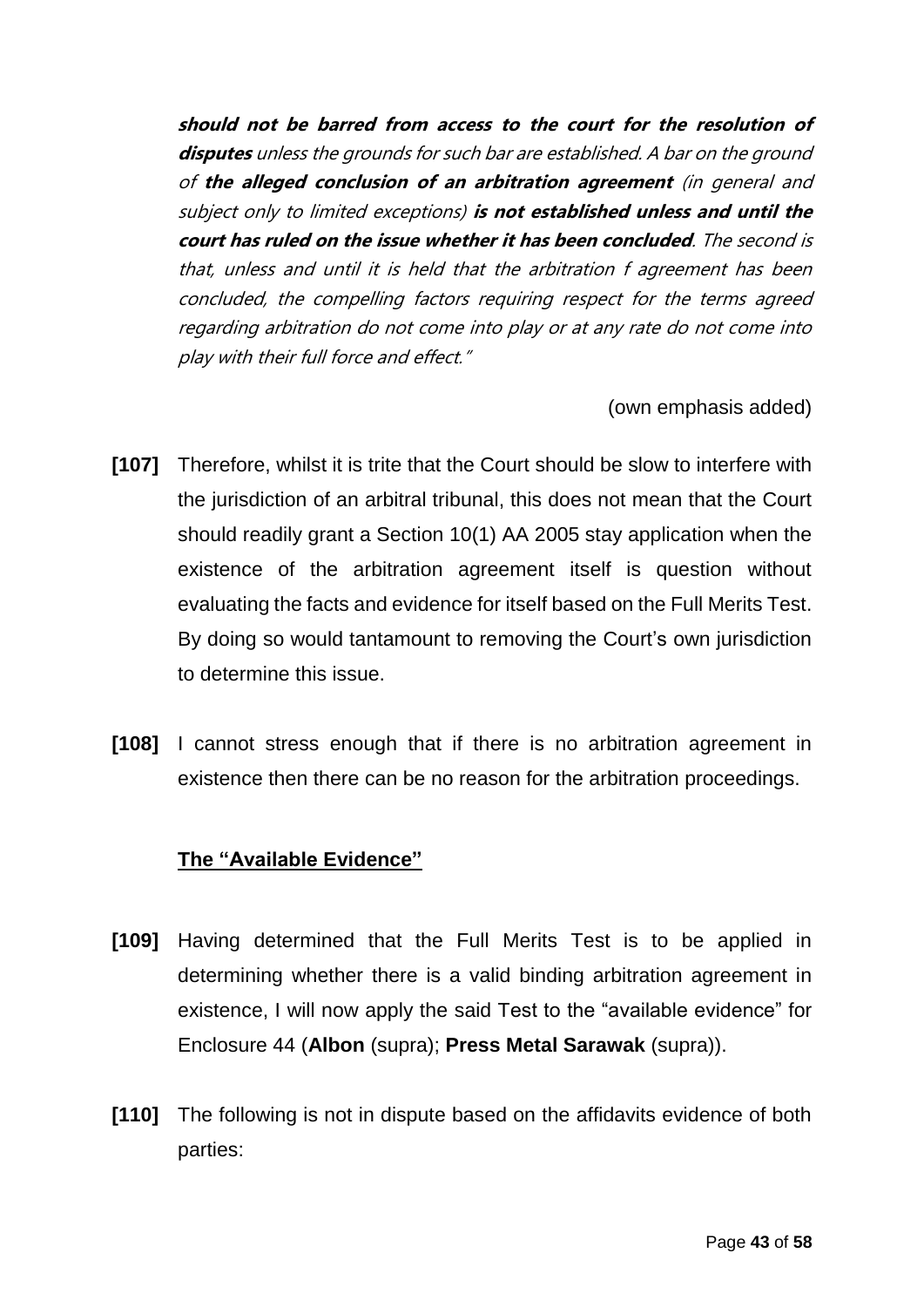- i) The Impugned Contracts were not electronically signed and the signatures were physically made.
- ii) The 2<sup>nd</sup> Defendant does not have the original signed Impugned Contracts.
- iii) The Impugned Contracts were given to the  $2^{nd}$  Defendant by the 1<sup>st</sup> Defendant.
- iv) Basic visual comparison shows that there is a difference between the signatures in the Impugned Contracts with the Plaintiffs' representatives' specimen signatures.
- v) There were no invoices or claims made directly by the  $2<sup>nd</sup>$ Defendant to the Plaintiffs regarding the Impugned Contracts until recently when the dispute arose in this case.
- vi) There are no correspondences directly between the 2<sup>nd</sup> Defendant regarding the Impugned Contracts or payment of the 14 Complete Contract prior to the dispute in this case arose.
- vii) There were no correspondences containing direct orders or instructions given by the Plaintiffs to the 2nd Defendant.
- viii) The 2<sup>nd</sup> Defendant dealt with the 1<sup>st</sup> Defendant and not the Plaintiff in respect of the Impugned Contracts.
- ix) The  $2^{nd}$  Defendant only received payments from the  $1^{st}$  Defendant in respect of the Impugned Contracts and 14 Completed Contracts.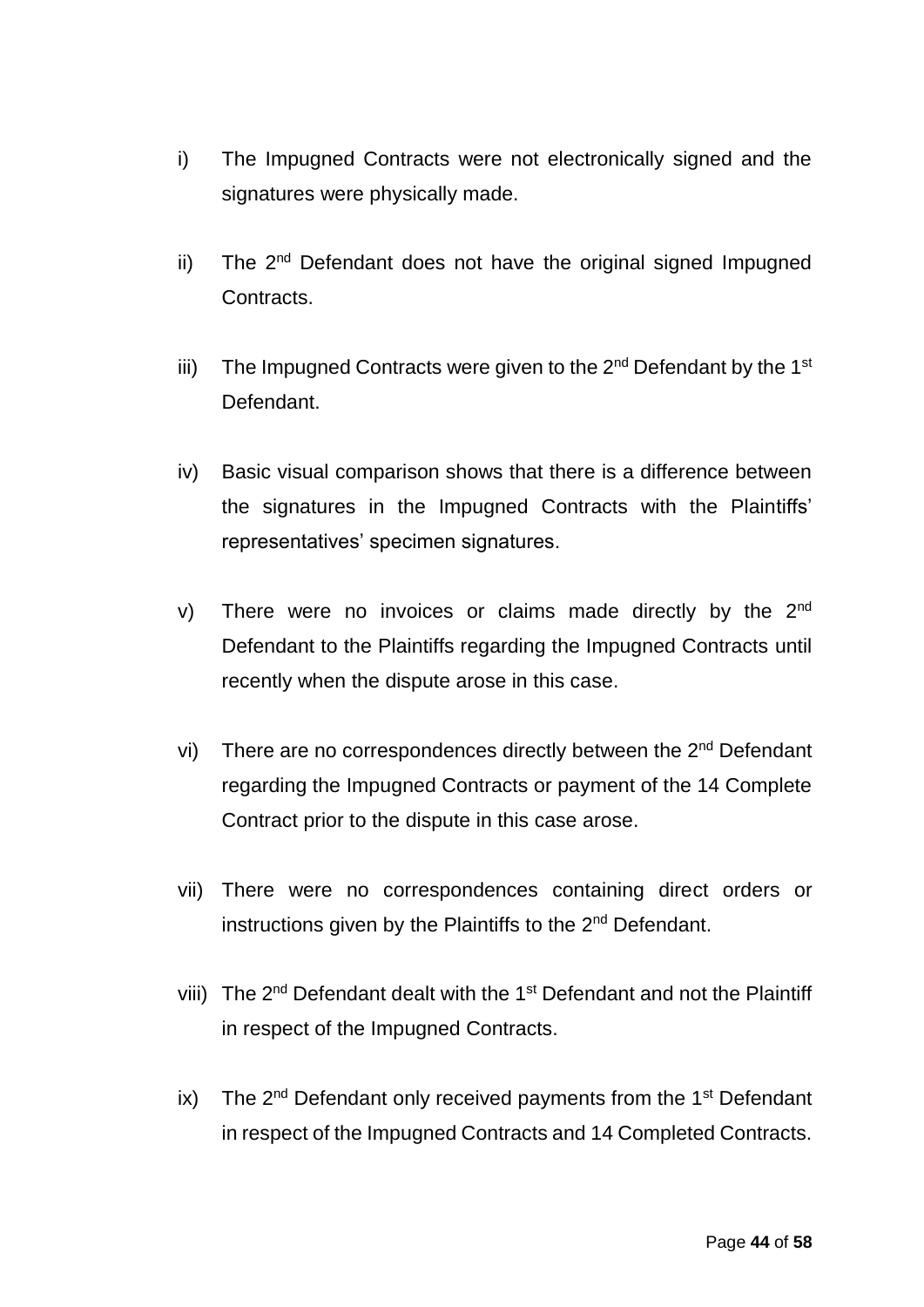- x) The Plaintiffs never made any payment to the  $2^{nd}$  Defendant.
- xi) The payments terms in the Impugned Contracts were in US Dollars whereas the payment terms in the LCP-Popeye Contracts and LGS-Popeye Contracts were in Ringgit Malaysia.
- xii) There were no documents which conclusively or clearly show that the 1<sup>st</sup> Defendant was an agent of the Plaintiffs.
- **[111]** Based on the above, it would appear at this stage, that the 2nd Defendant only has circumstantial evidence that the Impugned Contracts were not forged and not direct evidence, bearing in mind that this case concerns forgery and fraud.
- **[112]** When dealing with the allegation of forgery or fraud, unless it is absolutely without substance, the matter would usually proceed to be determined through trial and not via affidavit evidence alone (**Order 14 Rule 1(2)(b) ROC**, **Marina Sports Ltd v. Alliance Richfield Pte. Ltd. [1990] 1 LNS 40; [1990] 3 MLJ 5**)
- **[113]** Therefore, based on the available evidence I find that, in so far as the stay application in Enclosure 44 is concerned, there is insufficient evidence to conclude that there is a valid arbitration agreement in existence.
- **[114]** In this regard, even applying the Prima Facie Test, I would still conclude that there is no *prima facie* arbitration agreement based on the available evidence. I would add that in **Malini Ventura** (supra) it was not difficult to determine *prima facie* that the Guarantee was signed by the plaintiff there as, inter alia: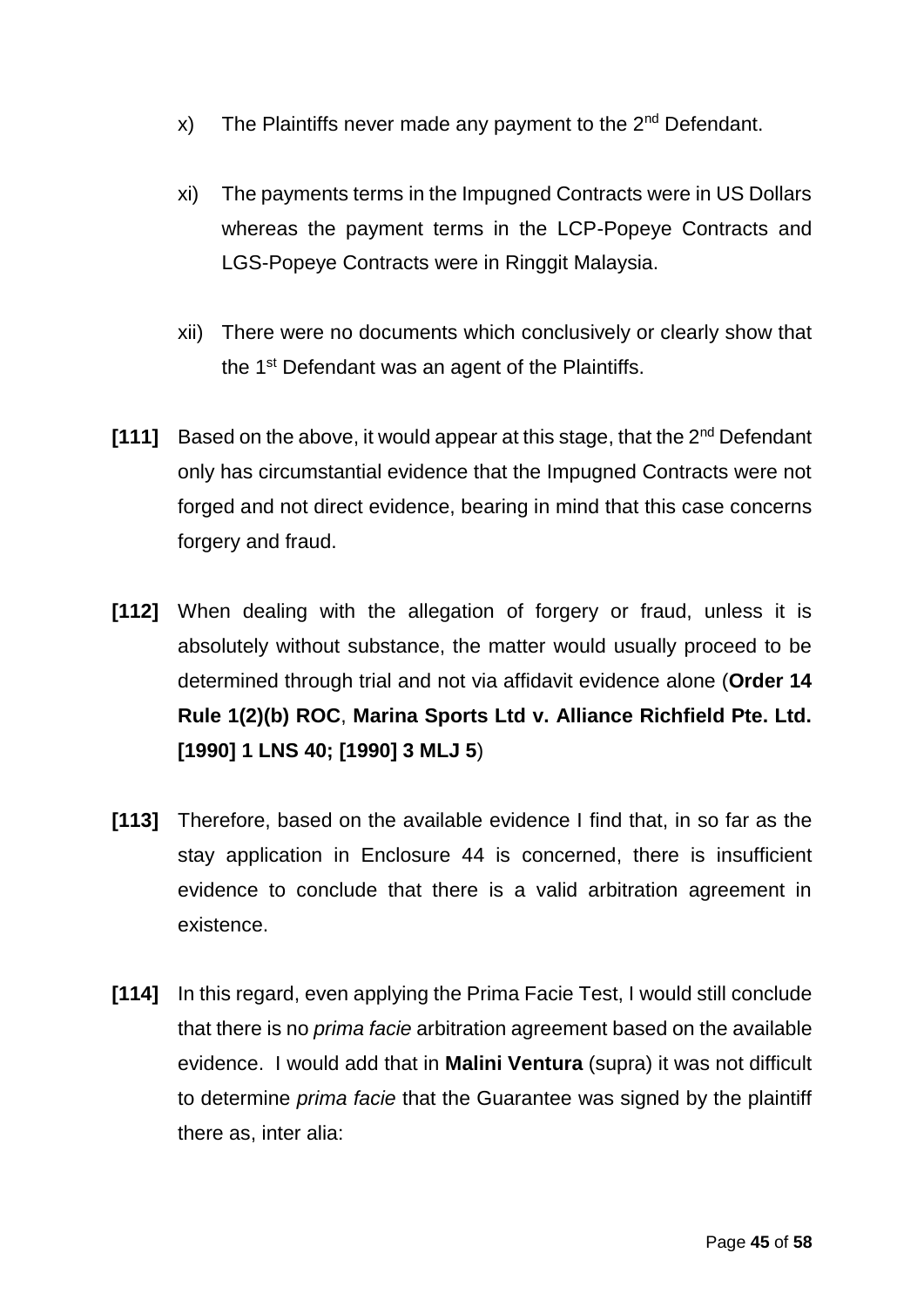- i) The Guarantee was provided by a firm of solicitors that was acting for parties involved in the transaction.
- ii) The plaintiff never disputed she signed the Guarantee even after the letter of demand was issued to the plaintiff and her solicitors were discussing possible mediation with the defendants' solicitors. It was only much later did the plaintiff assert that she had not signed the Guarantee.
- iii) There was no independent evidence that the signature on the Guarantee was not hers and on the other hand there was some independent evidence that the signature on the Guarantee could be the plaintiff's.
- iv) It was only the plaintiff's word that she did not sign the Guarantee and she had shown she was capable of misrepresenting the true position.
- **[115]** This is a marked difference from the present case. The Plaintiffs had, inter alia, been consistent in their assertion that their representatives' signatures in the Impugned Contracts were forged, lodged several police reports and further engaged the Singapore Forensic Document Examiner, LGK Consultants, to examine the Impugned Contracts. The Plaintiffs had also informed the  $2<sup>nd</sup>$  Defendant and maintained that the Impugned Contracts were forged.
- **[116]** In the circumstances, I dismissed Enclosure 44 with costs in the cause and applying the four options available to the Court as held in **Albon** (supra), I directed for this matter to be set down for trial.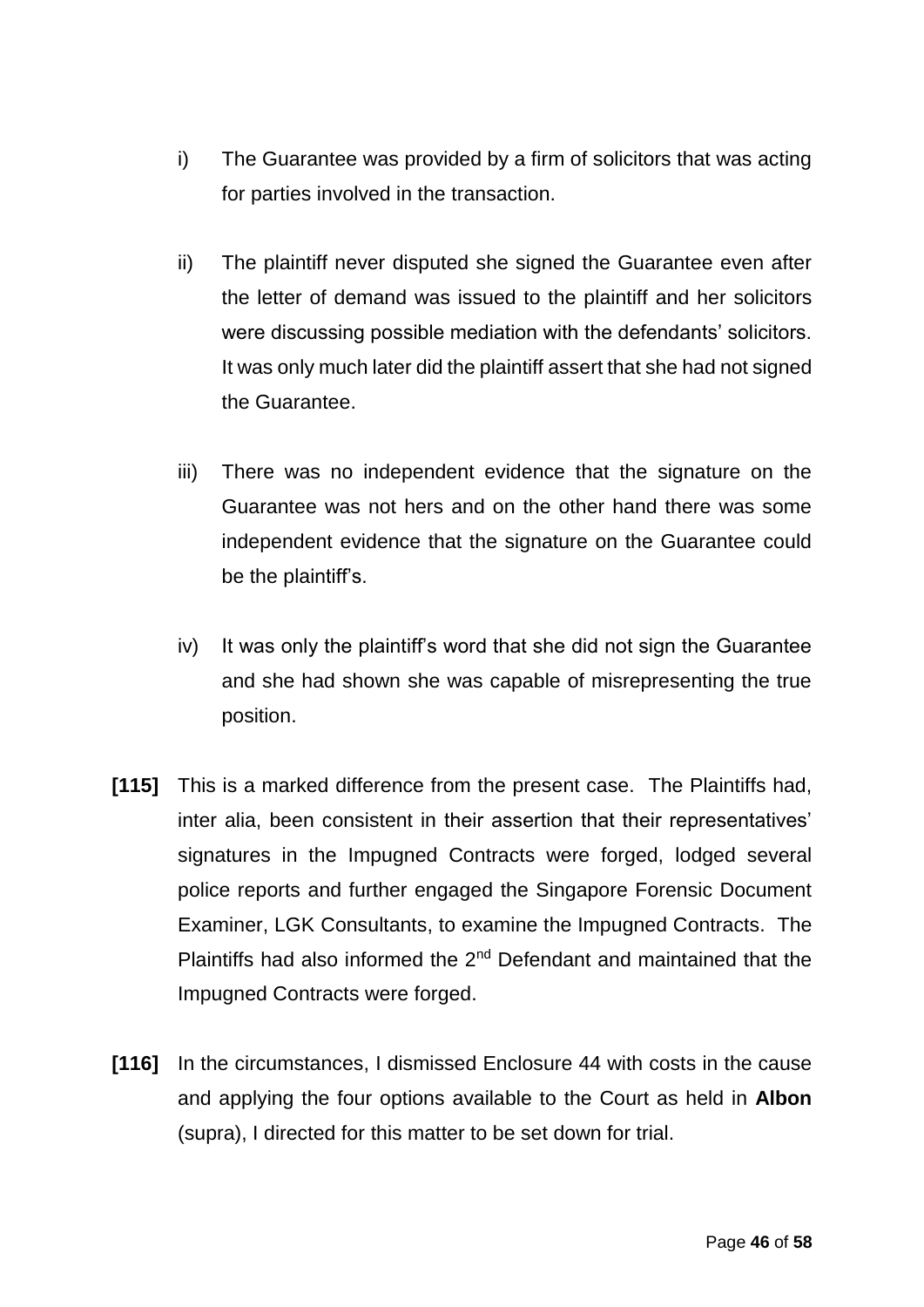**[117]** In this regard, the 2<sup>nd</sup> Defendant ought to have waited until this matter is decided at trial as I had informed parties as early as at the point when Enclosures 15 and 28 were initially fixed for hearing that the Court is prepared to have this matter heard expeditiously and for an early trial to be fixed. Nevertheless, the 2<sup>nd</sup> Defendant proceeded to file Enclosure 44.

## **C] ENCLOSURES 15 AND 28**

**[118]** Given that a substantial part of the arguments of parties in Enclosure 44 covered Enclosures 15 and 28, the hearing of Enclosures 15 and 28 proceeded faster than Enclosure 44. Similarly, I do not find it necessary to regurgitate the facts or go through every minute detail of Enclosures 15 and 28 save to show how the requirements of the interim injunction sought were fulfilled.

## **Jurisdiction of the Court to Grant the Anti-Arbitration Injunction**

**[119]** It was not disputed at the Hearing of Enclosures 15 and 28 that the Court has the jurisdiction to grant the anti-arbitration injunction (**Weissfisch v. Julius [2006] EWCA Civ 218** (United Kingdom), **Kraft Foods Group Brands LLC v. Bega Cheese Ltd (2018) 358 ALR 1** (Australia), **Lin Ming & Anor v. Chen Shu Quan [2012] HKCU 557** (Hong Kong), **Pilecon Industrial Engineering Sdn Bhd v. Maxson Resources Ltd [2002] 1 MLJ 217**, **Innotec Asia Pacific Sdn Bhd v. Innotec GmbH [2007] MLJU 891**, **Jaya Sudhir a/l Jayaram v. Nautical Supreme Sdn Bhd & Ors [2019] 5 MLJ 1** (FC)).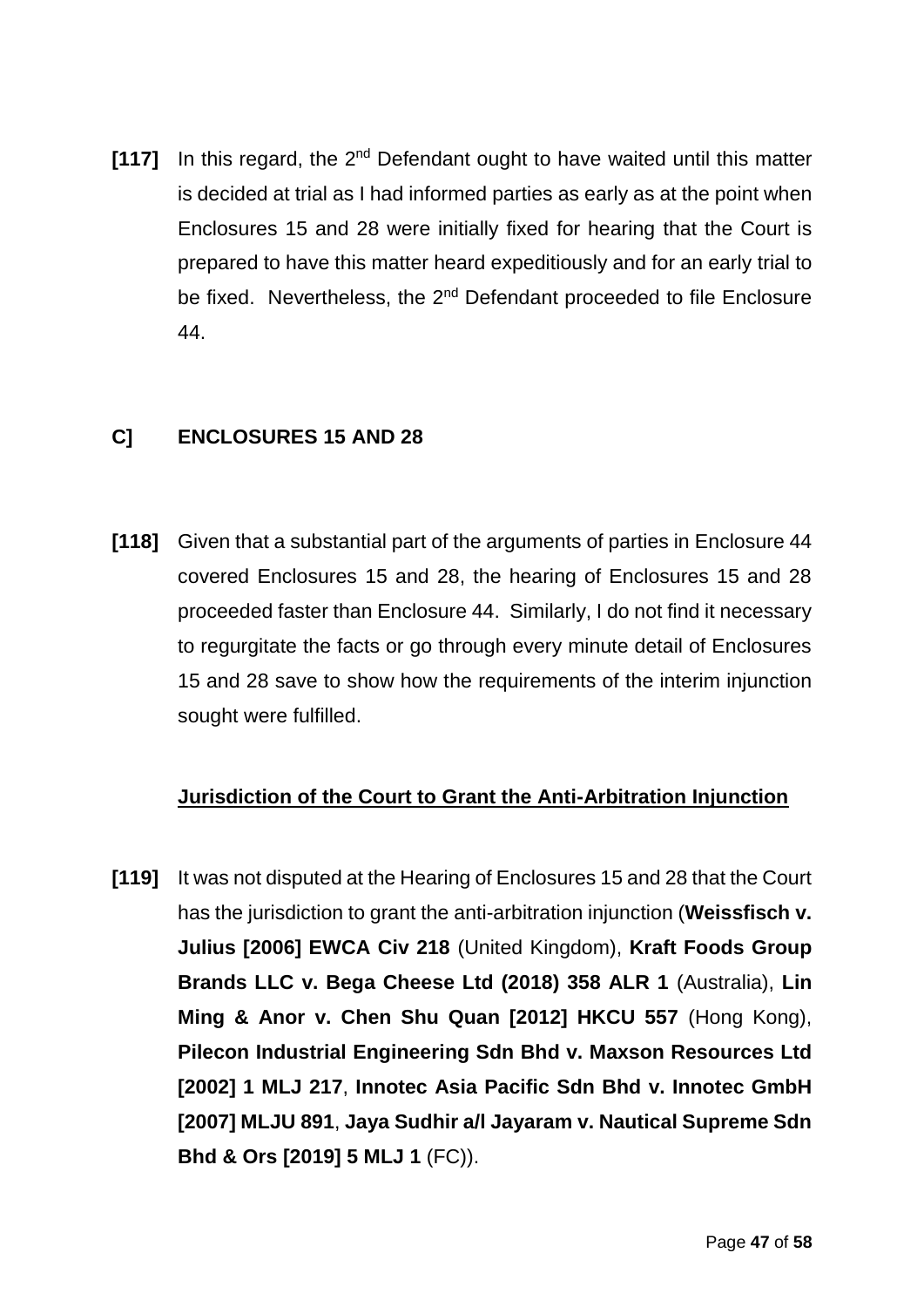## **Requirements of an Interim Anti-Arbitration Injunction**

- **[120]** I am in agreement with learned counsel for the Plaintiffs that there are two sets of tests for an anti-arbitration injunction and they are as follows:
	- i) The interlocutory injunction requirements as laid down in **American Cyanamid Co. v. Ethicon Ltd [1975] 1 All ER 504** ("**the American Cyanamid Requirements**") and applied in **Keet Gerald Francis Noel John v. Mohd Noor bin Abdullah & Ors [1995] 1 MLJ 193**; and
	- ii) Additionally, the conditions set out in **J Jarvis & Sons Ltd v. Blue Circle Dartford Estates Ltd [2007] EWHC 1262** for an antiarbitration injunction, which was recognised in **Jaya Sudhir** (supra). Though **J Jarvis** (supra) was ultimately distinguished in **Jaya Sudhir** (supra) but the principles of **J Jarvis** (supra) is still applicable. This is because **J Jarvis** (supra) was distinguished in **Jaya Sudhir** (supra) as the latter case involved an anti-arbitration injunction by a non-party to the arbitration proceedings while the former case, **J Jarvis** (supra), concerned an anti-arbitration injunction which involved parties to an arbitration agreement.
- **[121]** Therefore, I opine that both the above tests apply in respect of Enclosures 15 and 28.

## **i) The American Cyanamid Requirements**

**[122]** The four requirements of an interlocutory injunction in **American Cyanamid** (supra) are as follows: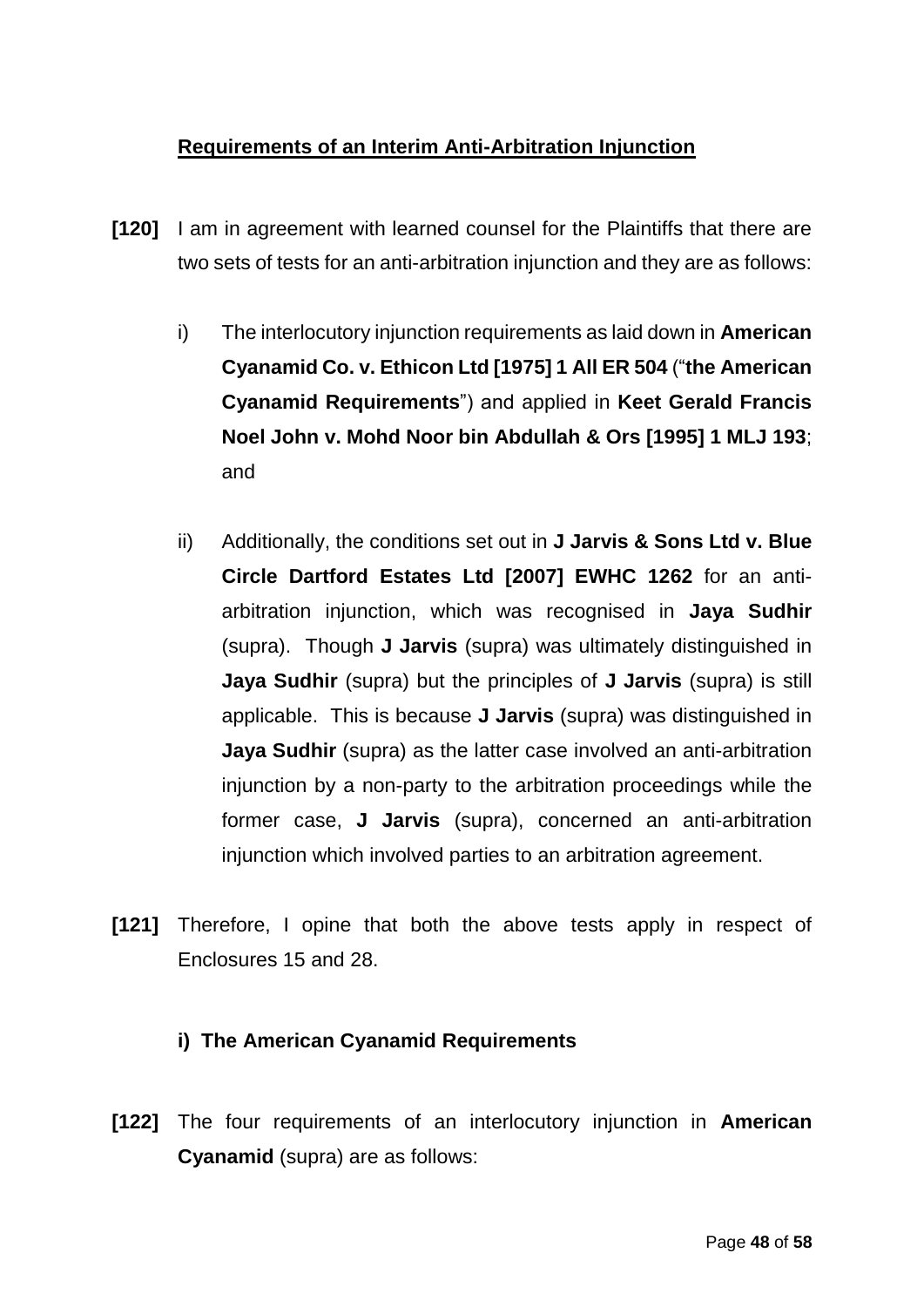- i) There is a serious question to be tried;
- ii) The balance of convenience lies in favour of the applicant;
- iii) Damages are not an adequate remedy; and
- iv) An undertaking as to damages by the applicant.

## *Serious Question to be Tried*

- **[123]** The requirement that there is a serious question to be tried can be ascertained from the part of this Judgment pertaining to Enclosure 44. The issue of forgery and fraud are serious questions to be tried given, inter alia, that the authenticity and validity of the arbitration agreement (the Impugned Contracts) cannot be determined by way of affidavit evidence.
- **[124]** In addition, the following, inter alia, issues also constitute serious questions to be tried:
	- i) Whether the Impugned Contracts and Impugned Letters are null and void as they are forged.
	- ii) The involvement of the  $1<sup>st</sup>$  Defendant in the dispute between the 2<sup>nd</sup> Defendant and the Plaintiff.
	- iii) Whether it is custom in the trade for parties to not have original copies of contracts.
	- iv) Whether the alleged background facts set out by the  $2<sup>nd</sup>$  Defendant can prove the authenticity of the Impugned Contracts and Impugned Letters.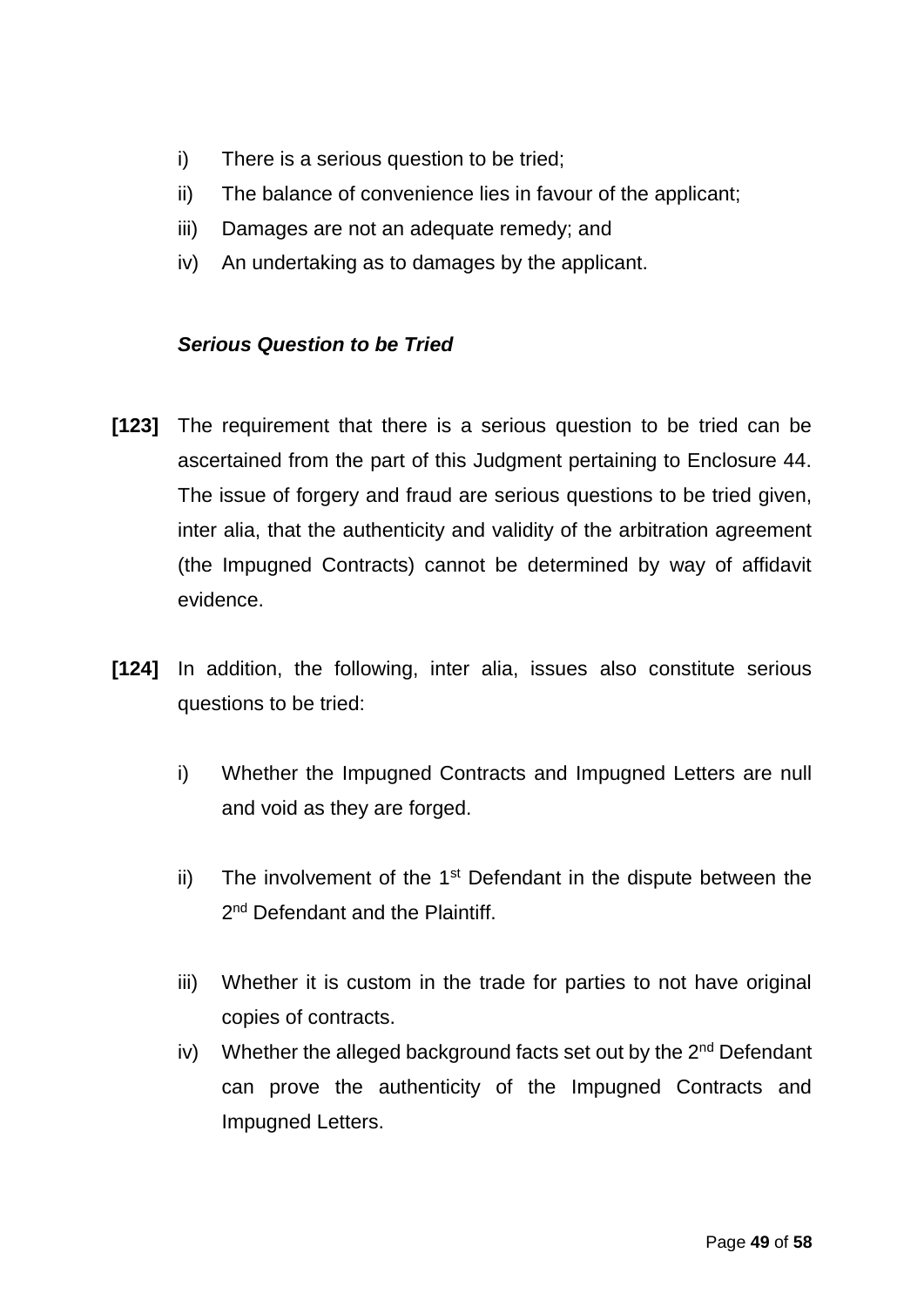- v) Whether the 1<sup>st</sup> Defendant is an agent of the Plaintiffs.
- vi) Whether the shipping documents exhibited by the  $2^{nd}$  Defendant conclusively shows that all the goods were delivered to the Plaintiffs as part of the Impugned Contracts.

### *Balance of Convenience*

**[125]** In **Alor Janggus Soon Seng Trading Sdn Bhd & ors v. Sey Hoe Sdn Bhd & Ors [1995] 1 MLJ 241** the Supreme Court held as follows:

"Be that as it may, the grant or refusal of an interlocutory injunction must be decided on the fundamental principle that **the court should take whichever course that appears to carry the lower risk of injustice**. We are engaged in weighing the respective risks that injustice may result from deciding one way rather than the other at the stage when the evidence is incomplete. On the one hand, there is the risk that if the interlocutory injunction is refused but the plaintiffs succeed in establishing at the trial their legal rights to the protection for which the injunction has been sought they may in the meantime have **suffered harm and inconvenience or monetary loss for which an award of money can provide no adequate recompense**. On the other hand, there is the risk that if the interlocutory injunction is granted but the plaintiffs fail at the trial, the defendants may in the meantime have suffered harm and inconvenience which is similarly irrecompensable."

(own emphasis added)

- **[126]** I agree with learned counsel for the Plaintiffs that the balance of convenience lies in favour of granting the injunction sought for the following reasons:
	- i) If the interlocutory injunction is not granted, the  $2<sup>nd</sup>$  Defendant will proceed to try and obtain an arbitration award against the Plaintiffs in the Hong Kong Arbitration based on the Impugned Contracts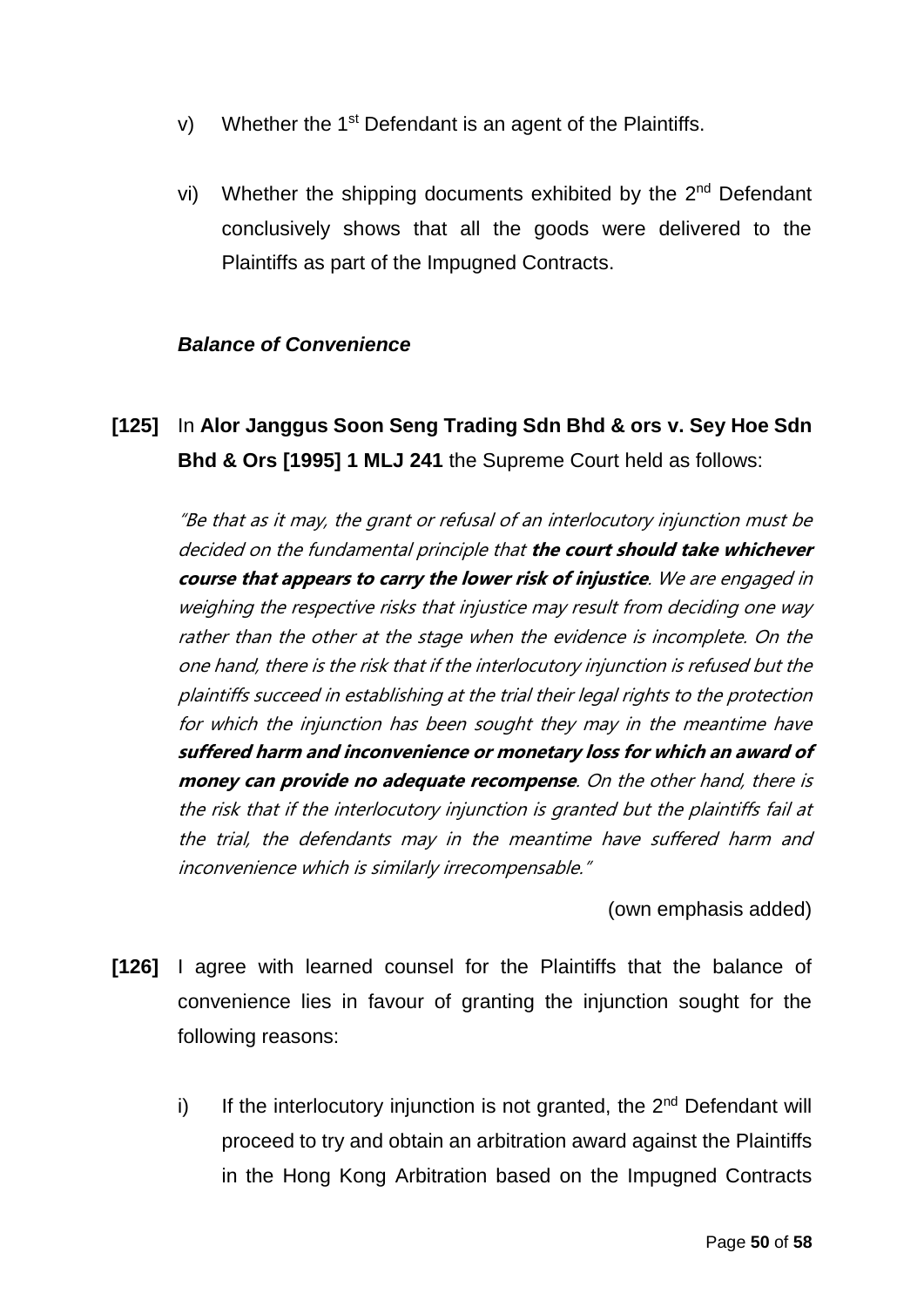which is to be determined by this Court following the Court's dismissal of Enclosure 44. The  $2^{nd}$  Defendant's solicitors in Hong Kong have been pushing for the Hong Kong Arbitration to proceed.

- ii) If the Hong Kong Arbitration proceeds parallel with this action it may lead to conflicting decisions not to mention duplicity of actions. Both the arbitral tribunal and this Court would be determining the same issue regarding the authenticity of the Impugned Contracts.
- iii) Further, Malaysian Courts is the proper forum to hear the jurisdictional issue at substantially less inconvenience and expense. The arbitral and legal fees in Hong Kong is much more expensive in comparison to the costs in Malaysia. The advance arbitral tribunal fee and administrative fees alone add up to HKD509,586 and that does not include arbitrator fees, solicitors' fees, expert fees or even fees for renting the venue in HKIAC.
- iv) There is a high possibility that the Plaintiffs will suffer irreparable harm to its goodwill and reputation which cannot be quantified. In this regard the  $2<sup>nd</sup>$  Plaintiff is a public listed company with a longstanding reputation in Malaysia. The damage to the Plaintiffs' goodwill and reputation of close to 50 years may not be quantifiable and cannot be compensated in monetary terms (**SAP(M) Sdn Bhd & Anor v. I World HRM Net Sdn Bhd & Anor [2006] 2 MLJ 678**).
- v) The harm is greater on the Plaintiffs than the  $2<sup>nd</sup>$  Defendant. If the 2<sup>nd</sup> Defendant succeeds in this action then it can proceed with the Hong Kong Arbitration where there will no longer be a jurisdictional issue in so far as it relates to the existence or authenticity of the Impugned Contracts and arbitration agreement contained therein.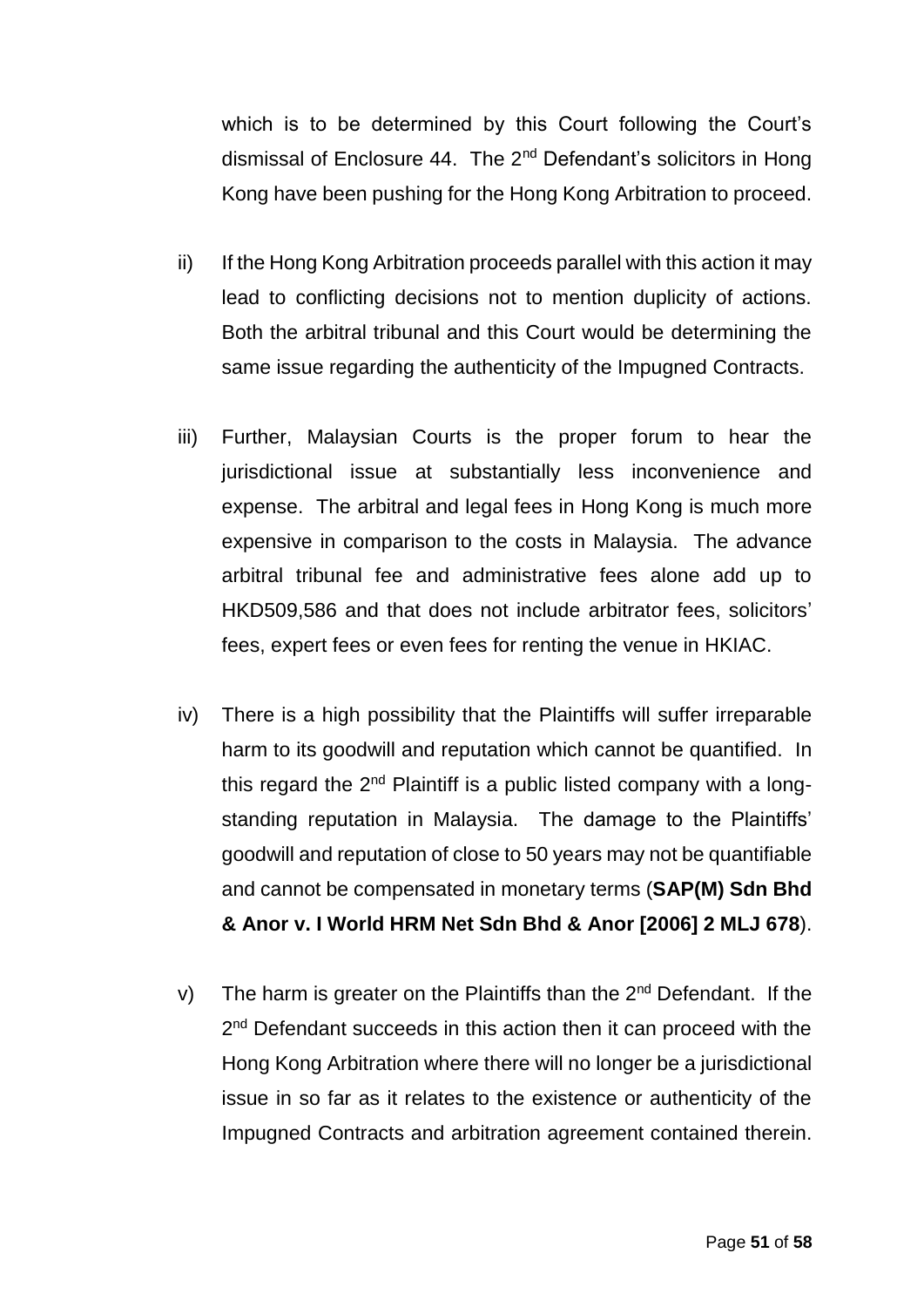In addition, the 2<sup>nd</sup> Defendant can also be compensated by an award of costs for this proceeding.

vi) However, if the injunction is refused and the Plaintiffs succeed in this action, they would have incurred significant costs and expenses, suffered losses, both monetarily as well as reputation. This is because the Plaintiffs would have to participate in the Hong Kong Arbitration which includes, inter alia, engaging foreign legal counsel as well as expending time and effort to travel there.

### *Damages Are Not An Adequate Remedy*

**[127]** In **American Cynamid** (supra) it was held as follows.

"As to that, the governing principle is that the court should first consider whether, if the plaintiff were to succeed at the trial in establishing his right to a permanent injunction, he would be adequately compensated by an award of damages for the loss he would have sustained as a result of the defendant's continuing to do what was sought to be enjoined between the time of the application and the time of the trial. If damages in the measure recoverable at common law would be adequate remedy and the defendant would be in a financial position to pay them no interlocutory injunction should normally be granted, however strong the plaintiff's claim appeared to be at that stage."

**[128]** As stated earlier, the harm or loss to the Plaintiffs would not reasonably be adequately compensated by an award of damages.

### *Undertaking as to Damages*

**[129]** There was no substantial challenge by the 2<sup>nd</sup> Defendant on this issue and further the Plaintiffs' financial background as evidenced from the Plaintiffs' financial position for the Financial Year ended 31.12.2019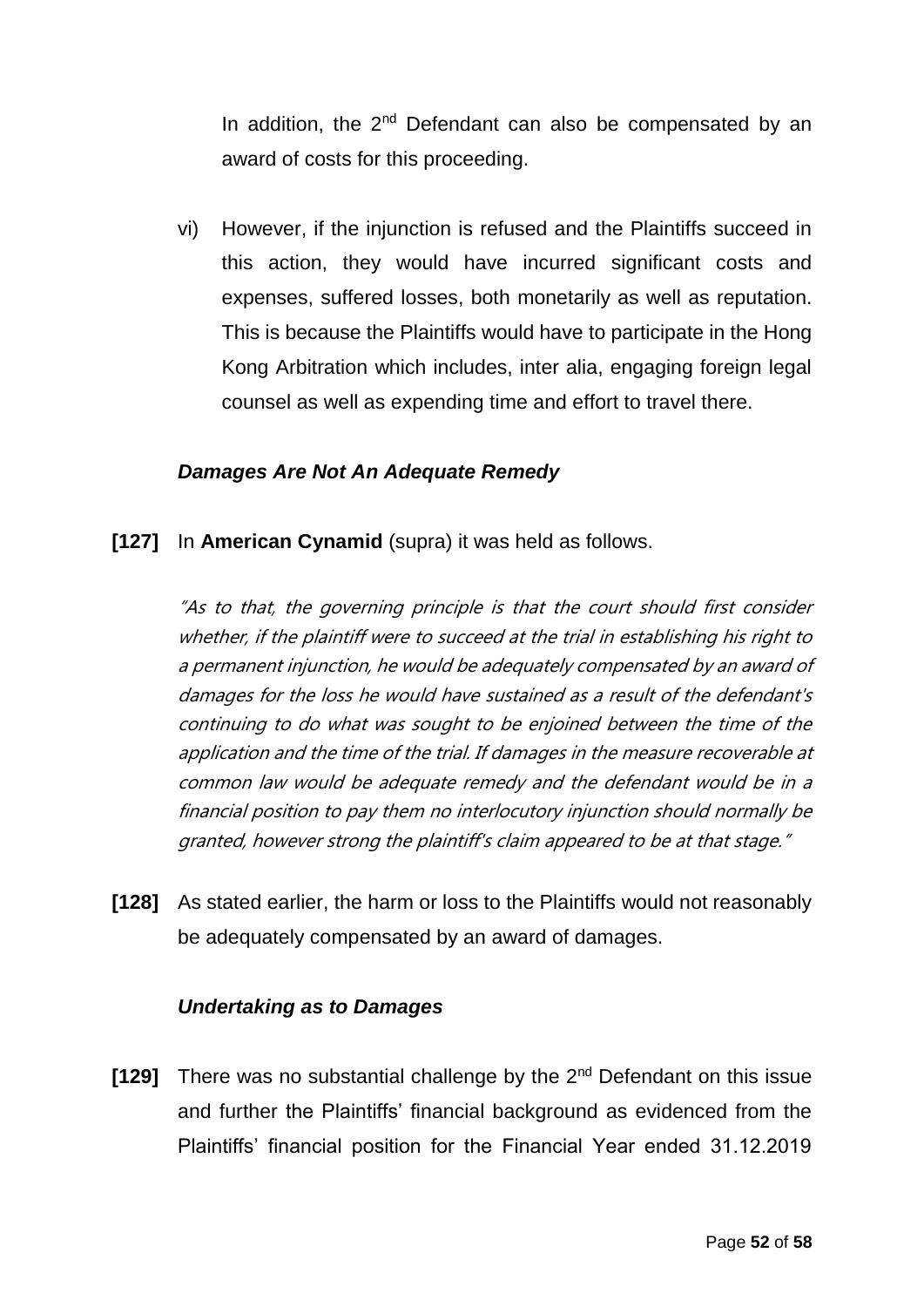shows that they are in good financial standing to honour the undertaking given by the Plaintiffs.

**[130]** As such, I do not find the Plaintiffs' undertaking to be an issue here.

## **ii) The Additional Conditions for an Anti-Arbitration Injunction**

- **[131]** The case of **J Jarvis** (supra) set out 2 conditions for an anti-arbitration injunction as follows:
	- i) The injunction does not cause injustice to the claimant in the arbitration; and
	- ii) The continuance of the arbitration would be oppressive, vexatious, unconscionable or an abuse of process.

# **[132]** Further, it was held in **Claxton Engineering Services Ltd v TXM Olajes Gazkutato Kft (No 2) [2011] EWHC 345 (Comm)** as follows:

"In order to establish exceptional circumstances, it will usually be necessary as a minimum, to establish that **the applicant's legal or equitable rights have been infringed or threatened by a continuation of the arbitration, or that its continuation will be vexatious, oppressive or unconscionable**"

(own emphasis added)

- **[133]** Therefore, based on the above cases of **J Jarvis** (supra) and **Claxton** (supra), the additional conditions for an anti-arbitration injunction are:
	- i) The injunction does not cause injustice to the claimant in the arbitration;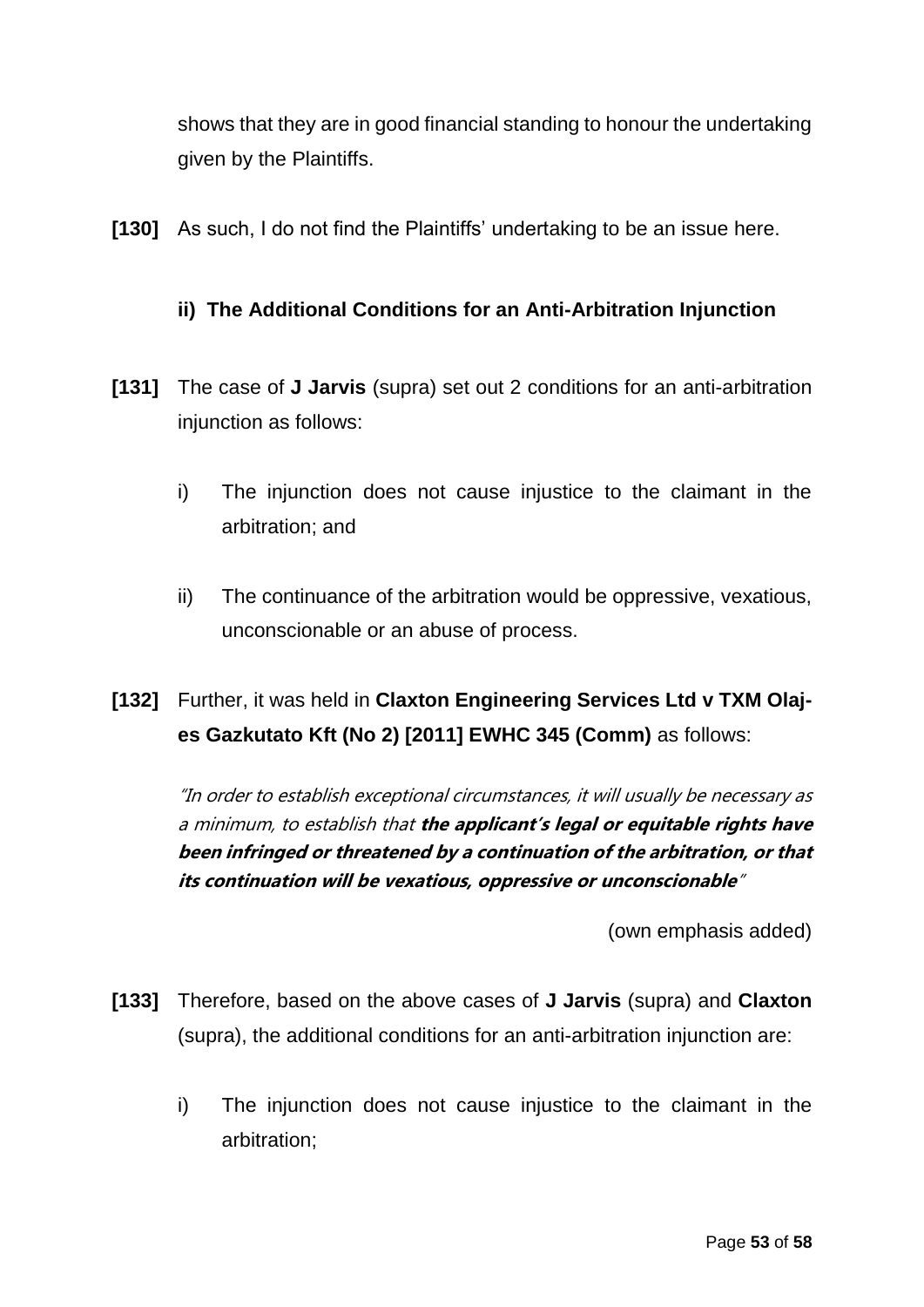- ii) The applicant's legal or equitable rights have been infringed or threatened by the continuation of the arbitration; or
- iii) The continuation of the arbitration proceeding will be vexatious, oppressive or unconscionable.
- **[134]** Whilst these conditions are in addition to the **American Cyanamid** (supra) requirements for an interlocutory injunction, however, there is some overlap. Some of the earlier stated reasons for the granting of the interlocutory injunction would also apply here and are summarised as follows:
	- i) The injunction does not cause injustice to the  $2<sup>nd</sup>$  Defendant as Claimant in the Hong Kong Arbitration - The 2<sup>nd</sup> Defendant can still proceed with the Hong Kong Arbitration if the Court determines that the Impugned Contracts are valid and enforceable. The arbitral tribunal in Hong Kong's jurisdiction would no longer be an issue. The 2<sup>nd</sup> Defendant can be compensated by costs.
	- ii) Plaintiffs' (Applicants) legal or equitable rights have been infringed or threatened by the continuation of the arbitration - If the Impugned Contracts are found to be forged the Plaintiffs rights would certainly be infringed by the continuation of the Hong Kong Arbitration. Following from my decision in respect of Enclosure 44, this Court has the jurisdiction to determine the existence and validity of the arbitration agreement.
	- iii) The continuation of the arbitration proceeding will be vexatious, oppressive or unconscionable - This position is the same as in paragraph (ii) above. Further, if the Hong Kong Arbitration was to proceed together with the present case, it will result in duplicity in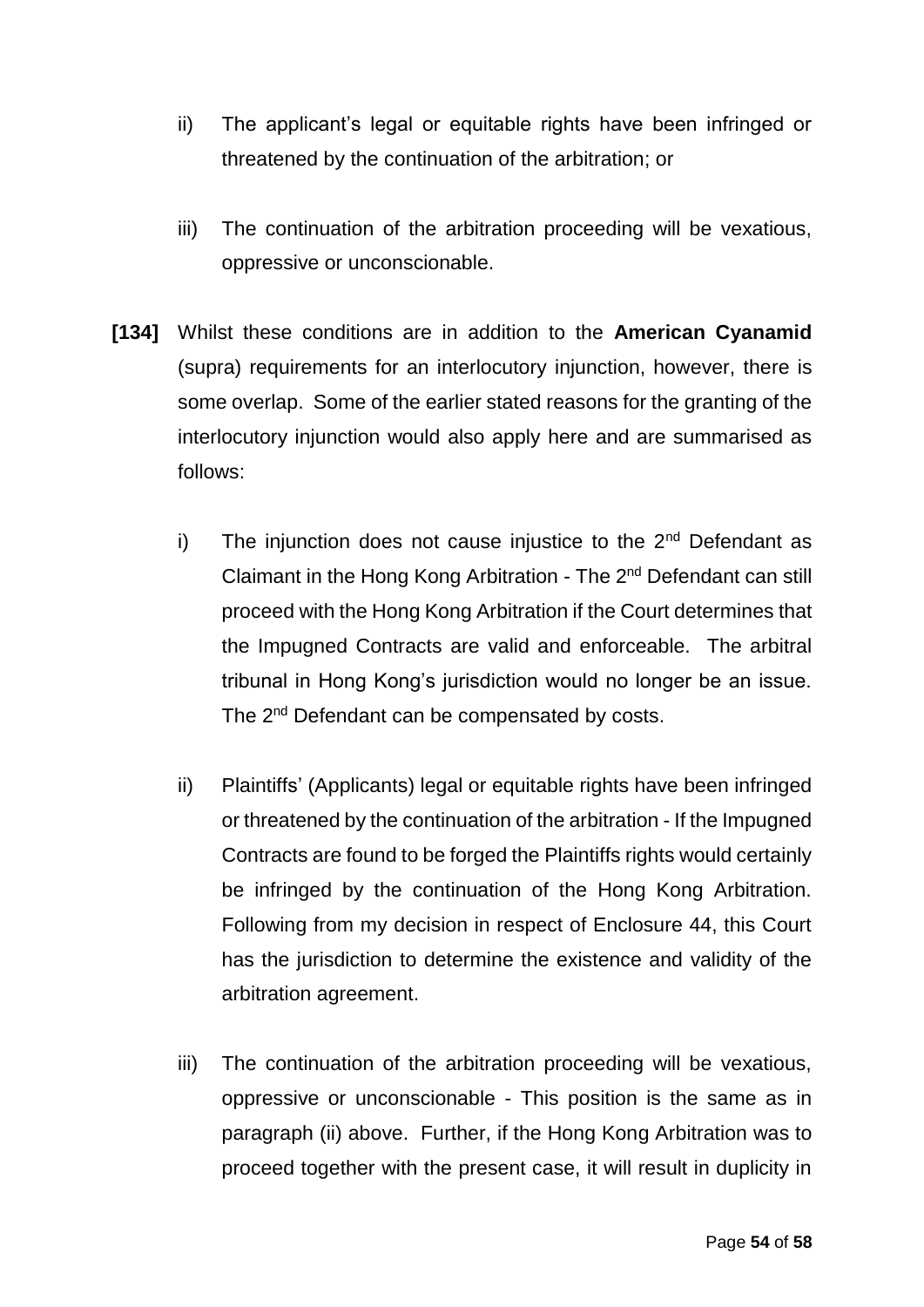terms of the work, costs and effort as well as the issues being determined by the arbitral tribunal and this Court that may result in conflicting decisions. This has to be avoided.

**[135]** Hence, I find that the additional conditions as laid down in **J Jarvis** (supra) and **Claxton** (supra) have also been satisfied.

## **D] CONCLUSION**

**[136]** Based on the aforementioned reasons, I dismissed Enclosure 44 with cause in the cause and allowed Enclosures 15 and 28 with costs in the cause.

Dated this 10<sup>th</sup> day of February, 2022

*-SGD-*

## (**WAN MUHAMMAD AMIN BIN WAN YAHYA**)

 Judicial Commissioner High Court of Malaya, Kuala Lumpur (Commercial Division (NCC 3))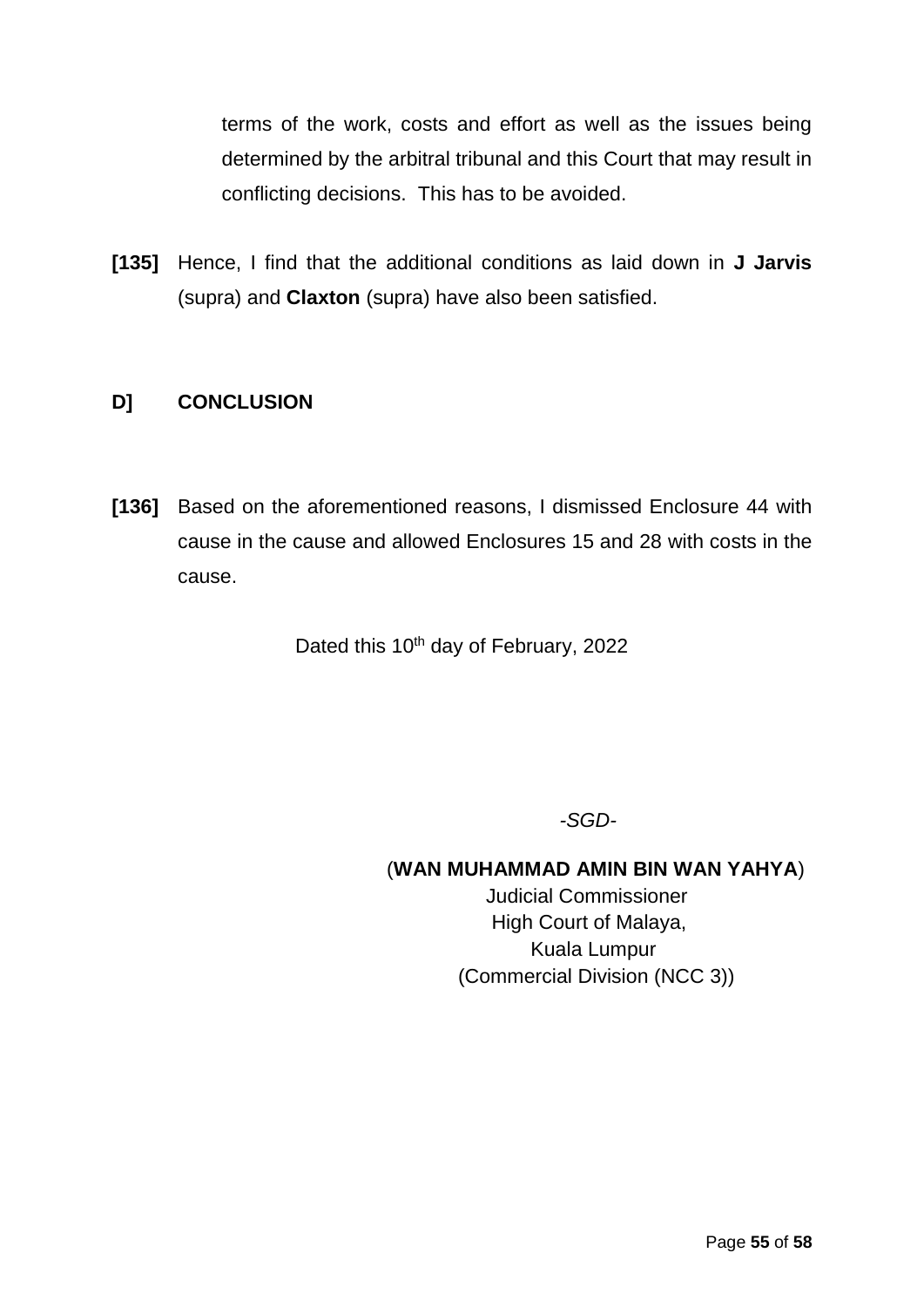## **COUNSEL FOR THE PLAINTIFFS**

Cindy Goh (Loh Heng Yeong together with her)

## **Messrs Chooi & Company + Cheang & Ariff**

39 Court @ Loke Mansion No. 273A, Jalan Medan Tuanku 50300 Kuala Lumpur. Tel.: 03-2691 0803 Email: [ccalaw@ccalaw.com](mailto:ccalaw@ccalaw.com)

## **COUNSEL FOR THE 2ND DEFENDANT**

Oon Thian Seng (Jessica Teng and Lovery Leong together with him)

### **Messrs T S Oon & Partners**

A-16-12, Menara UOA Bangsar No. 5 Jalan Bangsar Utama 59000 Kuala Lumpur. Tel.: 03-2283 6200 Email: [generaltsop@oonpartners.com](mailto:generaltsop@oonpartners.com)

## **LEGISLATION / RULES CITED**

### **Rules of Court, 2012**

- $\blacksquare$  Order 14 Rule 1(2)(b)
- $\blacksquare$  Order 69 Rule 10(3)

### **Arbitration Act 2005**

- Section 8
- $\text{-}$  Section 9(5)
- $\blacksquare$  Section 10(1)
- Section 18 and  $18(5)$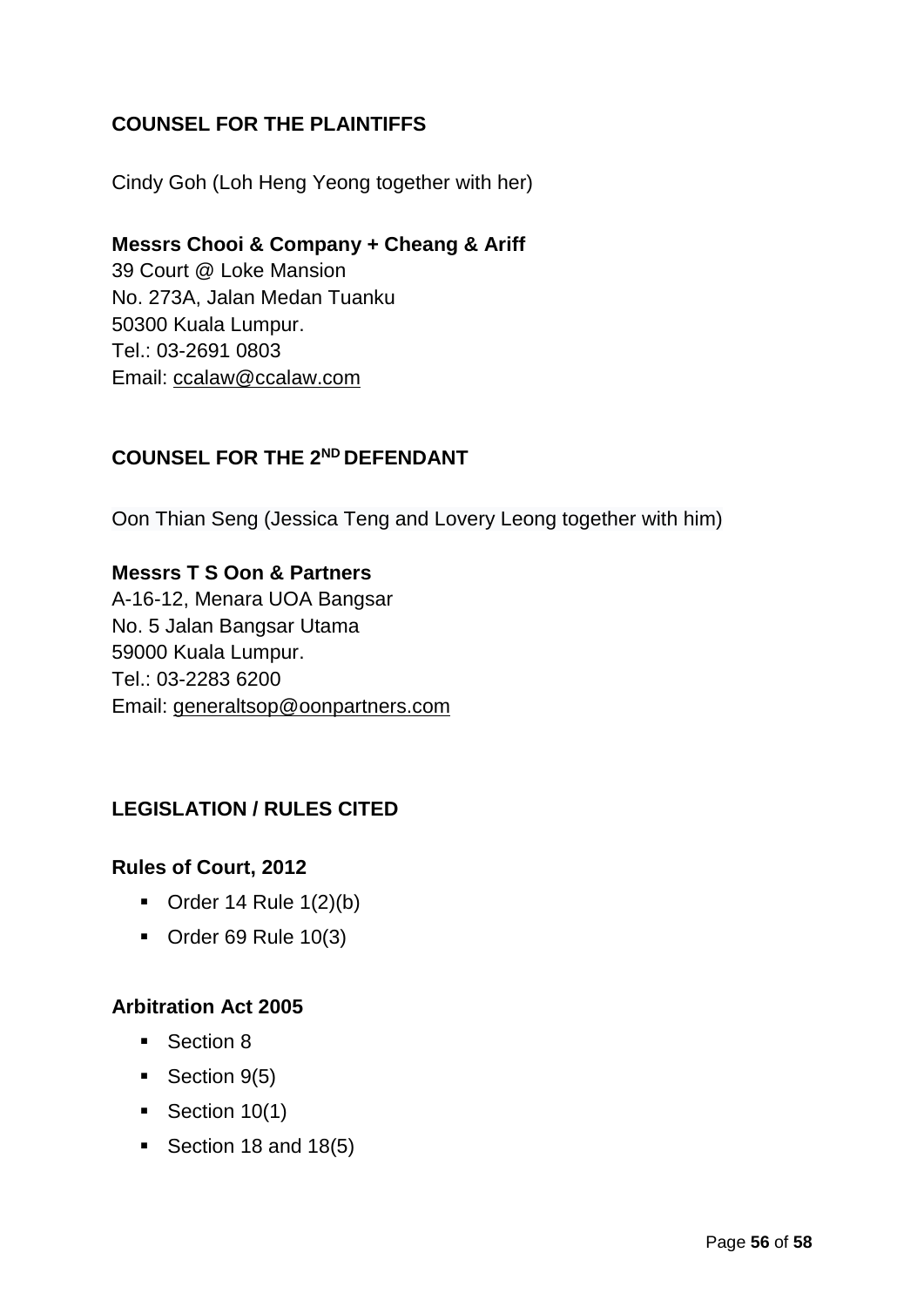## **Arbitration Act 1952**

## **English Civil Procedure Rules**

■ Order 62.8(3)

## **English Arbitration Act 1996**

- Exections 9,  $9(1)$  and  $9(4)$
- Section 30

### **Singapore International Arbitration Act 2002**

■ Section 6

## **CASES CITED**

- 1. Albon (trading as NA Carriage Co) v. Naza Motor Trading Sdn Bhd and another (no 3) [2007] All ER 1075
- 2. Ahmad Al-Naimi v. Islamic Press Agency Inc [2000] 1 Lloyd's Rep 522
- 3. Alor Janggus Soon Seng Trading Sdn Bhd & ors v. Sey Hoe Sdn Bhd & Ors [1995] 1 MLJ 241
- 4. American Cyanamid Co. v. Ethicon Ltd [1975] 1 All ER 504
- 5. Capping Corp Ltd v. Aquawalk Sdn Bhd [2013] 1 LNS 574
- 6. Claxton Engineering Services Ltd v. TXM Olaj-es Gazkutato Kft (No 2) [2011] EWHC 345 (Comm)
- 7. Dell Computer Corp v. Union des consommateurs [2007] SCJ No 34
- 8. Innotec Asia Pacific Sdn Bhd v. Innotec GmbH [2007] MLJU 891
- 9. J Jarvis & Sons Ltd v. Blue Circle Dartford Estates Ltd [2007] EWHC 1262
- 10. Jaya Sudhir a/l Jayaram v. Nautical Supreme Sdn Bhd & Ors [2019] 5 MLJ 1 (FC)
- 11. Keet Gerald Francis Noel John v. Mohd Noor bin Abdullah & Ors [1995] 1 MLJ 193
- 12. Kraft Foods Group Brands LLC v. Bega Cheese Ltd (2018) 358 ALR 1